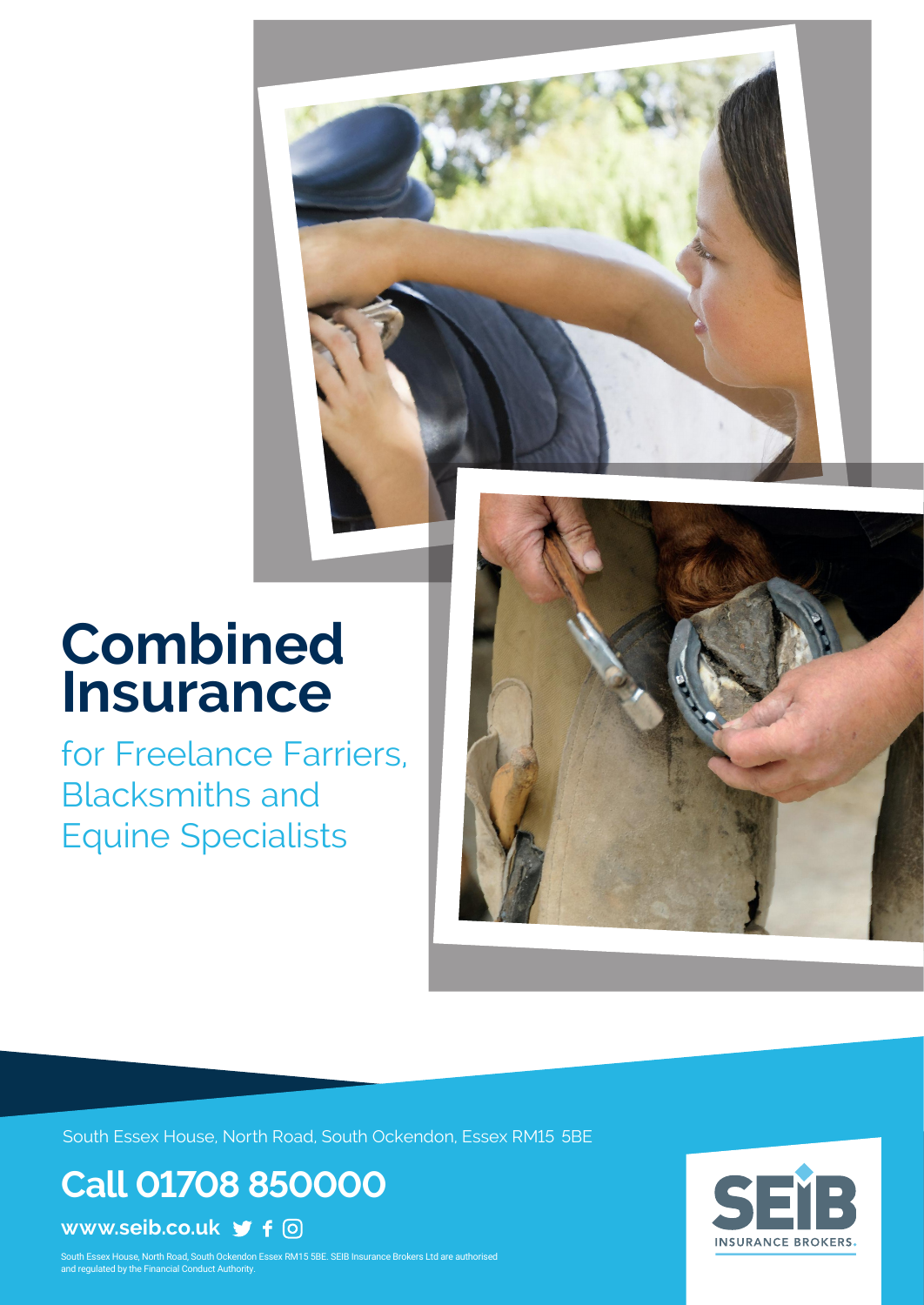# **CONTENTS**

### *PAGE NO.* **PAGE NO.**

| <b>IDENTITY OF INSURER</b>  | $\ensuremath{\mathsf{3}}$ |
|-----------------------------|---------------------------|
| ABOUT YOUR POLICY           | $\overline{4}$            |
| <b>COMPLAINTS</b>           | 5                         |
| <b>CLAIMS</b>               | $\mathsf X$               |
| POLICY CONDITIONS           | $\overline{7}$            |
| POLICY EXCLUSIONS           | 12                        |
| MATERIAL DAMAGE SECTION     | 14                        |
| <b>THEFT</b>                | 20                        |
| <b>EMPLOYERS LIABILITY</b>  | 25                        |
| PUBLIC / PRODUCTS LIABILITY | 27                        |
| <b>GOODS IN TRANSIT</b>     | 33                        |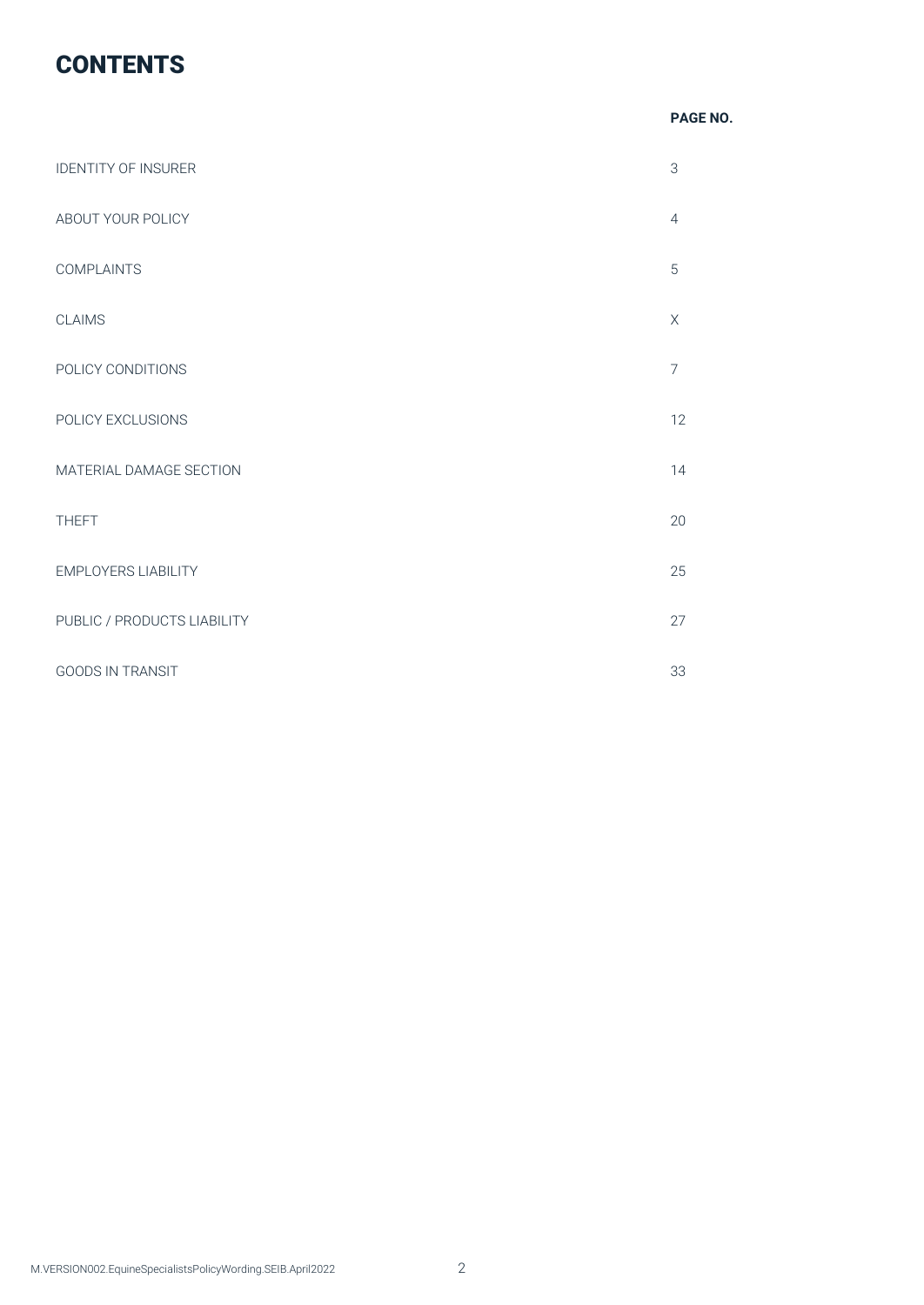# IDENTITY OF INSURER

Markel International Insurance Company Limited (Markel).

Authorised by the Prudential Regulation Authority and regulated by the Financial Conduct Authority and the Prudential Regulation Authority. Financial Services Register Number 202570.

The company is registered in England and Wales No: 00966670.

Registered address, 20 Fenchurch Street, London EC3M 3AZ.

www.markelinternational.com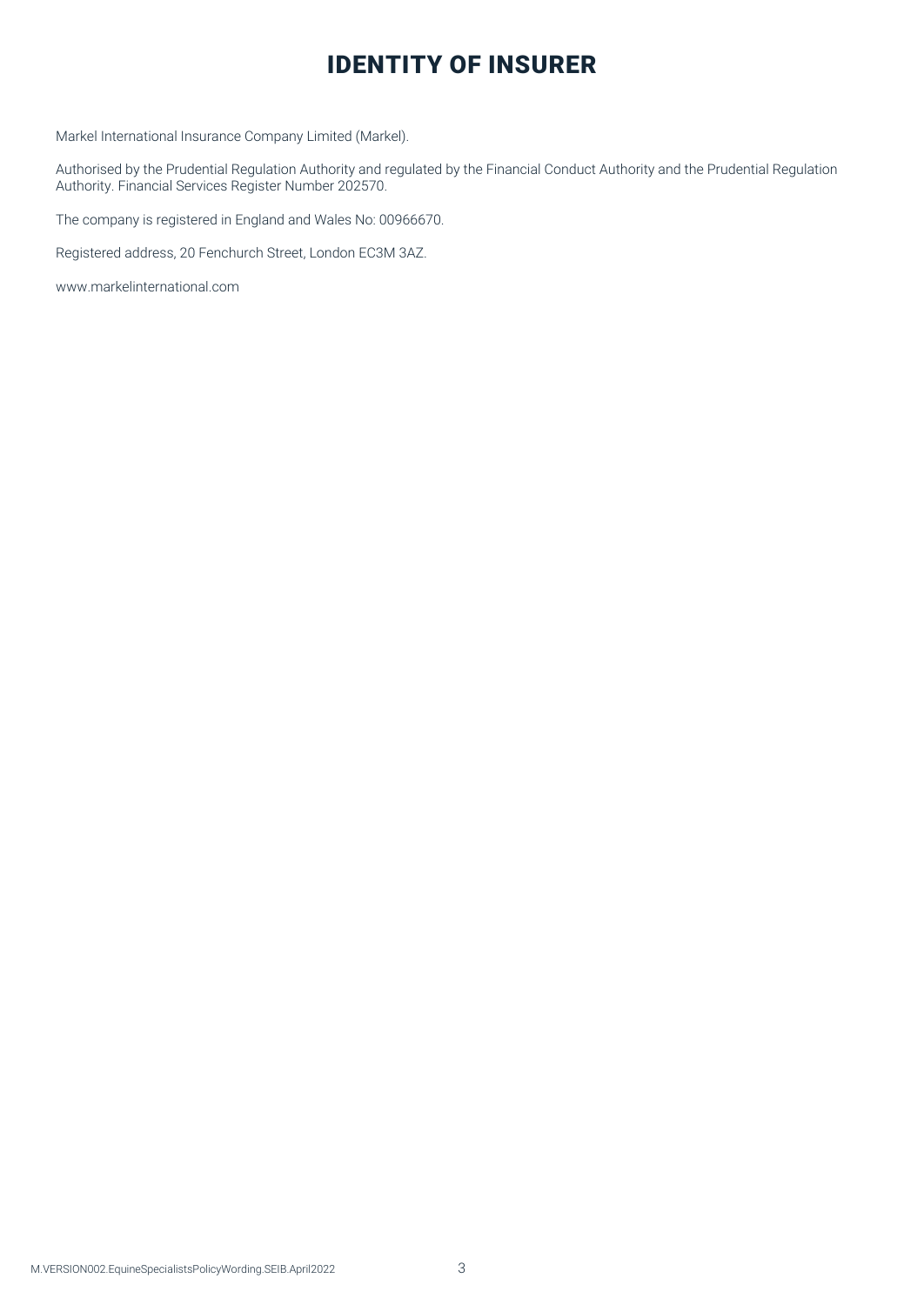# ABOUT YOUR POLICY

Your Policy is made up of Sections prepared from a proposal form or declaration or statement of fact provided by You or from Your instructions or any information in connection with this insurance provided to Your insurance adviser.

The Policy Introduction explains the insurance provided under this contract.

Each Section may include terms Definitions Conditions and Exclusions unique to the Section which should to be read in conjunction with the Policy Definitions Conditions and Exclusions.

An Endorsement forms an addition to the Section and varies the insurance provided by the Section.

The Schedule and any Endorsement should be read together for precise details of Your insurance protection.

Please take care to review all documentation carefully to ensure that the information provided accurately reflects your circumstances and that the cover provided suits your requirements.

You should pay particular attention to any terms conditions limits and exclusions including endorsements which may require you to take action.

#### **Policy Introduction**

This Policy is a contract between You and the insurer.

In deciding to accept this insurance and in setting the terms and premium we have relied on information you have given. You must take all reasonable care to provide complete and accurate answers to the questions we ask when you take out make changes to and renew your policy.

When we are notified of a change we will tell you whether this affects your policy for example whether we are able to accept the change and if so whether the change will result in revised terms and/or a revised premium being applied to your policy.

If we are not able to accept the change and it becomes necessary to cancel this insurance we will do so as described within the cancellation conditions contained within the policy.

Please read the whole document carefully it is arranged in different sections It is important that:

- you are clear which sections you have requested and want to be included;
- you understand what each section covers and does not cover;
- you understand your own duties under each section and under the insurance as a whole.

Please contact your Coverholder/Broker immediately if this document is not correct or if you would like to ask any questions.

The language of this Policy and all related communications will be in English and the law applicable to this contract will be English Law and the decisions of English courts.

All Acts of Parliament within the Policy wording include equivalent legislation in Scotland Northern Ireland the Isle of Man or the Channel Islands as the case may be.

The insurer will indemnify You following Your payment of the premium within the operative Section Definitions terms Conditions and Exclusions Schedule and Endorsement as stated in the Insurance provided and Limit of Liability occurring in connection with Your Business during the Period of Insurance.

The Policy Introduction Sections Definitions terms Conditions and Exclusions Schedule and Endorsements are to be read as one document.

Any word or phrase stated as a Definition has the same meaning throughout the Policy terms Conditions and Exclusions Schedule and any Endorsement unless the Section Definitions terms Conditions and Exclusions Schedules or any Endorsement state otherwise.

Any Item and or Limit and or Sum Insured and or Total Sum Insured and or Limit of Liability stated in a Section Schedule or any Endorsement is exclusive of Excess.

Please note that You are required to inform Your insurance advisor immediately of any facts or changes which the insurer would take into account in its assessment or acceptance of this insurance and failure to do so may invalidate Your Policy or result in the Insurance provided not operating fully.

You should contact Your insurance advisor if You are in any doubt as to whether a fact is material or not.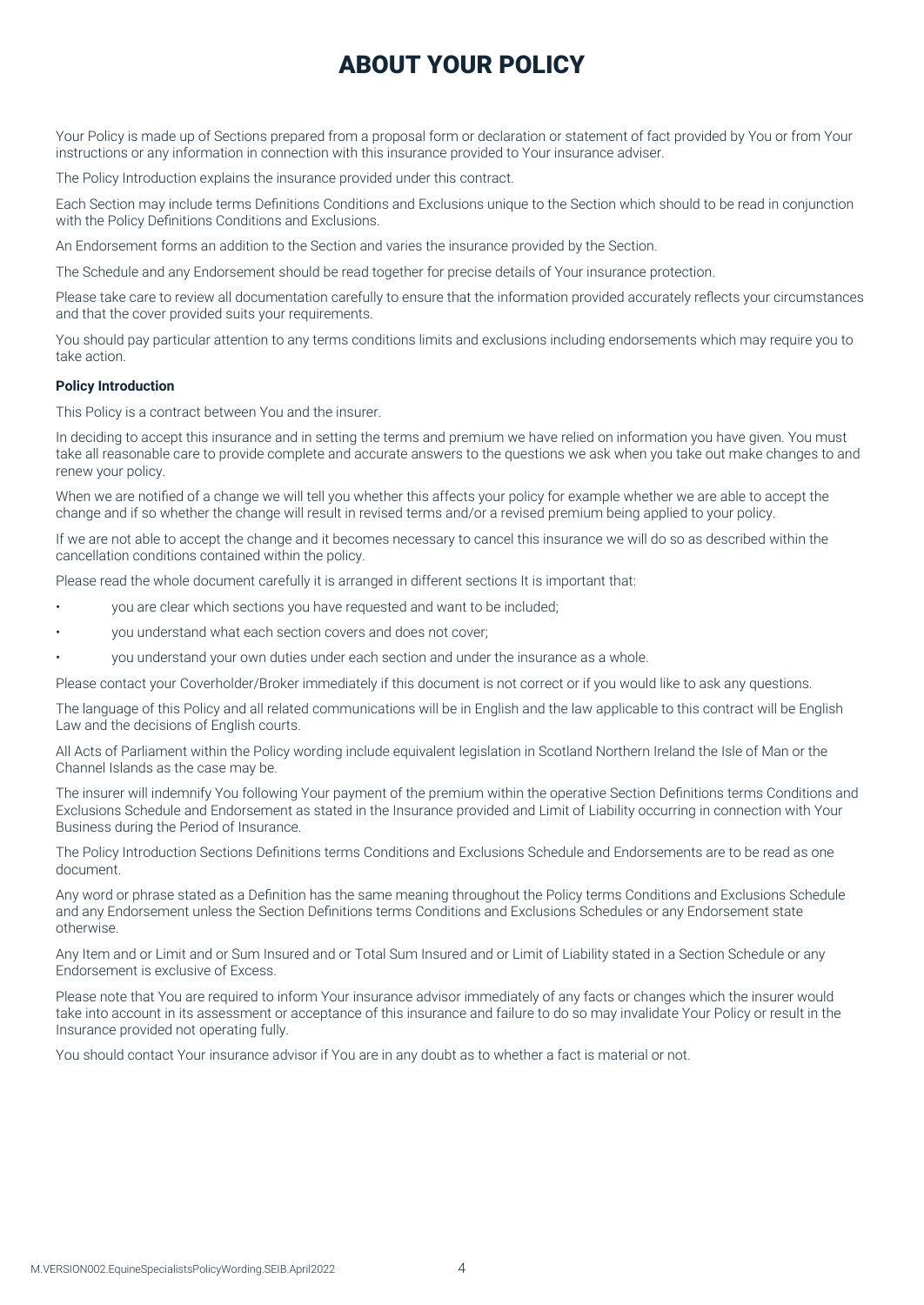# COMPLAINTS

Markel is committed to providing a high quality and professional service and to maintain fair outcomes for **Our** customers. If **You** are dissatisfied or have any complaints about **Your** policy or the handling of a claim **You** should, in the first instance, contact Legal, Regulatory & Compliance on the following contact details:

By telephone: +44 (0)20 7953 6020

By email: complaints@markel.com

By writing to: Legal, Regulatory & Compliance Markel International Insurance Company Limited 20 Fenchurch Street London EC3M 3AZ

The aim of this procedure is to settle the complaint fairly and as quickly as possible. **We** will use **Our** best endeavours to comply with the timeframes set out below.

A complaint received by Markel (whether by letter, facsimile, e-mail, telephone conversation or other oral representation) will be allocated to an appropriate person to carry out an independent review of the justification of the complaint.

Complaints will be acknowledged in writing no later than five business days after receipt. That acknowledgement will include the name of the person who will be reviewing the complaint and a copy of this Complaint Procedure.

**We** will try to resolve a complaint within four weeks and give a written final response, or send an interim response explaining why **We** are not yet in a position to resolve matters. By the end of eight weeks following receipt of a complaint, a final response will be issued or a further interim response giving an indication as to when a final response can be expected. When **We** issue our final response **We**  will include a copy of a leaflet published by Financial Ombudsman Service ("FOS").

The FOS operates a dispute resolution facility for consumers, micro-enterprises, small businesses, small charities and trustees. An eligible Complainant has up to six months to register a complaint with the FOS if the outcome was not to their satisfaction. If You do not refer Your complaint in time, the Ombudsman may not have Our permission to consider the complaint and will only be able to do so in very limited circumstances. For example if the Ombudsman believes that the delay was as a result of exceptional circumstances.

# **FINANCIAL SERVICES COMPENSATION SCHEME**

The providers of this insurance as defined in this Policy are covered by the Financial Services Compensation Scheme (FSCS). **You**  may be entitled to compensation under this scheme depending on the type of insurance and the circumstances of the claim.

**You** are covered for 90 per cent of the claim without any upper limit. However, for compulsory classes of insurance **You** are covered for 100 per cent of the claim without any upper limit.

Further information about compensation scheme arrangements is available from the FSCS.

**You** can visit their website at www.fscs.org.uk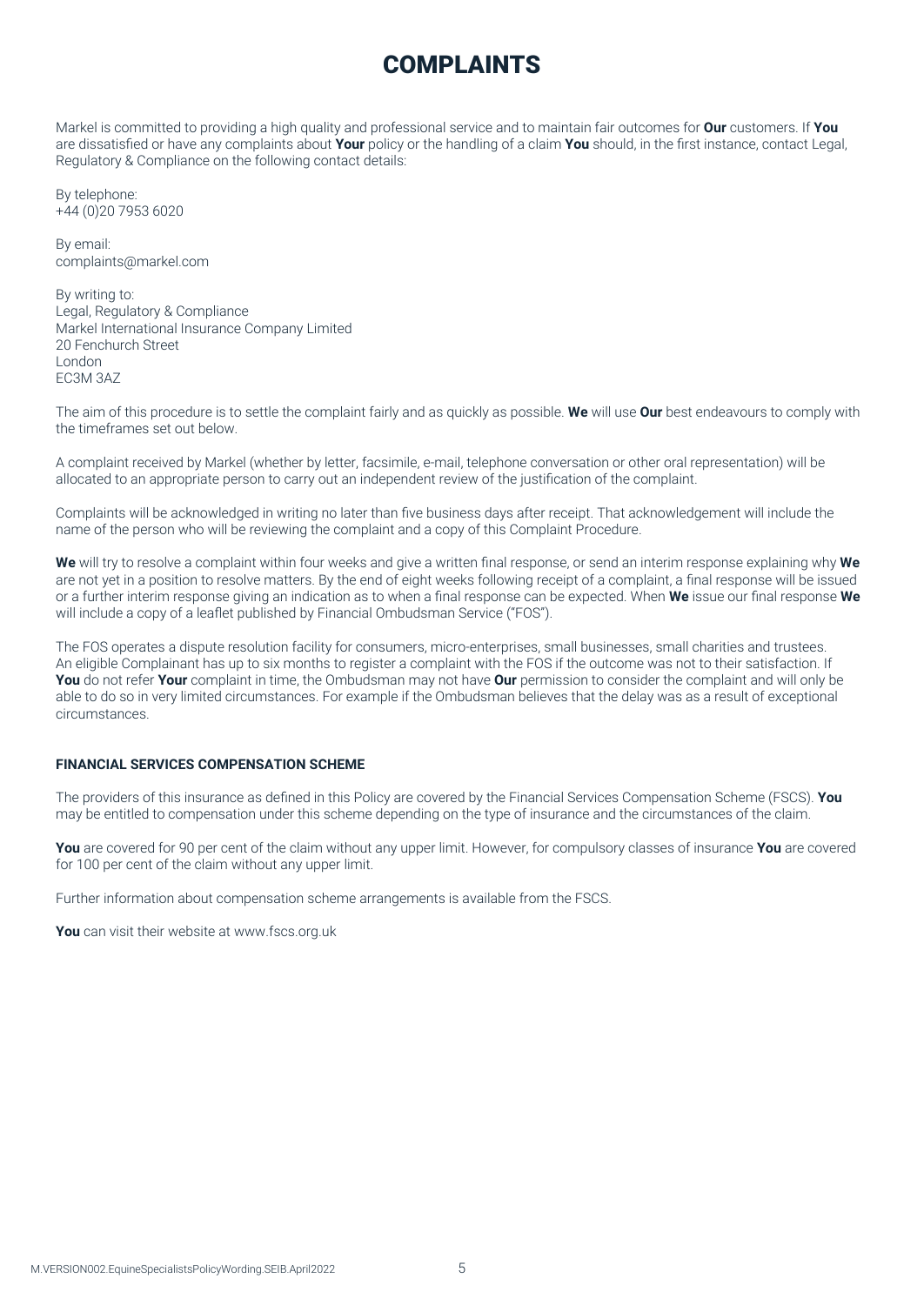# CLAIMS

#### **How to make a claim**

We understand that claims form a critical component of Our offering the moment the Policy becomes tangible and We are relied upon to deliver upon Our commitment to You. We have assembled an experienced team who embody Our three key principles of:

**Partnership** – Working together to achieve the optimum outcome to the claim

**Expertise** – We employ staff and engage service providers who are experts in their field

**No-nonsense** – We apply a flexible and proactive approach to the claims process

To report a claim under any Section please contact:

Telephone: 01708 850000

Email: claims@seib.co.uk

SEIB Insurance Brokers Limited South Essex House North Road South Ockendon RM15 5BE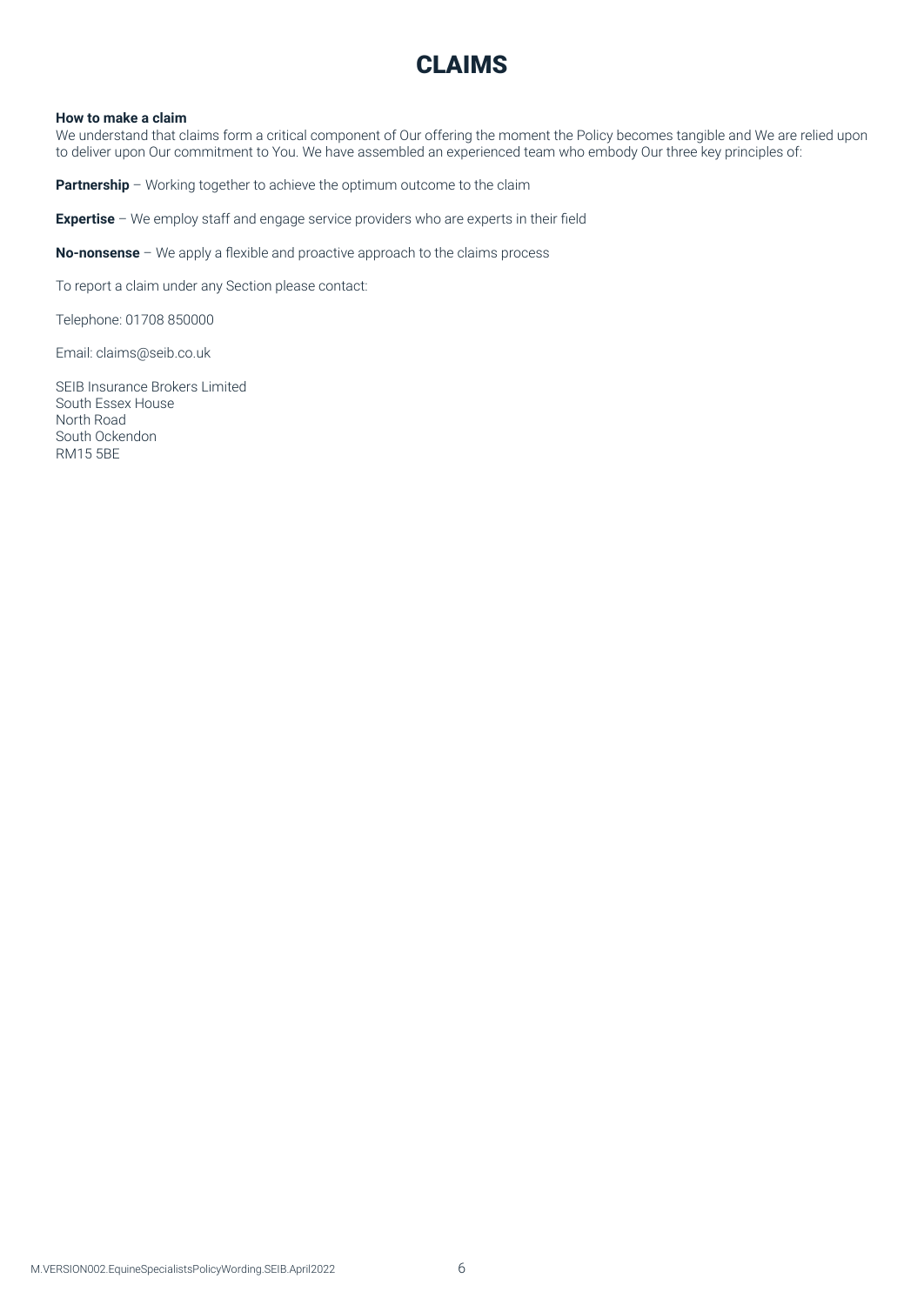# POLICY CONDITIONS

# **Alteration of Risk**

The insurance under this Policy will cease if after the commencement of this insurance

- 1) Your interest ceases except by death
- 2) Your Business be wound up or carried on by a liquidator or administrator or receiver or permanently discontinued
- 3) the risk of Damage accident or Bodily Injury is materially increased unless We state otherwise in writing

#### **Misrepresentation Misdescription or Non-disclosure**

You must make a fair presentation of the risk in a manner which would be reasonably clear and accessible before entering into this Policy including If You knew You did not provide a fair presentation of the risk or if You did not care whether You made a fair presentation of the risk We may avoid this Policy and retain all premiums and You shall reimburse Us in respect of all payments already made by Us.

In all other cases if You did not provide a fair presentation of the risk Our rights are set out below

- 1) if We would not have entered into this Policy if You had made a fair presentation of the risk We may avoid this Policy and return all premiums to You and You shall reimburse us in respect of all payments already made by Us
- 2) if We would have entered into this Policy but on different terms other than as to premium this Policy will be treated as if it had been entered into on those different terms
- 3) in addition if We would have entered into this Policy but would have charged a higher premium We may reduce proportionately the amount to be paid on any claim by reference to the calculation below in which "X" represents the percentage of the full value of the claim that We shall be required to pay

X = premium charged divided by the premium that would have been charged if You made a fair presentation of the risk all multiplied by 100

4) if We would have charged a higher premium and would have entered into the Policy on different terms both paragraphs 2 and 3 above shall apply

#### **Fraud**

If any claim under this Policy is in any respect fraudulent or if any fraudulent means be used by You or anyone acting on Your behalf to obtain any benefit under this Policy or if any Damage be occasioned by the wilful act or with Your connivance We may terminate this Policy with effect from date of the fraudulent or wilful act and We shall not be liable to provide an indemnity in respect of the claim and will be entitled to recover any amounts already paid in respect of the claim and We shall not be liable to provide an indemnity in respect of any act event claim or incident after such date and We shall be entitled to retain all premiums paid in respect of the Policy.

### **Cancellation**

#### 1) Your rights

You may cancel this Policy in the first year of insurance within a period which begins 14 days from the commencement of cover or receipt of Policy documentation whichever is the later

You may exercise this right by writing to Your insurance adviser or Us instructing cancellation

This right does not apply at the first or any subsequent renewal of this Policy

2) Our rights

We may cancel this Policy at any time by providing You with 14 days notice of cancellation by recorded delivery letter to Your last known Business address

3) Return of premium

If this Policy is cancelled under the terms of 1) or 2) above and during the current Period of Insurance there have been no

- 1) claims made under this Policy for which We have made a payment
- 2) claims made under this Policy which are still under consideration<br>3) Events likely to give rise to a claim but yet to be reported to Us
- Events likely to give rise to a claim but yet to be reported to Us

You shall be entitled to the return of a proportionate part of the premium in respect of the unexpired Period of Insurance or if the premium has been based wholly or partly upon estimates the premium will be adjusted in accordance with Policy Condition Premium Adjustment.

If a claim has been submitted or there has been any Events likely to give rise to a claim during the current Period of Insurance no refund of premium for the unexpired Period of Insurance will be given.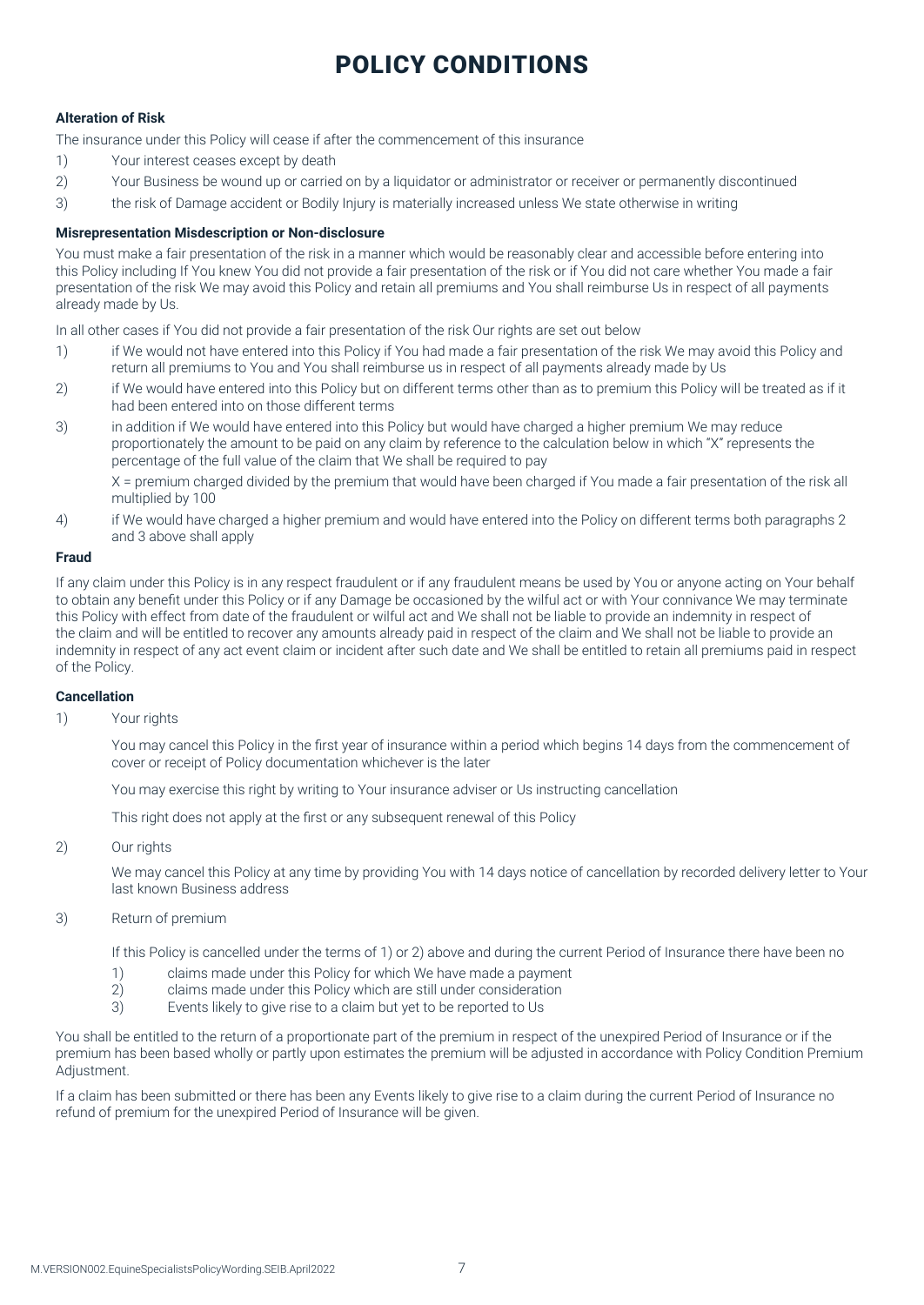# 4) Certificate of insurance

If this Policy is cancelled You must return to Us any current certificate of insurance that has been issued as a statutory requirement to provide evidence of cover.

# **Claims (Action to be taken by You)**

Not applicable to the Business Interruption Section or Loss of Licence Section or Goods in Transit Section

It is a condition precedent to any liability of Ours to make any payment under this Policy that You will

- 1) give written notice to Us as soon as reasonably practicable of any circumstance which may give rise to a claim under this Policy with full particulars of such Event
- 2) notify Us and the police immediately that it becomes evident any Damage has been caused by Specified Perils 6) Malicious Persons and or 16) Theft or Attempted Theft or relates to loss of Money and take all practical steps to discover any guilty person and to trace and or recover the Property insured or Money
- 3) deliver to Us at Your own expense within 30 days after the Event of Damage giving rise to a claim or 7 days in the Event of Damage being caused by Specified Perils 5) Riot Civil Commotion Strikers Locked-out Workers and or 6) Malicious Persons or such further time as We may allow
	- a) full information in writing of the Property lost destroyed or Damaged and of the amount of Damage
	- b) details of any other insurances on any Property hereby insured
	- c) all such proofs and information relating to the claim as may be reasonably required
	- d) if requested provide a statutory declaration of the truth in respect of the claim submitted and any other relevant details
- 4) provide all additional information We may require within the time stipulated by Us
- 5) forward unanswered to Us immediately they are received every claim form summons or other originating process or any letter of claim or other written notification of claim and all documents relating thereto
- 6) give immediate notice in writing to Us of any impending prosecution inquest or fatal accident inquiry
- 7) at all times and in addition to the obligations set out above forward such information to and cooperate with Us or Our appointed agents to allow Us to be able to comply with such relevant practice directions and pre-action protocols as may be in force
- 8) carry out and permit to be taken any action which may be reasonably practicable to prevent further Damage

#### **Claims (Our Rights)**

Not applicable to Liability Section.

It is a condition precedent to any liability of Ours to make any payment under Policy that in the Event of Damage for which a claim is or may be made to Us and any person authorised by Us may without hereby incurring any liability or diminishing any of Our rights under this Policy.

- 1) enter any site or Premises where Damage has occurred and take and keep possession of the Property insured
- 2) deal with any salvage as it deems fit but no Property may be abandoned to Us if We elect or become bound to reinstate or replace any Property You shall at Your own expense produce and give to Us all such plans documents books and information as We shall reasonably require

We shall not be bound to reinstate exactly or completely but only as circumstances permit and in reasonably sufficient manner and shall not in any case be bound to expend in respect of any one Property insured Item more than the Sum Insured or Limit of Liability stated in the Schedule

#### **Claims (Conduct and Control)**

It is a condition precedent to any liability of Ours to make any payment under this Policy that no admission offer promise payment or indemnity shall be made or given by or on behalf of You without Our written consent.

We shall be entitled if We so desire to take over and conduct in Your name the defence or settlement of any claim or to prosecute in Your name for Our benefit any claim for indemnity or damages or otherwise.

We shall have full discretion in the conduct of any proceedings and in the settlement of any such claim against You and You shall give all such information and assistance as We may require.

#### **Claims (Contribution)**

Not applicable to Liability Section.

If at the time of any Damage there is any other insurance effected by or on Your behalf covering any of the Property lost or Damaged Our liability hereunder shall be limited to its rateable proportion of such Damage.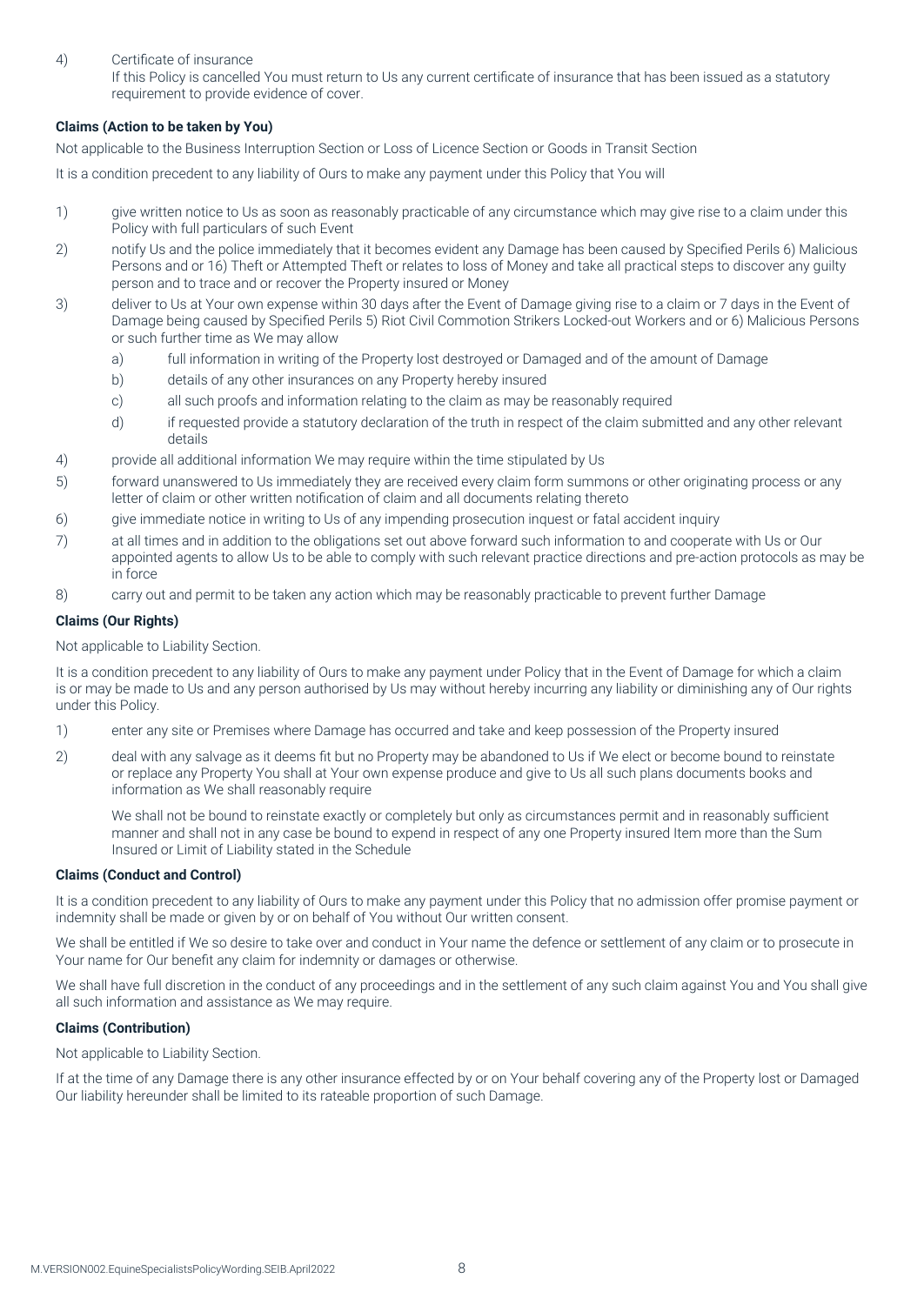#### **Claims (Reinstatement)**

If at Our option any Property is to be reinstated or replaced You will at Your own expense provide all such plans documents books and information as may be reasonably required.

We will not be bound to reinstate exactly or completely but only as circumstances permit and in a reasonably sufficient manner and shall not in any case be bound to expend in respect of any one Property insured Item more than the Sum Insured or Limit of Liability stated in the Schedule.

#### **Claims (Subrogation)**

Any claimant under this Policy shall at the request and expense of Us take and permit to be taken all necessary steps for enforcing rights against any other party in Your name before or after any payment is made by Us.

#### **Premium Adjustment**

If the premium for any Section or any part thereof is based on estimates an accurate record containing all particulars relative thereto shall be kept by You.

At all times You will allow Us to inspect such record and shall supply such particulars as We may require within one month from the expiry of each Period of Insurance and the premium shall thereupon be adjusted by Us subject to the Minimum Premium chargeable for the Section as stated in the Schedule being retained by Us.

At Our request You shall supply an auditors certificate in support of such particulars.

If You fail to supply such particulars within the period stated by Us We shall be entitled to make a reasonable estimate of such particulars and adjust the premium accordingly.

#### **Protections**

Not applicable to the Liability Section You shall ensure that

- 1) all protections in force at the Premises at the inception of this Policy or subsequently as stipulated by or agreed by Us shall be in full operation securing the Premises whenever the Premises are closed for Your Business or left unattended
- 2) any keys for the Premises and or intruder alarm installation and or safes and or strongrooms and or any other secured area or device in which Property insured is kept are removed from the Premises whenever the Premises are closed for Your Business or left unattended
- 3) awareness of codes for the operation of the intruder alarm installation is restricted to authorised persons and no details of the same are left on the Premises

The codes shall be changed immediately following the departure from the Your Business of an authorised person

We shall not be liable to provide an indemnity in respect of any act event claim or incident occurring whilst You are not in full compliance with the obligations above.

#### **Reasonable Precautions**

You shall take all reasonable precautions

- 1) to prevent any Event which may give rise to a claim under this Policy
- 2) to maintain Your Premises and machinery and everything used in Your Business in proper repair
- 3) in the selection and supervision of Employees
- 4) to comply with all statutory and other obligations and regulations imposed by any authority
- 5) to make good or remedy any defect or danger which becomes apparent and take such additional precautions as the circumstances may require

Where the obligations above reduce the risk of a loss of a particular kind, at a particular location an/or at a particular time do not define the risk as a whole, we shall not rely on any non-compliance to prevent our liability under the terms of this Policy if the non-compliance could not have increased the risk of the loss which actually occurred whilst You are not in compliance with the obligations above.

We shall not be liable to provide an indemnity in respect of any act event claim or incident occurring whilst You are not in full compliance with the obligations above.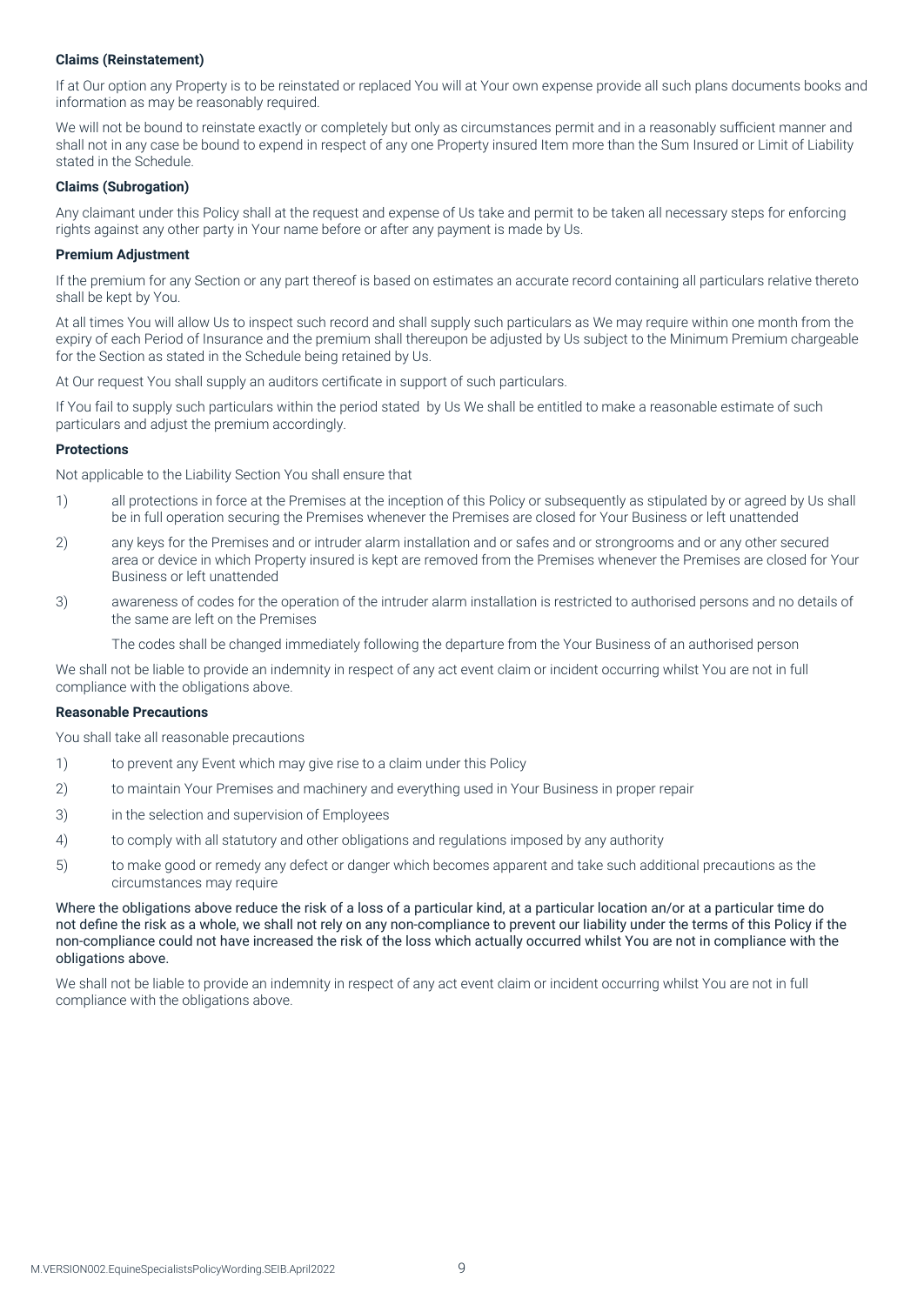#### **Subjectivity**

- 1) We will clearly state in a Subjectivity Endorsement attaching to the Schedule if the indemnity provided by this Policy is subject to You
	- 1.1) providing Us with any additional information requested by the required date(s)
	- 1.2) completing any actions agreed between You and Us by the required date(s)
	- 1.3) allowing Us to complete any actions agreed
- 2) If We require You must allow Us access to Your Premises or contract sites or Business to carry out survey(s) and state any risk requirements or actions which require Your compliance by the required date(s). Upon completion of risk requirements or actions or where they are not completed by the required dates We may at Our option.
	- a) modify the premium
	- b) issue a mid-term Endorsement to the Policy or Section terms Conditions and Exclusions
	- c) require You to make alterations to the Premises or contract sites or Business insured by the required date(s)
	- d) exercise Our right to cancel the Policy
	- e) leave the Policy or Section terms Conditions and Exclusions and the premium unaltered

We will contact You or Your insurance adviser with Our decision and where applicable specify the date(s) by which any risk requirements or action(s) agreed need to be completed by You and or any decision by Us will take effect.

Our requirements and decisions will take effect from the date(s) specified unless and until they agree otherwise in writing. If You disagree with Our requirements and or decisions We will consider the Your comments and where We consider appropriate We will continue to negotiate with You or Your insurance adviser and or representatives to resolve the matter to the Your and Our satisfaction.

In the event that the matter cannot be resolved

- 1) You have the right to cancel this Policy from a date agreed by You and Us and the Policy Condition Cancellation 3) Return of premium applies
- 2) We may at Our option exercise Our right under 2) Our rights of the Policy Condition Cancellation Except where stated all other Policy and Section terms Conditions and Exclusions will continue to apply If We exercise either option a) or b) or c) above You have the right to cancel this Policy from a date agreed by You and Us and the Policy Condition Cancellation 3) Return of premium applies
- The above Condition does not affect Our rights at Common Law

#### **Rights of Third Parties**

A person or company who was not a party to this Policy has no right under the Contracts (Rights of Third Parties) Act 1999 to enforce any term of this Policy but this does not affect any right or remedy of a third party which exists or is available apart from that Act.

#### **Assignment**

You shall not assign any of the rights or benefits under this Policy and or any Section of this Policy without Our prior written consent. We will not be bound to accept or be affected by any notice of trust charge lien or purported assignment or other dealing with or relating to this Policy and or any Section of this Policy.

# **Markel's Data Privacy Notice**

**Your** insurance cover includes cover for individuals who are either insureds or beneficiaries under the policy (individual insureds). **We** collect and use relevant information about individual insureds to provide **You** with **Your** insurance cover and to meet **Our** legal obligations. This information includes individual insureds' details such as their name and address (and may include more sensitive details such as information about their health and criminal convictions). **We** will process individual insureds' details, as well as any other personal information you provide to **Us** in respect of **Your** insurance cover, in accordance with **Our** full Markel privacy notice, a copy of which is available online at www.markeluk.com/privacy-statement or on request.

#### **SEIB's Data Protection Notice**

**Your** privacy is important to SEIB. SEIB will process **Your** personal data in accordance with the applicable data protection law.

The data controller in respect of any personal data which may be held about **You** or processed is SEIB who **You** can contact via the Data Protection Officer at South Essex House, North Road, South Ockendon, Essex RM15 5BE or on 01708 850 000 or email dataprotection@ seib.co.uk.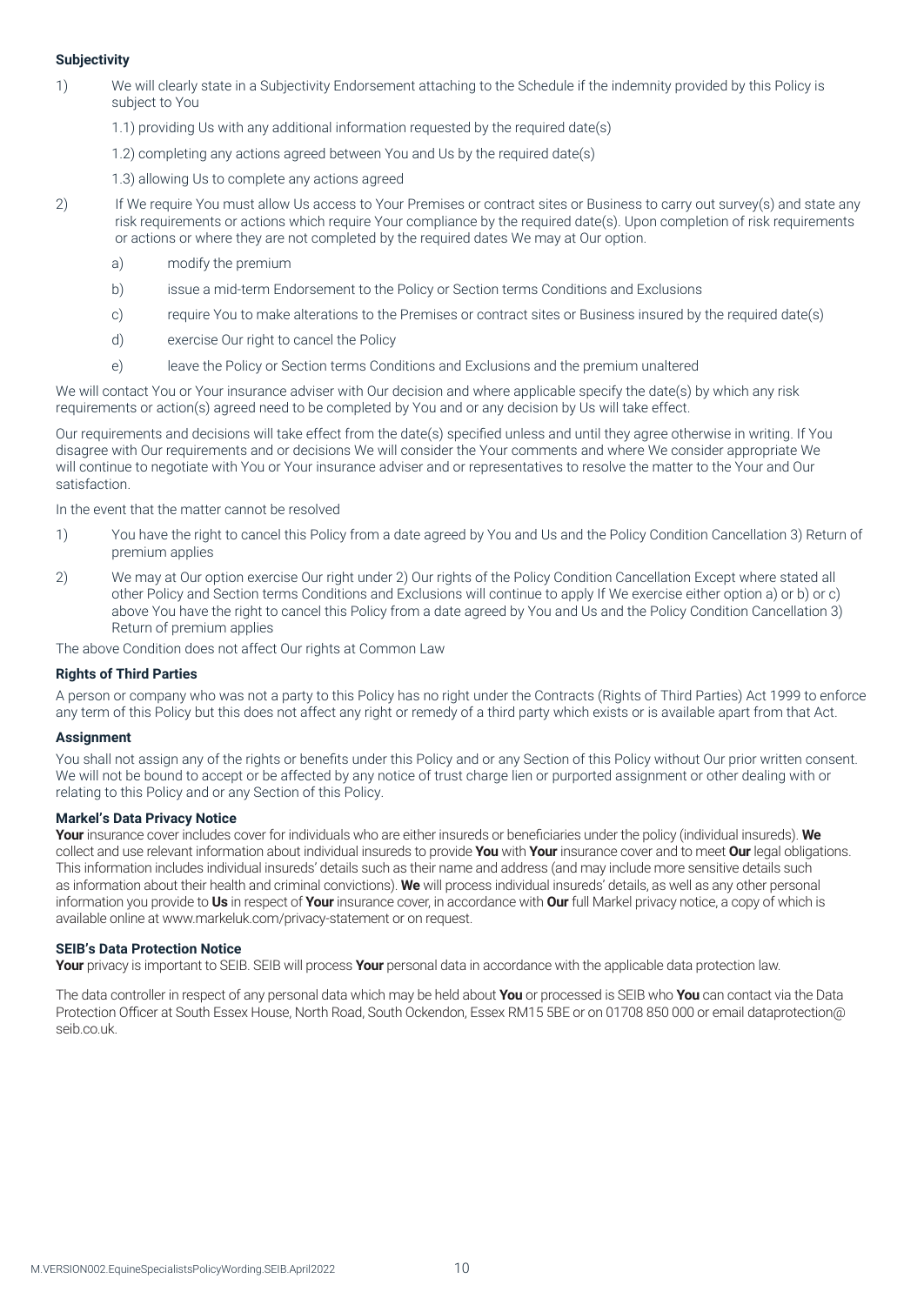SEIB process **Your** personal data for the purposes of offering and carrying out insurance related services to **You** or to an organisation or other persons which **You** represent. **Your** personal data is also used for business purposes such as fraud prevention and business management. This may involve sharing **Your** personal data with, and obtaining information about **You** from, SEIB's group companies and third parties such as brokers, loss adjusters, credit reference agencies, fraud prevention agencies, service providers, professional advisors, external independent financial advisers (IFAs) or business partners and SEIB's regulators. In some circumstances the processing may be carried on outside of the European Economic Area where suitable arrangements will be taken to ensure that **Your** personal information is protected.

#### **Special Categories Of Data**

In order to provide **Your** insurance Policy or when making a claim, SEIB may need to collect or process information relating to **Your** or a dependant's health or criminal convictions. As this is 'sensitive personal data' SEIB are required to obtain **Your** consent to process this information. If **You** do not consent to SEIB processing this information SEIB may be unable to provide **Your** insurance Policy or process any claim. **You** are entitled to withdraw this consent at any time. However, withdrawing **Your** consent may mean SEIB are unable to continue providing **Your** cover meaning **Your** insurance Policy may be cancelled. **Your** Policy terms and conditions set out what will happen in the event **Your** Policy is cancelled.

Where SEIB have **Your** consent, SEIB may market their services to **You** or provide **Your** personal data to their related companies or business partners for marketing purposes. **You** can opt out of marketing communications at any time by clicking on the link at the bottom of any email or by contacting SEIB.

#### **Fraud Prevention**

SEIB may check **Your** details with various fraud prevention and credit reference agencies. If **You** make a claim, SEIB will share **Your** information (where necessary) with other companies to prevent fraud. For the purposes of deciding whether to accept and pay a claim or any part of it, SEIB may appoint loss adjusters or external investigation services to act on SEIB's behalf.

If false or inaccurate information is provided and fraud is identified, details will be passed to fraud prevention agencies including Claims and Underwriting Exchange, run by MIB and the Insurance Fraud Register, run by the Insurance Fraud Bureau. Law enforcement agencies may access and use this information.

#### **Further Information**

For further information on how **Your** personal data is used and **Your** rights in relation to **Your** personal data please refer to SEIB's Privacy Policy at www.seib.co.uk/about-us/privacy-policy or contact SEIB's Data Protection Officer.

#### **Several Liability**

Our liability is several and not joint and is limited solely to the extent of our individual proportions as shown in Identity of Insurers. We are not responsible for the subscription of any co-subscribing Insurers or any other Insurer or co-Insurer who for any reason does not satisfy all or part of its obligations.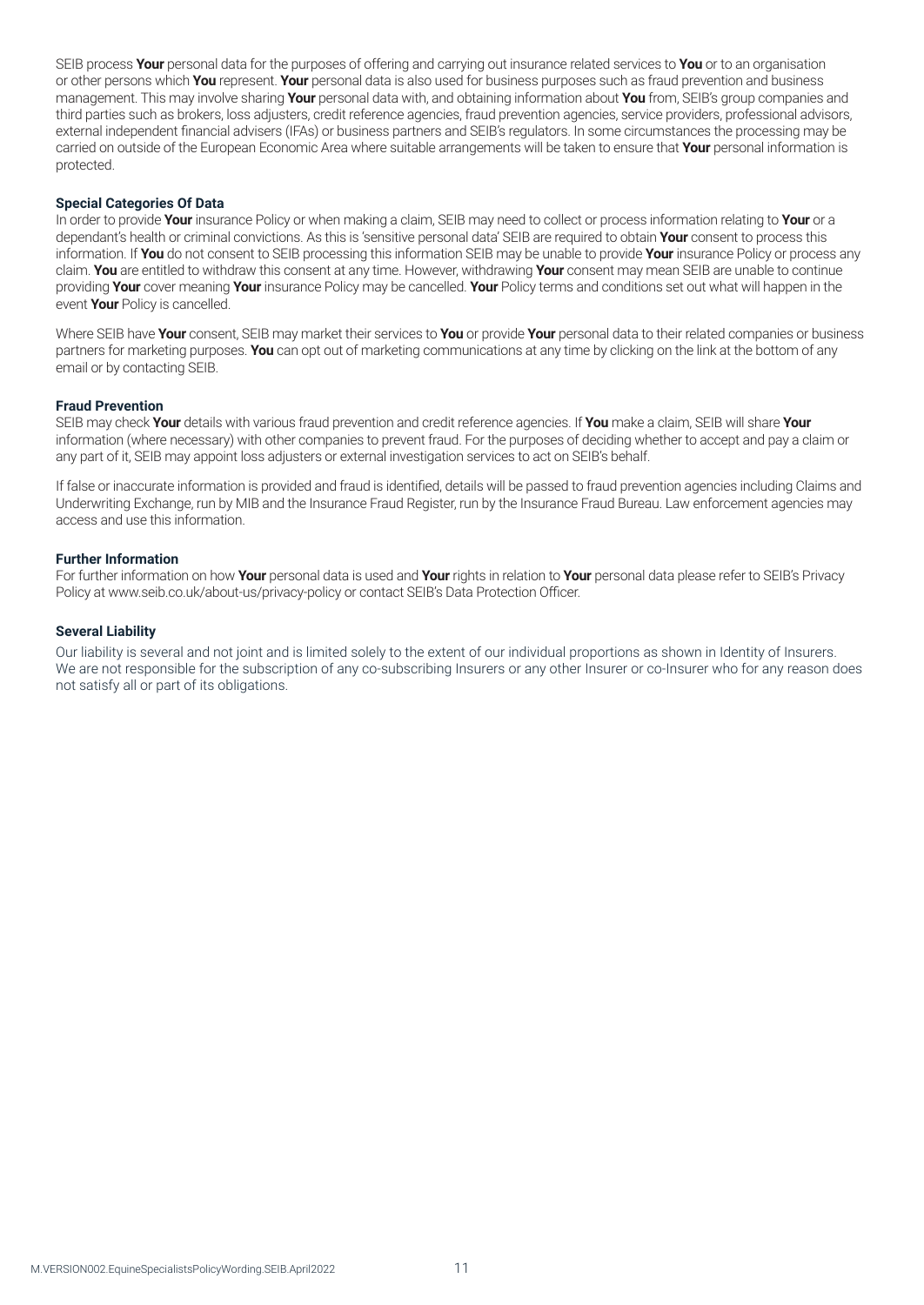# POLICY EXCLUSIONS

#### **War and similar risks**

Not applicable to Employers' Liability Subsection of the Liability Section or Terrorism Section

We shall not provide indemnity under this Policy in respect of any

- 1) Damage to any Property whatsoever or any loss cost or expense whatsoever resulting or arising therefrom or any consequential or inevitable loss
- 2) legal liability of whatsoever nature directly or indirectly caused by or contributed to by or arising from any of the following regardless of any other cause or Event contributing concurrently or in any sequence to the Damage cost expense or liability
	- 2.1) war invasion act(s) of foreign enemies hostilities or warlike operations (whether war be declared or not) civil war rebellion revolution insurrection civil commotion assuming the proportions of or amounting to an uprising military or usurped power or confiscation or nationalisation or requisition by or under the order of any government or public or local authority
	- 2.2) any action taken in controlling preventing suppressing or in any way relating to 2.1) above

#### **Radioactive and Other Contamination**

#### Not applicable to Terrorism Section

We shall not provide indemnity under this Policy in respect of any

- 1) Damage to any Property whatsoever or any loss cost or expense whatsoever resulting or arising therefrom or any consequential or inevitable loss
- 2) legal liability of whatsoever nature directly or indirectly caused by or contributed to by or arising from
	- a) ionising radiations or contamination by radioactivity from any nuclear fuel or from any nuclear waste from the combustion of nuclear fuel
	- b) the radioactive toxic explosive or other hazardous or contaminating properties of any nuclear installation reactor or other nuclear assembly or nuclear component thereof
	- c) any weapon or device employing atomic or nuclear fission and or fusion or other like reaction or radioactive force or matter
	- d) the radioactive toxic explosive or other hazardous or contaminating properties of any radioactive matter but the exclusion in this paragraph shall not extend to radioactive isotopes other than nuclear fuel when such isotopes are being prepared carried stored or used for commercial agricultural medical scientific or other similar peaceful purposes
	- e) any chemical biological biochemical or electromagnetic weapon provided that
		- i) in respect of the Employers' Liability Subsection of the Liability Section or paragraphs a) and b) above shall only apply when You under a contract have
			- 1) undertaken to indemnify another party
			- 2) assumed liability which would not have attached in the absence of such contract
		- ii) paragraphs c) d) and e) above shall not apply to the Liability Section

#### **Terrorism**

Not applicable to Liability Section or Terrorism Section

We shall not provide indemnity under this Policy in respect of any Damage to any Property whatsoever or any loss cost or expense whatsoever resulting or arising therefrom or any consequential or inevitable loss directly or indirectly caused by or contributed to by or arising from

- 1) Terrorism occurring in England Wales and Scotland and the territorial seas adjacent thereto as defined by the Territorial Sea Act 1987
- 2) any act including but not limited to the use of force or violence and or the threat thereof of any person or groups of persons whether acting alone or on behalf of or in connection with any organisation(s) or government(s) committed for political religious ideological or similar purposes including the intention to influence any government and or to put the public or any section of the public in fear occurring other than in England Wales and Scotland

Including any Damage cost or expense of whatsoever nature directly or indirectly caused by resulting from or in connection with any action taken in controlling preventing suppressing or in any way relating to 1) or 2) above

3) any act of Terrorism regardless of any cause or event contributing concurrently or in any other sequence to such act of **Terrorism** 

In any action suit or other proceedings where We allege that any Damage cost or expense is not covered the burden of proof that such Damage cost or expense is covered shall be upon You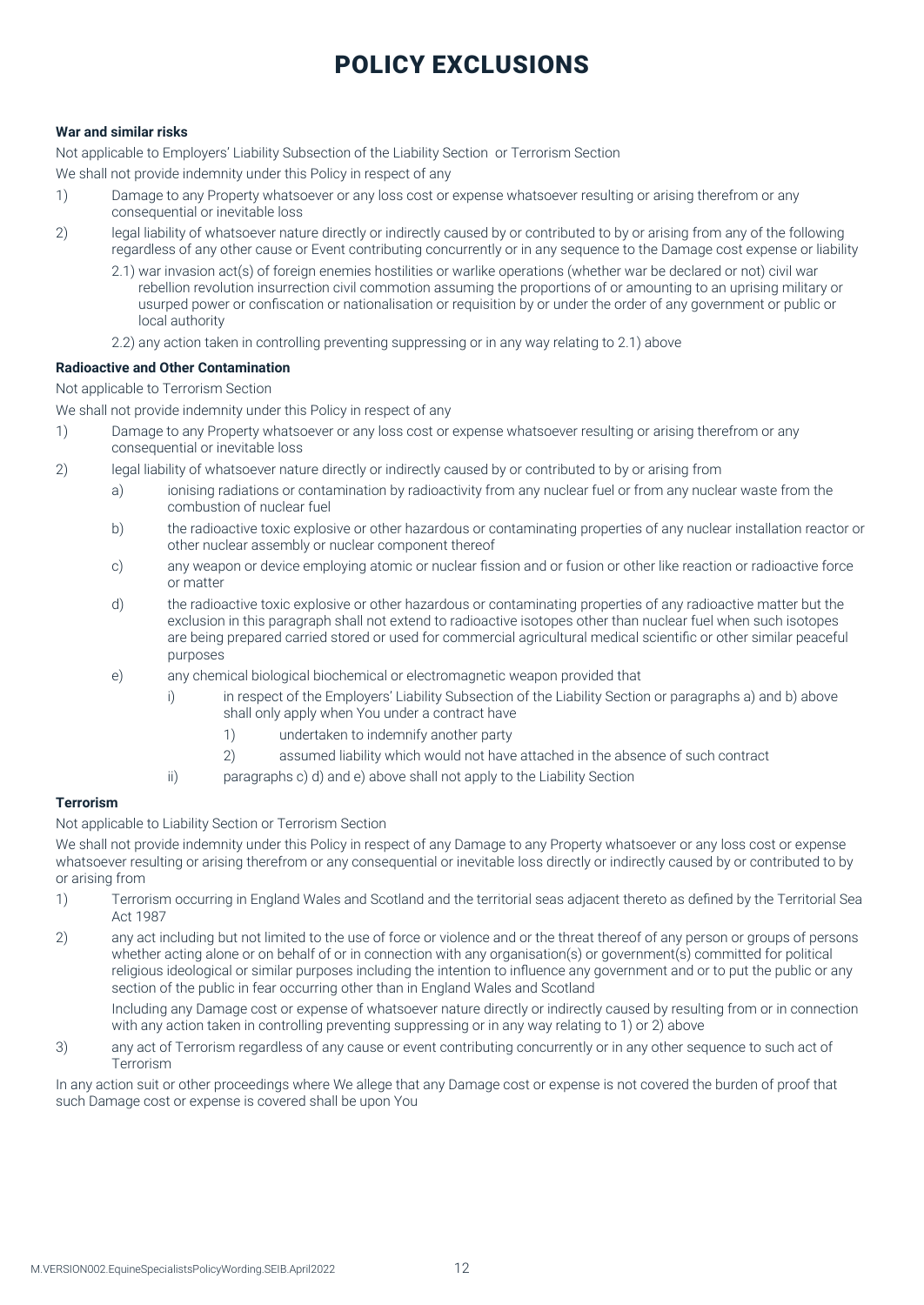In the event that any part of this Exclusion is found to be invalid or unenforceable the remainder will remain in full force and effect.

# **Date Recognition**

Not applicable to Employers' Liability Subsection of the Liability Section or Terrorism Section

We shall not provide indemnity under this Policy in respect of any

- 1) Damage to any Property whatsoever or any loss cost or expense whatsoever resulting or arising therefrom or any consequential or inevitable loss
- 2) legal liability of whatsoever nature directly or indirectly caused by or contributed to by or consisting of or arising from the failure of any
	- 2.1) computer data processing equipment or media Microchip integrated circuit or similar device or
	- 2.2) other equipment or System for processing storing or retrieving data or
	- 2.3) computer software whether Your Property or not to
		- a) recognise correctly any date as its true calendar date
		- b) capture save retain or correctly manipulate interpret or process any data information command or instruction as a result of treating any date otherwise than as its true calendar date
		- c) capture save retain or correctly process any data as a result of the operation of any programmed command which causes the loss of data or the inability to capture save retain or correctly process such data on or after any date but indemnity shall apply under all Sections except the Employers' Liability Subsection of the Liability Section or in respect of subsequent Damage which itself results from Specified Perils  $1) - 7$ ) and or  $9) - 13$ ) and or 16) other than Theft or Attempted Theft by Employee but only where such Specified Perils are not stated to be otherwise excluded in the Schedule and Damage would otherwise be the subject of indemnity thereunder

#### **Loss of Electronic Data**

Notwithstanding any provision to the contrary within the Policy or any endorsement thereto We shall not provide indemnity under this Policy in respect of any loss, damage, destruction, distortion, erasure, corruption or alteration of Electronic Data from any cause whatsoever (including but not limited to Computer Virus) or loss of use, reduction in functionality, cost, expense of whatsoever nature resulting therefrom, regardless of any other cause or event contributing concurrently or in any other sequence to the loss.

For the purposes of this Exclusion:

Electronic Data means facts, concepts and information converted to a form usable for communications, interpretation or processing by electronic and electromechanical data processing or electronically controlled equipment and includes programmes, software and other coded instructions for the processing and manipulation of data or the direction and manipulation of such equipment.

Computer Virus means a set of corrupting, harmful or otherwise unauthorised instructions or code including a set of maliciously introduced unauthorised instructions or code, programmatic or otherwise, that propagate themselves through a computer system or network of whatsoever nature. Computer Virus includes but is not limited to 'Trojan Horses', 'worms' and 'time or logic bombs'.

### **Sanction Limitation and Exclusion**

We shall not provide insurance nor be liable to pay any claim and or provide any benefit hereunder to the extent that the provision of such insurance and or payment of such claim and or provision of such benefit would expose Us and or any member of Our group to any sanction and or prohibition and or restriction under United Nations resolutions and or the trade and or economic sanctions and or laws and or regulations of any country.

#### **Sanctions**

We will not provide any benefit under this policy to the extent of providing cover, payment of any claim or the provision of any benefit where doing so would breach any sanction, prohibition or restriction imposed by law or regulation.

#### **Northern Ireland**

#### Not applicable to the Liability Section

We shall not provide indemnity under this Policy in respect of destruction or Damage or consequential or inevitable loss for such Damage in Northern Ireland occasioned by or happening through or in consequence directly or indirectly of Specified Perils 5) Riot Civil Commotion Strikers Locked- out Workers or 6) Malicious Persons.

#### **Cyber**

This Policy does not apply to or include legal liability:

for loss, damage, liability or expense caused by or contributed to by or arising from the use or operation, as a means for inflicting harm, of any computer, computer system, computer software programme, malicious code, computer virus or process or any other electronic system.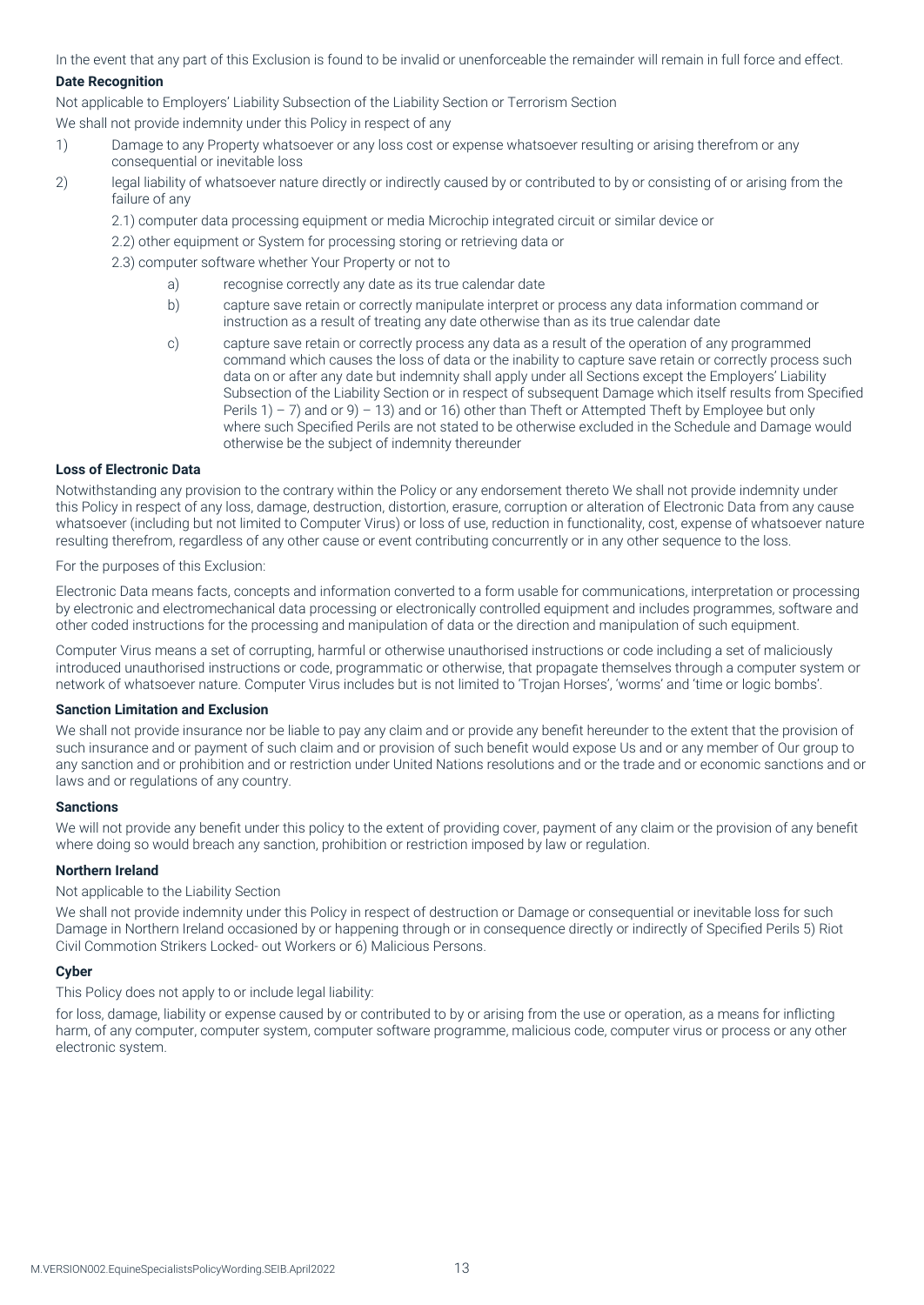# MATERIAL DAMAGE SECTION

# **1. Definitions**

When ever the following words and phases appear in this section they will always have these meanings -

#### **Contents**

Contents the property of the insured or held by them in trust for which they are responsible excluding landlords fixtures and fittings and vehicle licensed for road use (and accessories thereon)

# **Stock**

Stock and Material in trade the property of the insured or held by them in trust for which they are responsible

# **2. Average Clause**

The sum insured by each item of this section (other than those applying solely to fees rent or removal of debris) is declared to be separately subject to Average i.e. if such sum shall at the commencement of any DAMAGE be less than the value of the property covered within such sum insured the amount payable by the company in respect of such DAMAGE shall be proportionately reduced

#### Expectations:

- a) A private dwelling house or household goods and personal effects
- b) A building used mainly for public religious worship or for activities in connection therewith
- c) Agricultural produce on a farm Great Britain which will be subject to the special conditions of average
- d) Any items subject to the Two Condition of average
- e) Any item subject to the Day One Average Memorandum

#### **3. Contents Clause**

It is agreed that the term contents is understood to include in so far they are not otherwise insured -

- i. Money and stamps (including National Insurance Stamps) for an amount not exceeding £500
- ii. Documents manuscripts and business books but only for the cost of the materials and clerical labour expended in reproducing such records (excluding any expense in connection with the production of information to be recorded therein)
- iii. Computer systems records but only for the cost of the materials and clerical labour and computer time expended in reproducing some records (excluding any expense in connection with the production of information to be recorded there in)
- iv. Patterns, models, moulds, plans and designs for an amount not exceeding the cost of the labour and materials expended in the reinstatement
- v. Contents of outbuildings
- vi. Contents of open yard
- vii. Tenants improvements, alterations and decorations
- viii. Directors, partners, customers, visitors and employees personal effects of every description (other than motor vehicles and money) for an amount not exceeding £500 in respect of any one person

# **4. European Community and Public Authorities (including Undamaged Property) Clause**

Subject to the following special conditions the insurance by Buildings(s) and contents of this section extends to include such additional cost of reinstatement as may be incurred solely by reason of the necessity to comply with the stipulations of

- a) European Community Legislation or
- b) Building or other Regulations under or framed in pursuance of any act of Parliament or
	- Bye Laws of any Public Authority (hereafter referred to as the Stipulations) in respect of
	- The lost, destroyed or damaged property thereby insured
	- Undamaged portions thereof

#### Excluding

- a) The cost incurred in complying with the Situations:
	- I. In respect of DAMAGE occurring prior to the granting of this extension
	- ii) In respect of DAMAGE not insured by this section
	- iii) Under which notice has been served upon the insured prior to that happening of the DAMAGE
	- iv) For which there is an existing requirement which has to be implemented within a given period
	- v) In respect of property entirely undamaged by an peril hereby insured against
- b) The additional cost that would have been required to make good the property lost, destroyed or damaged or a condition equal to its condition when new had the necessity to comply with stipulations
	- c) The most amount of any charge or assessment arising out of capital appreciation which may be payable in respect of the property or by the owner thereof by reason of compliance with Stipulations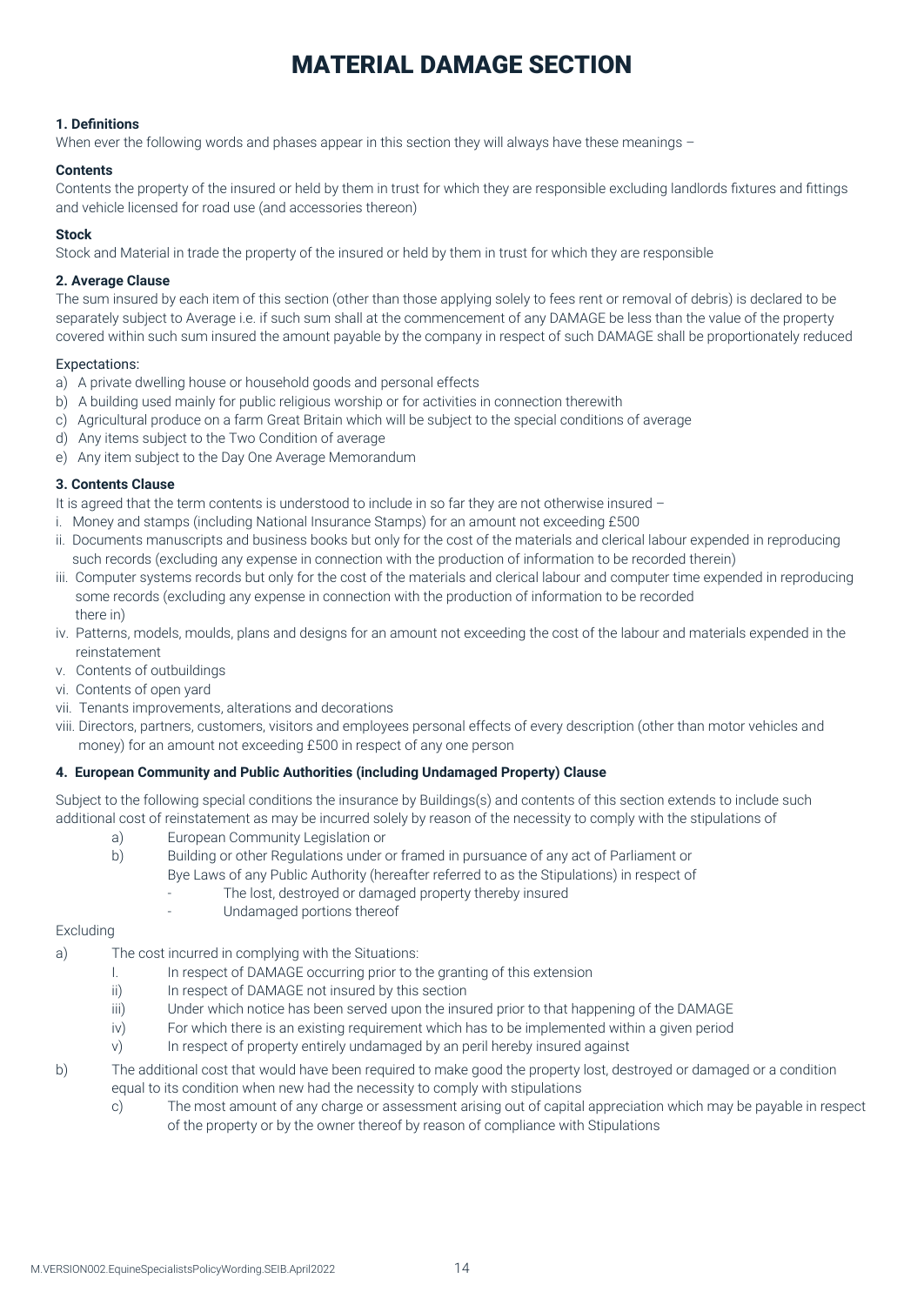### **Special Conditions**

- 1) The work of reinstatement must be commenced and carried out without unreasonable delay and in any case must be completed within twelve months after the DAMAGE or within such further time as Underwriters may allow (during the said twelve months) and may be carried out upon another site (if the stipulations so necessitate) Subject to the liability of Underwriters under this extension not being thereby increased
- 2) If the liability of Underwriters under (any item of) this section part from this extension shall be reduced by the application of any of the terms and conditions of the policy then the liability of Underwriters under the extension (in respect of any such item) shall be reduced on like proportion
- 3) The total amount recoverable under any item of this section in respect of this extension shall not exceed
- a) In respect of the lost destroyed or damaged property
	- i) 15% if its sum Insured
	- ii) Where the sum insured by the item applies to property at more than one premises 15% of the total amount for which Underwriters would have been liable had the property insured by the item at the premises where the DAMAGE has occurred been wholly destroyed
- b) In respect of undamaged portions of property (other than foundations) 15% of the total amount for which Underwriters would have been liable had the property insured by the item at the premises where the DAMAGE has occurred been wholly destroyed
- 4) The total amount recoverable under any item of this section shall not exceed its sum insured
- 5) All the terms and conditions of the policy except insofar as they are varied hereby shall apply as if they had been incorporated herein

#### **5. Reinstatement Clause**

(N.B not applicable to motor vehicles and their accessories personal effects or stock and materials in trade)

Subject to the following Special conditions the basis upon which the amount payable in respect of property insured is to be calculated shall be the reinstatement of the property lost, destroyed or damaged

For the purpose Reinstatement means

- a) The rebuilding or replacement of property lost or destroyed which provided the liability of the company is not increased may be carried out
	- i. In any manner suitable to the requirements of the insured
	- ii. Upon another site
- b) The repair or restoration of property damaged

In either case to a condition equivalent to or substantially the same not exceed the amount which would have been payable had such property been wholly destroyed

#### **Special Conditions**

- 1) The liability of Underwriters for the repair or restoration of property damaged in part only shall not exceed the amount which would have been payable had such property been wholly destroyed
- 2) If at the time of reinstatement the sum representing 85% of the cost which would have been incurred in reinstating the whole of the property covered by any item subject to this memorandum exceeds its sum insured at the commencement of any DAMAGE the liability of Underwriters shall not exceed that proportion of the amount of the DAMAGE which the said sum insured shall bear to the sum representing the total cost of reinstating the whole of such property at that time
- 3) No payment beyond the amount which would have been payable in the absence of this memorandum shall be made
	- a. Unless reinstatement commences and proceeds without unreasonable delay
	- b. Until the cost of reinstatement shall have been actually incurred
	- c. If the property insured at the time of its loss destruction or damage shall be insured by any other insurance effected by or on behalf of the insured which is not upon the same basis of reinstatement
- 4) All the terms and conditions of the policy shall apply
	- a) In respect of any claims payable under the provisions of this memorandum except in so far as they are varied hereby
	- b) Where claims are payable as if this memorandum had not been incorporated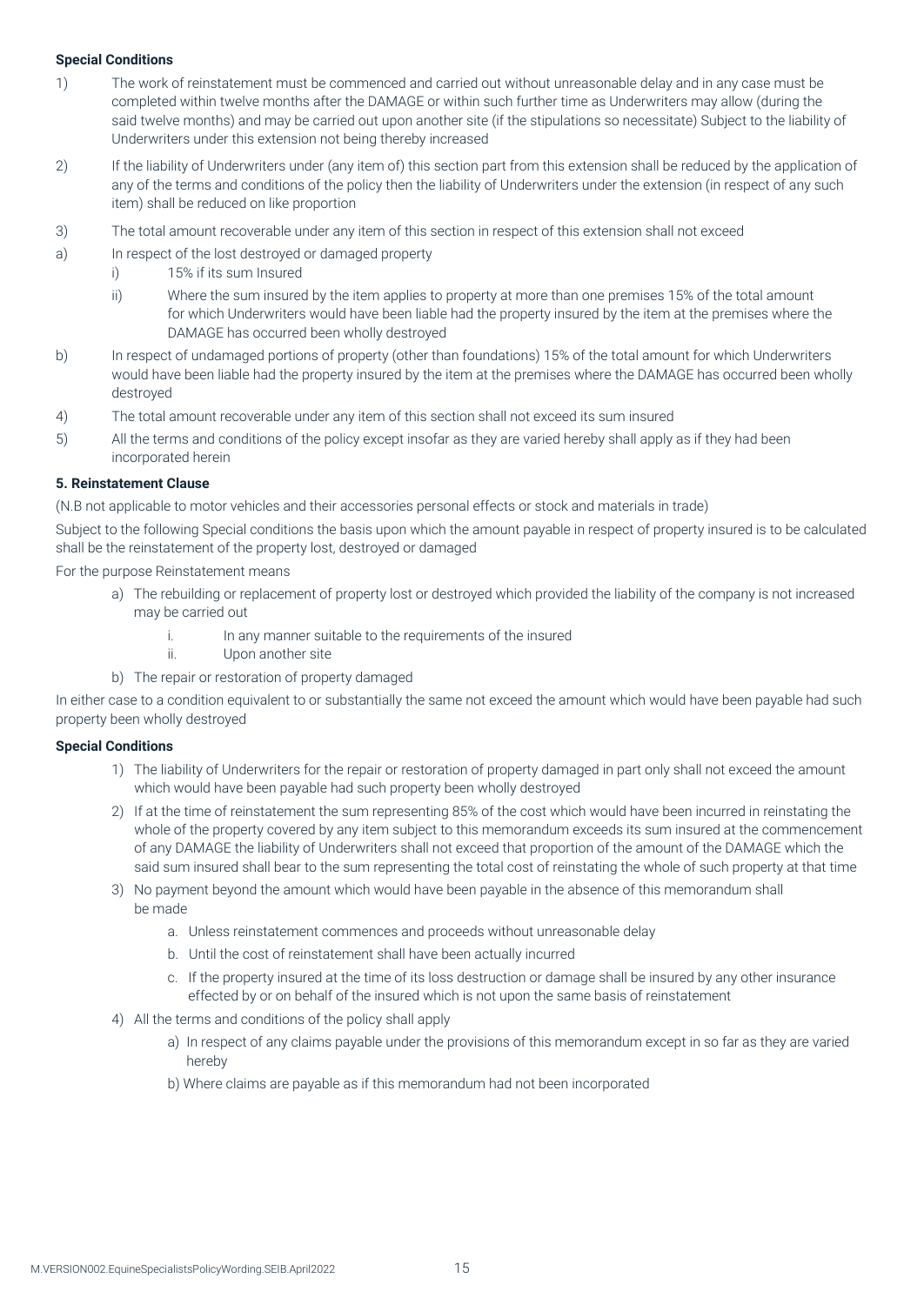#### **6. Reinstatement of Sum Insured after Loss Clause**

In the event of loss the sum insured by this section will be automatically reinstated from the date of loss unless written notice is given to the contrary either by Underwriters or by the Insured and the Insured undertake to pay such necessary premiums as may be required for such reinstatement from the date

#### **7. Subrogation Waiver Clause**

In event of a claim arising under the section the Underwriters agree to waive any rights remedies or relief to which they might have become entitled by subrogation against

- a) Any Company standing in relation of parent to subsidiary (Subsidiary to parent) to the insured as defined in the Companies Act or the Companies (N.I) Order as appropriate current at the time of the DAMAGE
- b) Any Company which is a subsidiary of a Parent Company of which the Insured are themselves a Subsidiary in each case within the meaning of the Companies Act or the Companies (N.I) Order as appropriate current at the time of the DAMAGE

#### **8. Temporary Removal Clause**

- a) The property Insured by this section (Other than stock if insured) is covered whilst temporally removed for cleaning, renovation, repair and similar purposes elsewhere and in thereto and therefrom all in Great Britain and Northern Ireland
- b) The Liability of Underwriters under this extension in respect of each item of this section for any DAMAGE accruing elsewhere than at the within mentioned premises shall not exceed 15% of the sum insured by the item
- c) This extension does not apply to property in so far as it is otherwise insured nor as regards losses occurring elsewhere than at the premises from which property in temporarily removed to motor vehicles and motor chassis licensed for normal road use
- d) All the terms and conditions of the policy except in so far as they are varied hereby shall apply as if they had been incorporated herein

#### **9. Terrorism Exclusion Clause**

This section does not cover

Loss damage cost or expense of whatsoever nature directly or indirectly caused by resulting from or in connection with

- 1. any act of Terrorism regardless of any other cause or event contributing concurrently or in any other sequence of loss
- 2. any action taken in controlling preventing suppressing or in any way relating to any act of Terrorism.

If Underwriters allege that by any reason of this exclusion any loss damage cost or expense in not covered by this Section of the Policy the burden of proving the contrary shall be upon the Insured

In the event any portion of this exclusion is found to be invalid or unenforcible the remainder shall remain in full force and effect

#### **Definition – Terrorism**

For the purpose of this exclusion an act of Terrorism shall mean an act including but not limited to the use of force or violence and or threat thereof of any person or group(s) of persons whether acting alone or on behalf of or in connection with any organisation(s) or government(s) committed for political, religious, ideological or similar purposes including the intention to influence any government and or put the public or any section of the public in fear

In respect of private house(s) or contents thereof insured in the name of an individual this Terrorism Exclusion only applies to loss damage cost or expense caused by nuclear chemical or biological contamination resulting directly or indirectly from terrorism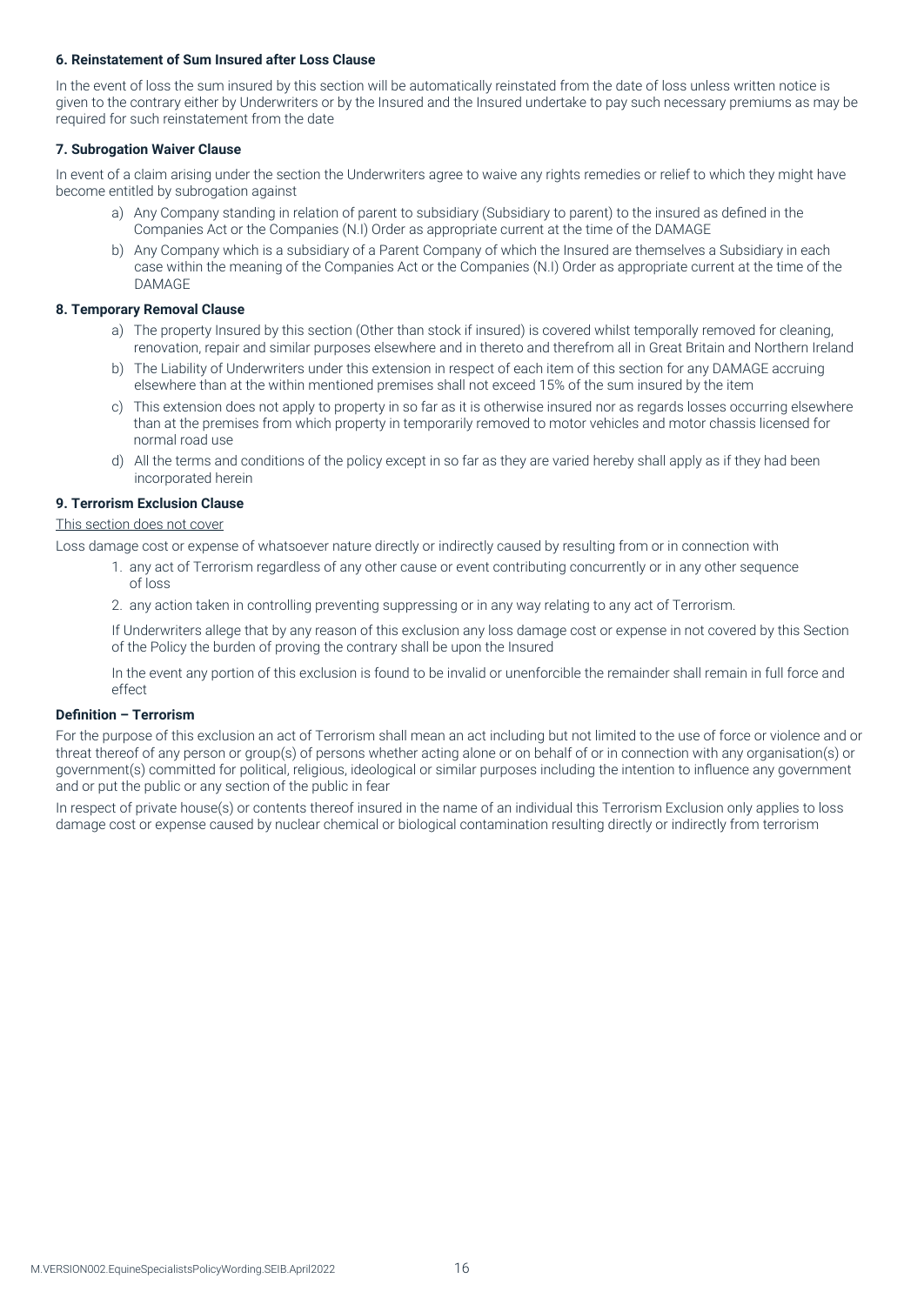#### **Material Damage- The Cover – All Risks**

The Underwriters agree that if any of the Property Insured described in the schedule be accidentally lost destroyed or damaged Underwriters will pay the Insured the value of the property at the time of its loss or destruction or the amount of the damage or at the Underwriters option reinstate or replace such property or any part of it

Provided that the liability of Underwriters under this section shall not exceed

- i. in the whole the total sum insured or in respect of any item its sum insured or any other limit of liability stated in the Schedule at the time of loss destruction or damage
- ii. the sum insured (or limit) remaining after deduction for any other loss, destruction or damage occurring during the same period of insurance unless the Underwriters shall have agreed to reinstate any such sum insured (or limit)

#### **Additional Definitions**

- 1. The word DAMAGE in capital letters shall mean accidental loss or destruction of or damage to the Property Insured
- 2. The words Defined Peril shall mean fire, lightning, explosion, aircraft, or other aerial devices or articles dropped therefrom, riot, civil commotion, strikers, locked-out workers, persons taking part in labour disturbances, malicious persons other than thieves, earthquake, storm, flood, escape of water from any tank apparatus or pipe or impact by any road vehicle or animal

#### **Exclusions**

This Section does not cover

- 1. the amount shown below after the application of the condition of Average in respect of
	- i. DAMAGE by fire, lightning, explosion, aircraft, riot civil, commotion, strikers, locked out workers, persons taking part in labour disturbances or earthquake £NIL

ii. all other DAMAGE  $\sqrt{250}$ 

# 2. DAMAGE caused by or consisting of

- a. Inherent vice, latent defect, gradual deterioration, wear and tear, frost, change in water table, level its own faulty or defective design or materials
- b. The bursting by steam pressure of a boiler (not being a boiler used for domestic purposes only) economiser or other vessel machine or apparatus in which internal pressure is due to steam only and belonging to or under the control of the Insured
- c. Pressure waves caused by aircraft or other aerial devices travelling at sonic or supersonic speeds
- 3. DAMAGE caused by or consisting of
	- a. Faulty or defective workmanship, operational error or omission on the part of the Insured or any of his employees

But this shall not exclude

- i. Such DAMAGE not otherwise excluded which itself results from a Defined Peril ii. Subsequent DAMAGE which itself results from a cause not otherwise excluded
- b. acts of fraud or dishonesty by the Insureds employees but this shall not exclude such

DAMAGE not otherwise excluded which itself results from a Defined Peril

#### 4. DAMAGE caused by or consisting of

- a. Corrosion, rust, wet or dry rot, shrinkage, evaporation, loss of weight, dampness, dryness, marring, scratching, vermin or insects
- b. Change in temperature, colour, flavour, texture or finish
- c. Theft or attempted theft

#### DAMAGE consisting of

- d. Joint leakage, failure of welds, cracking, fracturing, collapse or overheating of boilers, economisers, superheaters, pressure vessels or any range of steam and feed piping in connection therewith
- e. Mechanical or electrical breakdown or derangement in respect of the particular machine apparatus or equipment in which such breakdown or derangement originates

But this shall not exclude

i. Such DAMAGE which results from a cause not otherwise excluded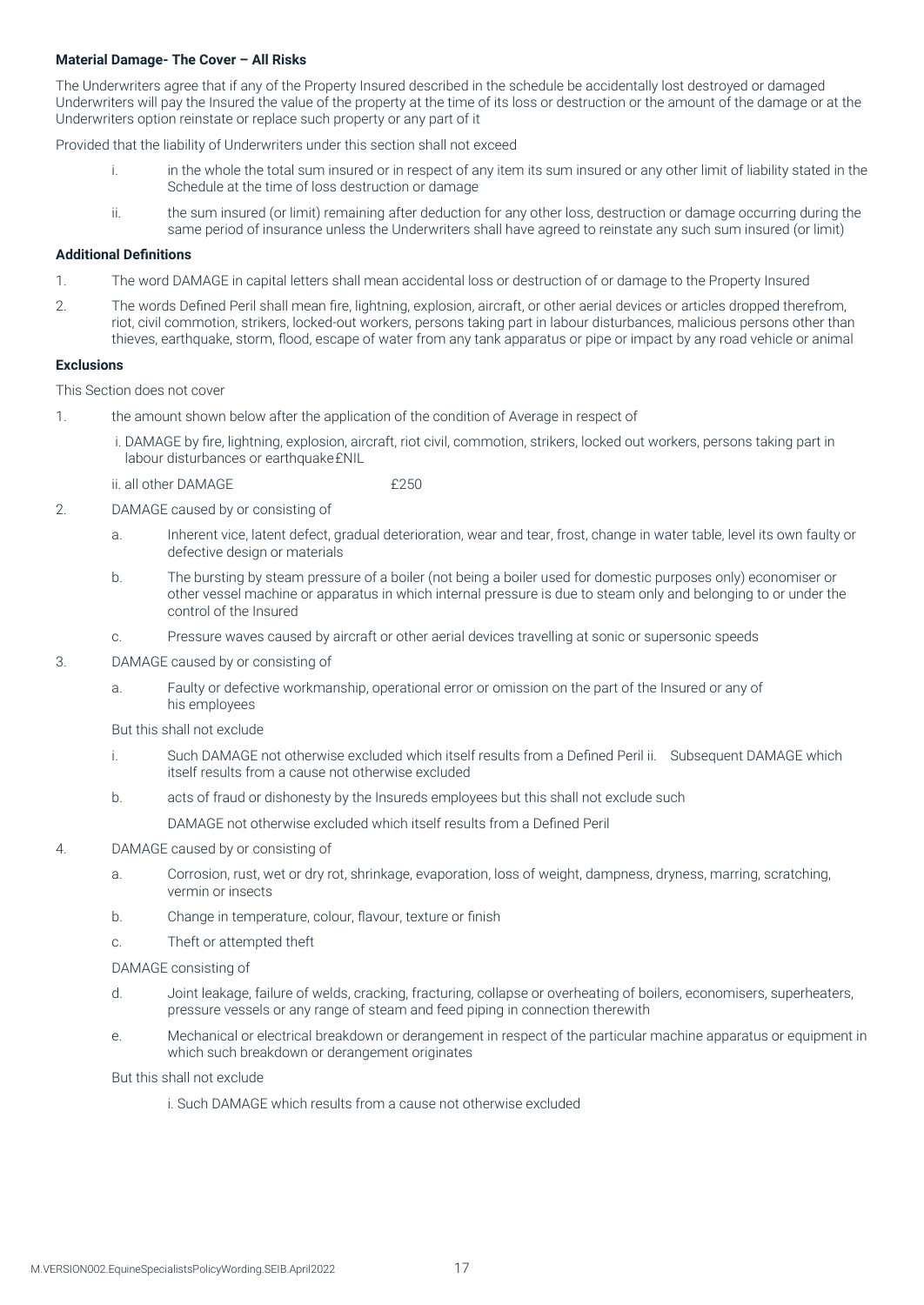- 5. loss or destruction or damage caused by pollution or contamination but this shall not exclude destruction of or damage to the Property Insured not otherwise caused by
	- a. pollution or contamination which itself results from a Defined Peril
	- b. a Defined Peril which itself results from pollution or contamination
- 6. DAMAGE caused by or consisting of
	- a. Subsidence ground heave or landslip unless resulting from fire explosion earthquake or the escape of water from any tank apparatus or pipe
	- b. Normal settlement or bedding down of new structures
	- c. Disappearance unexplained or inventory shortage misfiling or misplacing of information
- 7. destruction of or damage to a building or structure caused by its own collapse or cracking unless resulting from a Defined Peril insofar as it is not otherwise excluded
- 8. DAMAGE in respect of moveable property in the open fences and gates caused by wind, rain, hail, sleet, snow, flood or dust
- 9. DAMAGE
	- a. Caused by fire resulting from its undergoing any heating process or any process involving the application of heat
	- b. (other than by fire or explosion) resulting from its undergoing any process of production packing treatment testing commissioning servicing or repair
- 10. DAMAGE
	- a. Caused by freezing
	- b. Caused by escape of water from any tank apparatus or pipe
	- c. Caused (other than by fire or explosion) by malicious persons not acting on behalf of or in connection with any political organisation

In respect of any buildings which is empty or not in use

#### 11. DAMAGE in respect of

- a. Jewellery, precious stones, precious metals, bullion, furs, curiosities, works of art or rare book
- b. Property in transit
- c. Fixed glass
- d. Glass (other than fixed glass) china earthenware marble or other fragile or brittle objects
- e. Money cheques stamps bonds credit cards or securities of any description

Other than such DAMAGE caused by a Defined Peril in so far as it is not otherwise excluded

- 12. a. vehicles licensed for road use ( including accessories thereon) caravans trailers railway locomotives
	- b. property or structures in course of construction or erection and materials or supplies in connection with all such property in course of construction or erection
	- c. land roads pavements piers jetties bridges culverts and excavations
	- d. livestock growing crops or trees

unless specifically mentioned as insured by this Section

- 13. property which at the time of the happening of DAMAGE is insured by or would but for the existence of this Section be insured by any marine policy or policies except in respect of any excess beyond the amount which would have been payable under the marine policy or policies had this insurance not been effected
- 14. any property more specifically insured by or on behalf of the Insured
- 15. DAMAGE occasioned by war, invasion, act of foreign enemy, hostilities (whether war be declared or not) civil war, rebellion, revolution, insurrection or military or usurped power, nationalisation, confiscation, requisition, seizure or destruction by the government or any public authority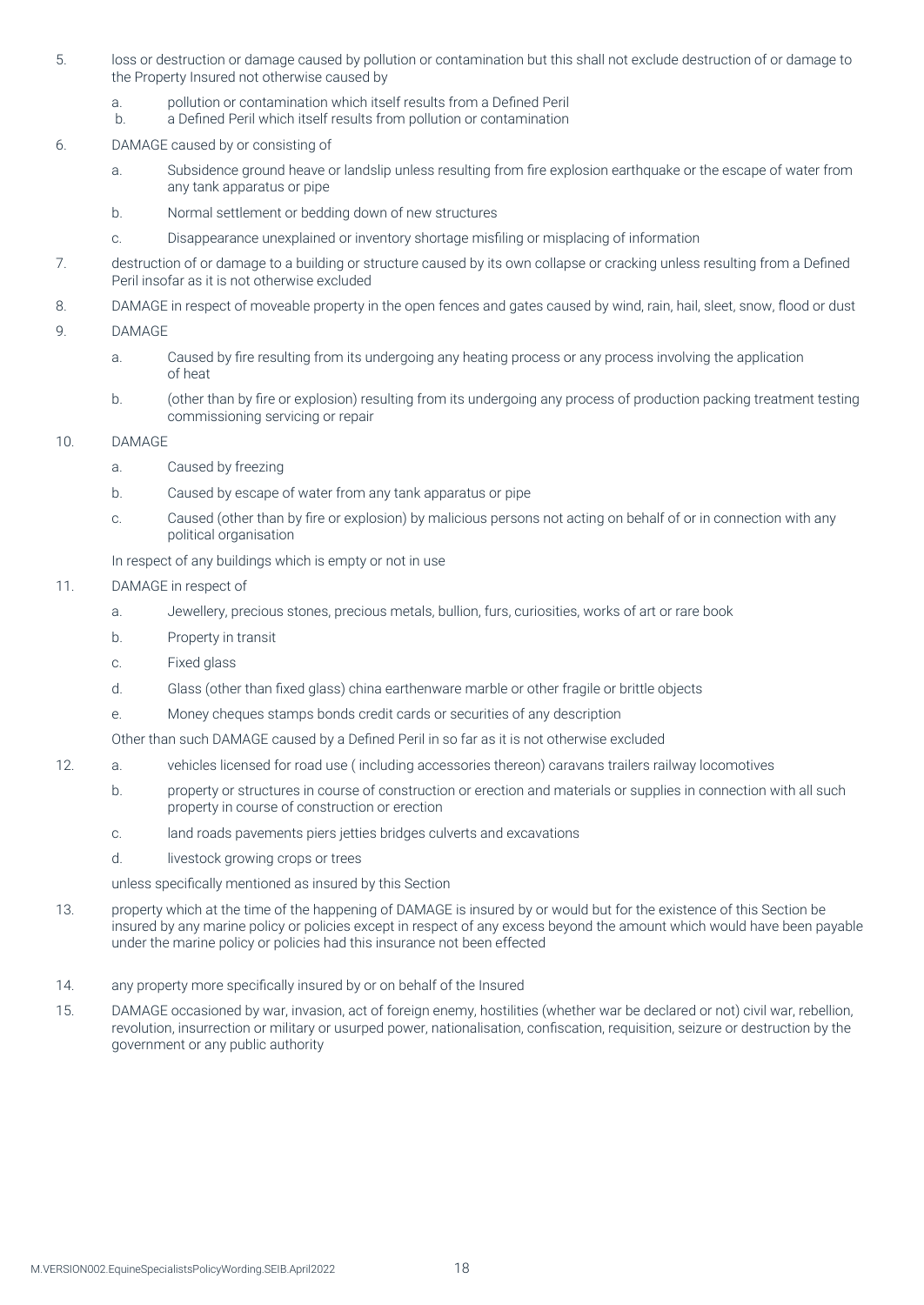- 16. loss or destruction of or damage to any property whatsoever or any loss or expense whatsoever resulting or arising therefrom or any consequential loss directly or indirectly caused by or contributed to by arising from
	- a. ionising radiations or contamination by radioactivity from any nuclear fuel or from any nuclear waste from the combustion of nuclear fuel
	- b. the radioactive toxic explosive or hazardous properties of any explosive nuclear assembly or nuclear component thereof
- 17. DAMAGE in Northern Ireland occasioned by or happening through or in consequence directly or indirectly of
	- i. Riot, civil commotion and (except in respect of DAMAGE by fire or explosion) strikers, locked-out workers or persons taking part in labour disturbances or malicious persons
	- ii. TERRORISM as defined in the **Terrorism Exclusion Clause**

In any action suit or other proceedings where the Underwriter alleges that by reason of this definition any DAMAGE is not covered by this Section the burden of proving that such DAMAGE is covered shall be upon the Insured

- 18. Consequential loss or damage of any kind or description except loss of rent when such loss is included in the cover under this Section
- 19. DAMAGE to any computer or other equipment or component or system or item which processes stores transmits or retrieves data or any part thereof whether tangible or intangible (including but without limitation any information programs or software) and whether the property of the Insured or not where such DAMAGE is caused by programming or operator error Virus or similar mechanism or Hacking

But shall not exclude DAMAGE not otherwise excluded which itself results from a Defined

Peril save in respect of malicious persons other than thieves

#### **Definitions**

For the purposes of this Section Exclusion the following Definitions apply

- a. Virus or Similar Mechanism shall mean program code, programming instruction or any set of instructions intentionally constructed with the ability to damage interfere with or otherwise adversely affect computer programs data files or operation whether involving self-replication or not This Definition of Virus or Similar Mechanism includes but is not limited to Trojan horses, worms and
	- logic bombs
- b. Hacking shall mean unauthorised access to any computer or other equipment or component or system or item which processes stores transmits or retrieves data

#### **General Provisions**

#### **1. Deductibles**

This section does not cover the amount excluded stated in Exclusion 1 in respect of each and every loss as ascertained after the application of all other terms and conditions of this section including any condition of Average

#### **2. Explosion**

In respect of any vessel, machinery or apparatus or its contents belonging to or under the control of the Insured which requires to be examined to comply with any Statutory Regulations cover against destruction or damage caused by an explosion thereof is subject to the provision that such vessel machinery or apparatus shall be the subject of a policy or other contract providing the required inspection service

#### **Special Conditions**

# **Average Clause**

- 1. If at the time of DAMAGE the Declared Value of the property covered by such item be less than the cost of reinstatement at inception of the Period of Insurance then Underwriters liability for any DAMAGE shall not exceed that proportion thereof which the Declared Value bears to such cost of reinstatement
- 2. The liability of Underwriters for the repair or restoration of property damaged in part only shall not exceed the amount which would have not been payable had such property been wholly destroyed
- 3. No payment beyond the amount which would have been payable in the absence of this memorandum shall be made
	- a) unless reinstatement commences and proceeds without unreasonable delay
		- b) until the cost of reinstatement shall have been actually incurred
		- c) if the Property Insured at the time of its loss destruction or damage shall be insured by any other insurance effected by or on behalf of the Insured which is not upon the same basis of reinstatement
- 4. All the terms and conditions of this policy shall apply
	- a) in respect of any claim payable under the provisions of this memorandum except in so far as they are varied hereby
		- b) where claims are payable as if this memorandum had not been incorporated except that the sum(s) insured shall be limited to 115% of the Declared Value(s)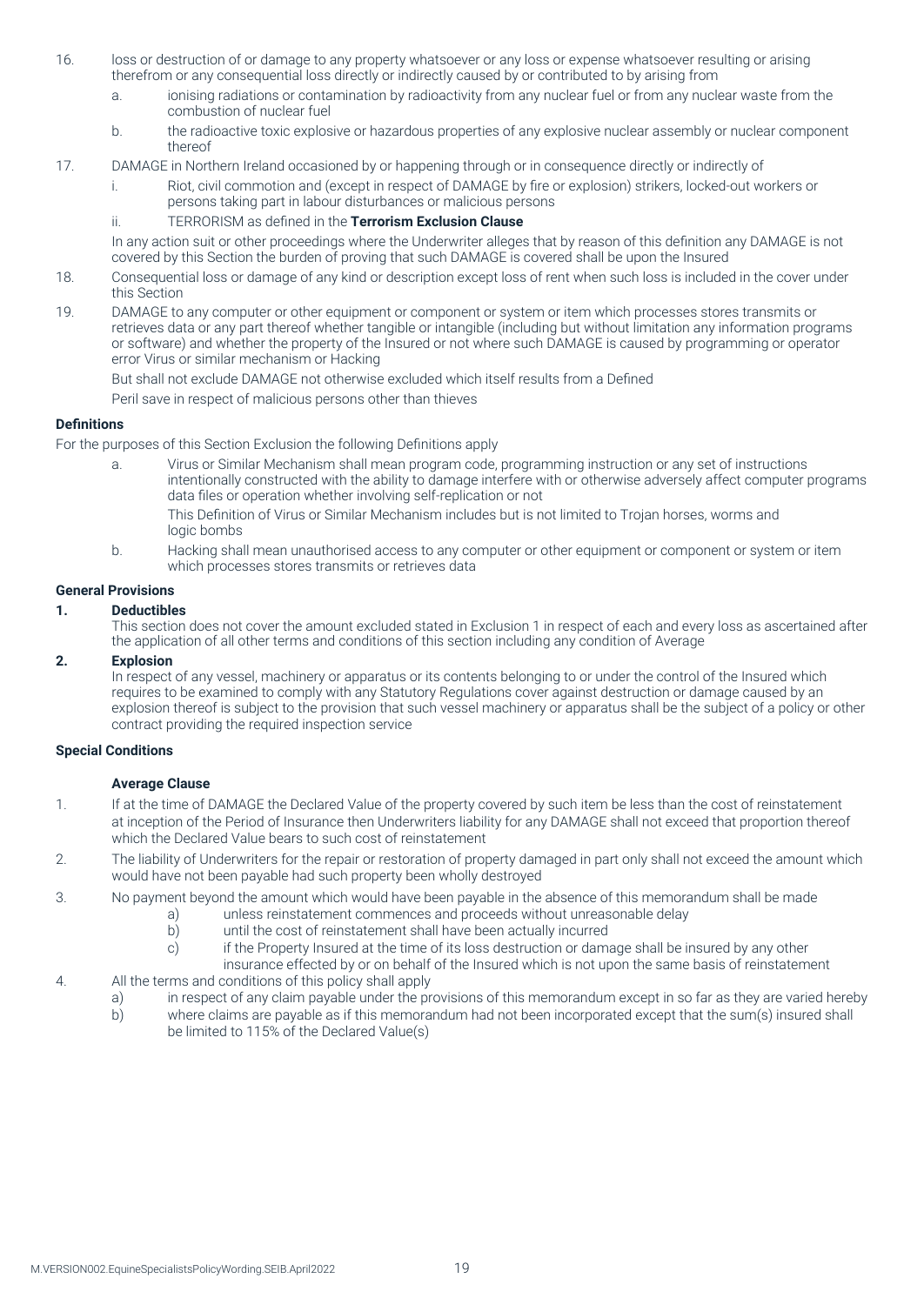# THEFT SECTION

# **1. Indemnity**

The Underwriters agree subject to the terms contained herein or endorsed hereon that in the event of

- 1. any of the Property described in the Schedule being lost or damaged as the result of
	- a. theft (or attempted theft) involving entry to or exit from Premises by forcible and violent means
	- b. theft following assault or violence or threat thereof to the Insured any employee of the
		- Insured or any other person lawfully in the Premises

2. the Premises sustaining damage for which the Insured are responsible as the result of theft involving entry or exit from the Premises by forcible and violent means or any attempt thereat

The Underwriters will by payment or at its option by repair, reinstatement or replacement indemnify the Insured in respect of such loss or damage

The liability of Underwriters during any one Period of Insurance shall not exceed in respect of

- 1. each item of the Property Insured the sum insured set against it and for all items the total sum insured.
- 2. damage to Premises the sum equivalent to make good such damage for which the Insured are responsible

# 2. Property Insured

# **Contents**

Contents the property of the Insured or held by them in trust for which they are responsible excluding landlords fixtures and fittings and stock and materials in trade and vehicles licensed for road use (and accessories thereon)

The definition of Contents is extended to include Computer Equipment for an amount not exceeding £2,500

The definition of Contents is extended to include Cups and Trophies loaned by the NAFBAE for which the Insured is responsible for an amount not exceeding £250 any one cup or trophy including whilst in the private residence of the Insured

# **Stock**

Stock and materials in trade the property of the Insured or held by them in trust for which they are responsible

#### **Miscellaneous**

Miscellaneous and as specified in the descriptive column

# **3. Security of Premises**

If this Insurance has been granted following a survey of your Premises it is important that you should not alter door or window fastenings and other security devices (except as may be provided in the Further Protection Clause if shown in the Schedule) without the written consent of Underwriters in your own interest please give early notification of proposed changes so that if necessary a further survey can be undertaken

### **4. Plan References**

Plan References (if any) refer to plans and reports of the premises lodged with Underwriters

# **5. Changes in Tenancy**

The Insured must advise Underwriters of all changes in tenancy or occupation within the Premises.

### **Exclusions**

This Section does not cover

#### **1. Amount Excluded**

The first £250 of each and every loss after the application of any condition of Average

#### **2. Money Etc**

Bills of exchange, promissory notes, cash, bank and currency notes, cheques, postal orders, money orders, crossed bankers drafts, current postage stamps, unused units in franking machines, National Savings stamps and Certificates, National Insurance stamps, Gift tokens, Customer redemption vouchers, VAT purchase receipts, Credit Company sales vouchers, credit card counterfoils, travellers tickets and insofar as such are not otherwise insured Holidays with pay stamps and Luncheon Vouchers

# **3. Property Excluded**

- Loss or damage
- a. to glass
- b. to property more specifically insured by or on behalf of the Insured

#### **4. War Etc Risks**

Loss destruction or damage occasioned by war, invasion, act of foreign enemy, hostilities (whether war be declared or not), civil war, rebellion, revolution, insurrection or military or usurped power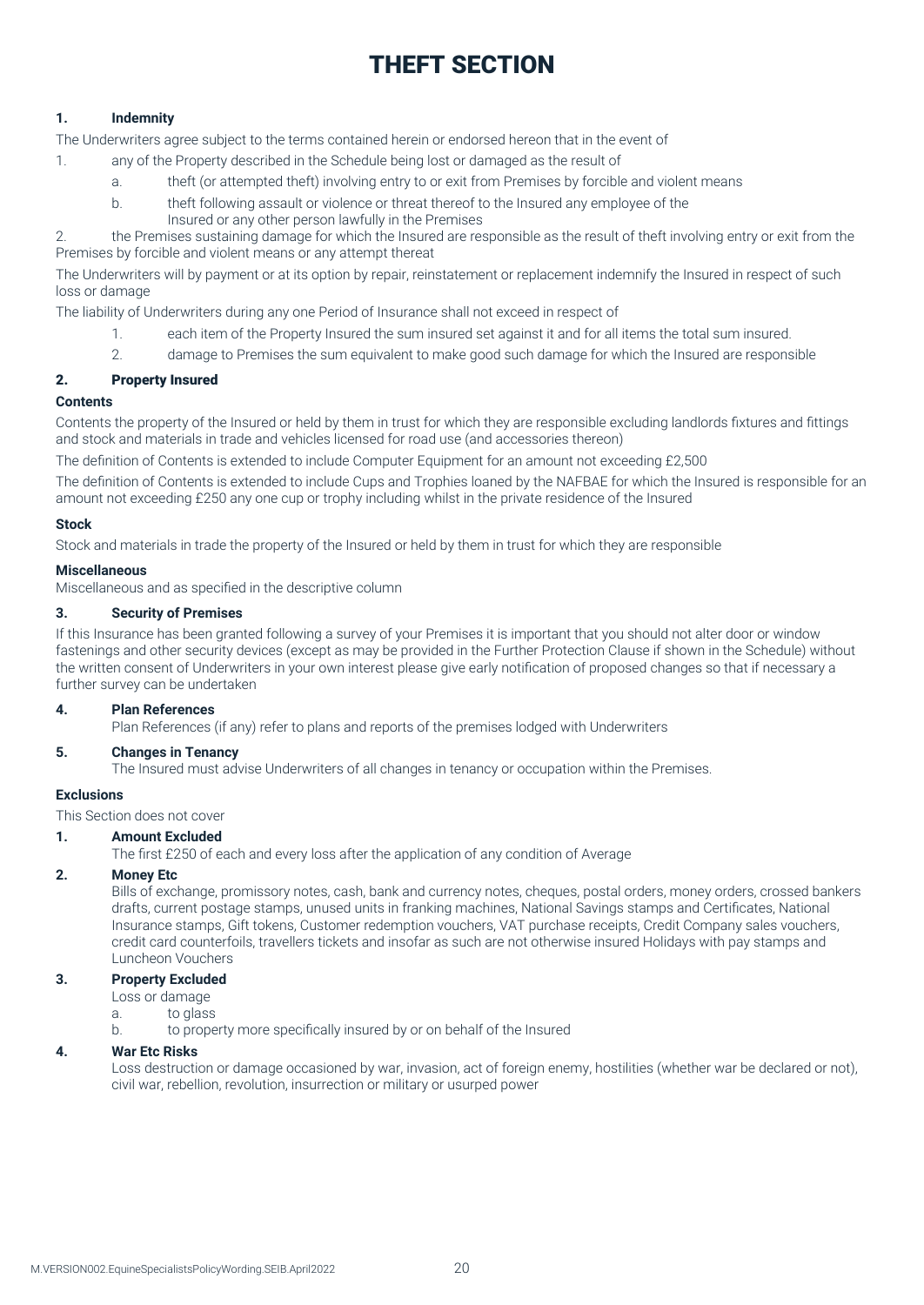### **5. Nuclear Risks**

Loss or destruction of or damage to any property whatsoever or any loss or expense whatsoever resulting or arising therefrom or any consequential loss or any legal liability of whatsoever nature directly or indirectly caused by or contributed to by or arising from

- a. Ionising radiations or contamination by radioactivity from any nuclear fuel or from any nuclear waste from the combustion of nuclear fuel
- b. The radioactive toxic explosive or other hazardous properties of any explosive nuclear assembly or nuclear component thereof

#### **6. Northern Ireland**

Loss destruction or damage in Northern Ireland occasioned by or happening through or in consequence directly or indirectly of

- i. Civil commotion
- ii. TERRORISM as defined under Material Damage Terrorism Exclusion Clause

In any action suit or other proceedings where the Company alleges that by reason of this definition any loss destruction or damage is not covered by this Section the burden of proving that such loss destruction or damage is covered shall be upon the Insured

#### **7. Clauses**

#### **Average Clause**

The sum insured by each item of this Section is declared to be separately subject to Average i.e. if such sum insured shall at the commencement of any loss or damage be less than the value of the property covered within such sum insured the amount payable by the Underwriters in respect of such loss or damage shall be proportionately reduced

#### **Contents**

It is agreed that the term Contents is understood to include insofar as they are not otherwise insured

- a. Documents manuscripts and business books but only for the cost of the materials and clerical labour expended in reproducing such records (excluding any expense in connection with the production of information to be recorded therein)
- b. Computers systems records but only for the cost of the materials and clerical labour and computer time expended in reproducing such records (excluding any expenses in connection with the production of information to be recorded therein)
- c. Patterns, models, moulds, plans and designs for an amount not exceeding the cost of the labour and materials expended in reinstatement
- d. Tenants improvements, alterations and decorations
- e. Directors, partners, customers, visitors and employees personal effects of every description (other than motor vehicles and Money) for an amount not exceeding £500 in respect of any one person

#### **Contract Price Clause**

In respect only of goods sold but not delivered for which the Insured are responsible subject to a sale contract which following loss or damage is cancelled by reason of its conditions wholly or to the extent of the loss or damage the liability of the Underwriters shall be based on the contract price, for the purpose of this insurance the value of all goods to which this clause could apply in the event of loss or damage shall also be ascertained on this basis

#### **Designation Clause**

For the purpose of determining where necessary the heading under which any property is Insured Underwriters agree to accept the designation under which such property has been entered in the Insured books

#### **Explosives**

This section will (in addition to the total sum insured) indemnify the Insured in respect of damage to any property included in this Section directly or indirectly caused by or in consequence of the use of explosives on the occasion of any Theft (within the meaning of this Section) or any attempt thereat at the Premises but only insofar as the risk of explosion is not insured under any other policy effected by or on behalf of the Insured in respect of the same Property provided always that the limit of the Underwriters liability in any one Period of Insurance under this extension clause shall be £10,000 for each premises

#### **Glass**

This Section extends to cover destruction of or damage to glass (where the Insured is responsible for its replacement) whether internal or external, plain or ornamental attached to or forming part of the Premises and the cost of boarding up the same resulting from Theft (within the meaning of this Section) or any attempt thereat but only if the said glass is not otherwise insured

It is understood that no liability in respect of destruction of or damage to such glass shall be insured unless the said destruction or damage is accompanied by and directly forms part of other loss or damage within the protection of this Section except where such destruction of or damage to glass is accepted by a Police Authority as prima facie evidence of Theft (within the meaning of this Section) or any attempt thereat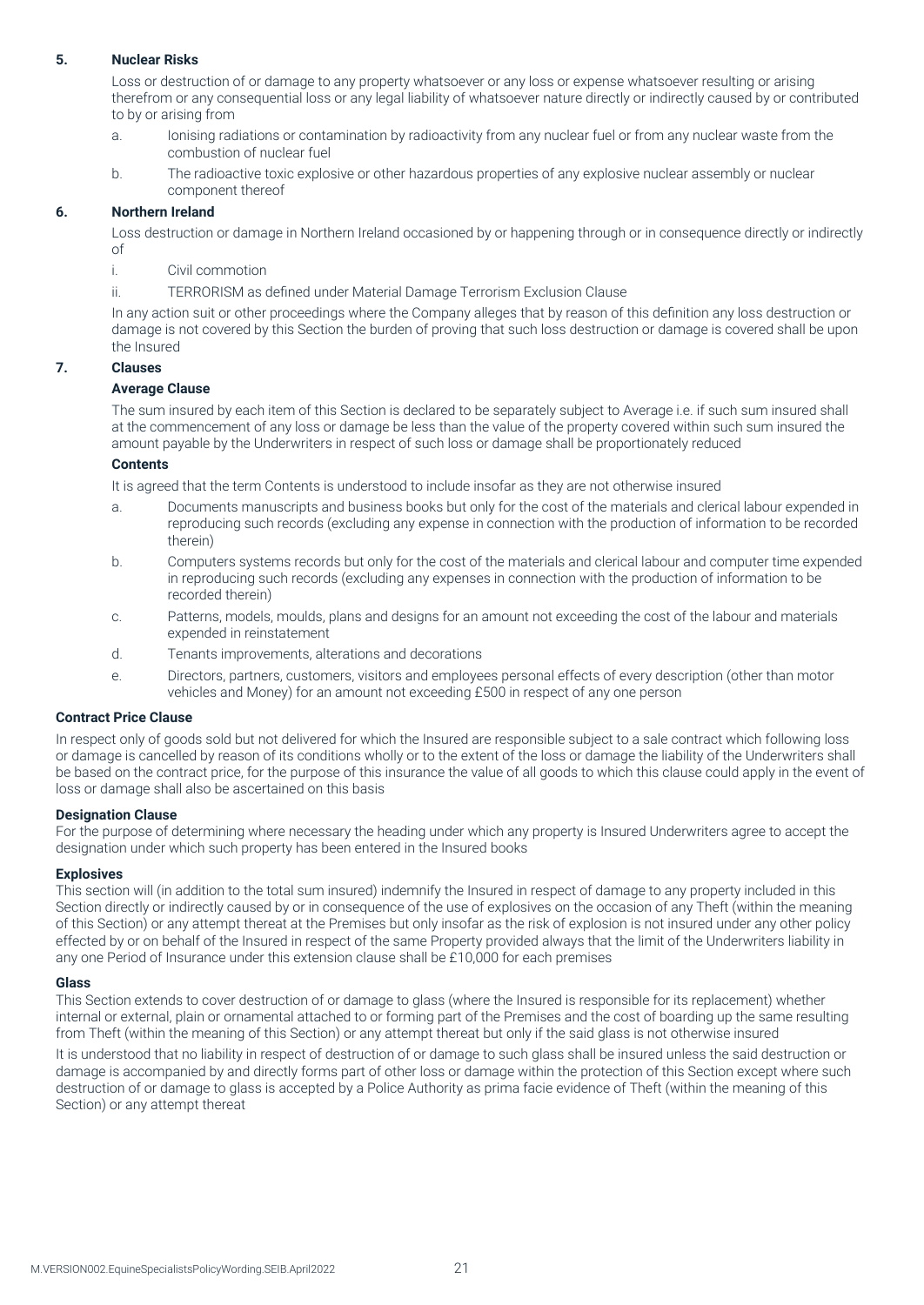# **Special Conditions**

- 1. The liability of Underwriters for the repair or restoration of property damaged in part only shall not exceed the amount which would have been payable had such property been wholly destroyed
- 2. if at the time of reinstatement the sum representing 85% of the cost which would have been incurred in reinstating the whole of the property covered by any item subject to this memorandum exceeds its sum insured at the commencement of any loss or damage the liability of Underwriters shall not exceed that proportion of the amount of the loss or damage which the said sum insured shall bear to the sum representing the total cost of reinstating the whole of such property at that time
- 3. No payment beyond the amount which would have been payable in the absence of this memorandum shall be made
	- a. Unless reinstatement commences and proceeds without unreasonable delay
	- b. Until the cost of reinstatement shall have been actually incurred
	- c. If the Property Insured at the time of its loss or damage shall be insured by any other insurance effected by or on behalf of the Insured which is not upon the same basis of reinstatement
- 4. All the terms and conditions of the Policy shall apply
	- a. In respect of any claim payable under the provisions of this memorandum except insofar as they are varied hereby
	- b. Where claims are payable as if this memorandum had not been incorporated

# **Reinstatement of the Sum Insured after Loss Clause**

In the event of loss the sum insured by this Section will automatically be reinstated from the date of the loss unless written notice is given to the contrary either by Underwriters or by the Insured

Provided always that in the event of reinstatement the Insured will

- a. Pay such necessary premiums as may be required for such reinstatement from the date of reinstatement
- b. Give effect forthwith to any additional protective devices for the further security of the
	- Premises which Underwriters may reasonably require

#### **Temporary Removal Clause**

- a. The property Insured by this Section (other than stock if insured) is covered whilst temporarily removed for cleaning, renovation, repair or similar purposes elsewhere and in transit thereto and therefrom all in Great Britain and Northern Ireland
- b. The liability of Underwriters under this extension in respect of each item of this Section for any loss or damage occurring elsewhere that at the within mentioned Premises shall not exceed 15% of the sum insured by the item
- c. This extension does not apply to property insofar as it is otherwise insured not as regards losses occurring elsewhere than at the Premises from which the Property is temporarily removed to motor vehicles and motor chassis licensed for normal road use
- d. All the terms and conditions of the Policy except insofar as they are varied hereby shall apply as if they had been incorporated herein

# **Temporary Removal of Documents Clause**

The insurance of deeds and other documents (including stamps thereon), manuscripts, plans and writings of every description, computer system records and books (written and printed) extends to cover such property for an amount not exceeding 10% of the value thereof whilst temporarily removed to any premises not in the Insureds occupation and in transit all in Great Britain and Northern Ireland This extension does not apply to property insofar as it is otherwise insured

#### **Theft of Keys Extension**

In the event of the keys of the Premises insured being stolen therefrom or from any private residence of any director, partner or employee authorised to hold such keys Underwriters will pay to the Insured an amount nor exceeding £1,000 in any period of insurance for the replacement of equivalent locks at the premises unless the Insured lives on the Premises. Keys to any safe or strongroom must not be left at the premises when closed for business

#### **Special Conditions**

#### **1. Protective and Locking Devices**

It is a condition precedent to any liability on the part of Underwriters under this Section that all locks, bolts, bars, window fastenings and other protective and locking devices installed in the Premises be maintained and put into actual operation whenever the Premises are closed for business or left unattended

# **2. Police Notification**

Immediately after the occurrence of any loss or damage occasioned by risks covered by this Section shall have come to the knowledge of the Insured they shall give notice to the police and take all practical steps to cause the discovery and punishment of the guilty person or persons and to trace and recover the property lost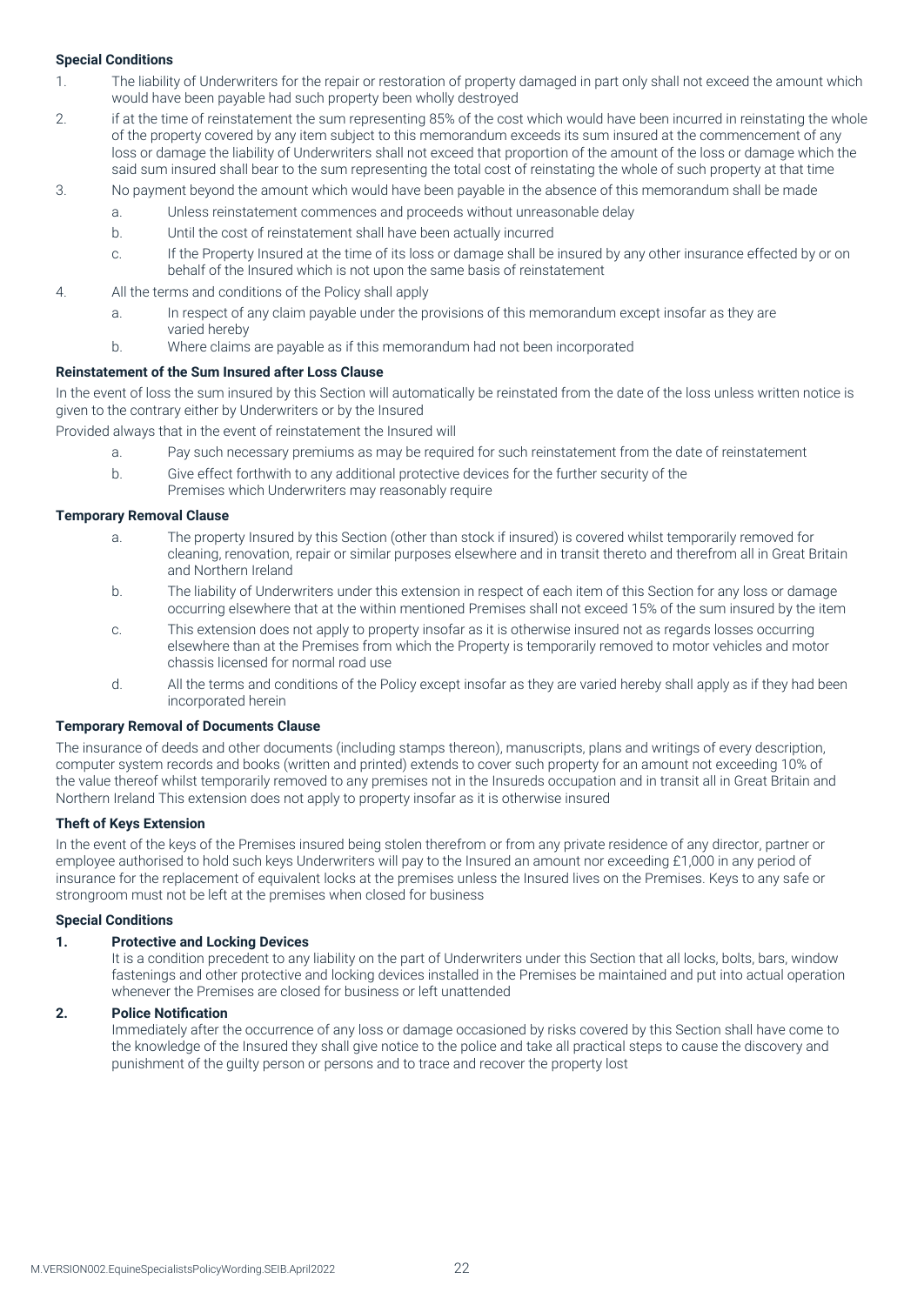# **Special Clauses**

#### **Average Clause**

- 1. if at the time of loss destruction or damage the Declared Value of the property covered by such item be less than the cost of reinstatement at the inception of the Period of Insurance then Underwriters liability for any loss destruction or damage shall nor exceed that proportion thereof which the Declared Value bears to such cost of reinstatement
- 2. The liability of the Company for the repair or restoration of property damaged in part only shall not exceed the amount which would have not been payable had such property been wholly destroyed
- 3. No payment beyond the amount which would have been payable in the absence of this memorandum shall be made
	- a. unless reinstatement commences and proceeds without unreasonable delay
	- b. until the cost of reinstatement shall have been actually incurred
	- c. if the Property Insured at the time of its loss destruction or damage shall be insured by any other insurance effected by or on behalf of the Insured which is not upon the same basis of reinstatement
- 4. All the terms and conditions of this policy shall apply
	- a. in respect of any claim payable under the provisions of this memorandum except in so far as they are varied hereby
	- b. where claims are payable as if this memorandum had not been incorporated except that the sum(s) insured shall be limited to 115% of the Declared Value(s)

# **Special Conditions**

#### **1. Alarm Clause**

It is a condition precedent to liability under this Section in respect of loss or damage by Theft from a building that is unoccupied overnight following entry or attempted entry to or exit from the Premises by forcible and violent means that

- a) The premises are protected by an Intruder Alarm System designed, installed and maintained to British Standard BS4737 or EN50131 including, where stipulated by Underwriters or the local Police Authority, Code of Practice DD243
- b) The intruder alarm installation and maintenance company must be both:
	- i) A member of an Alarm Inspectorate which is accredited by UKAS to EN 45011 or EN45012

And

- ii) Accredited and operate a Quality Management System in accordance with EN ISO 9000
- c) The Intruder Alarm System shall be maintained in full and efficient working order under a contract to provide both corrective and preventative maintenance as per the requirements of BS4737 or EN50131, with the installing company or such other company as agreed with Underwriters

Where remote alarm signalling is required the signal transmission must be transmitted to an Alarm Receiving Centre fully compliant with BS5979:2000 and operated by a company accredited and operating to a Quality Management System in accordance with EN ISO 9000

- d) No alteration to or substitution of
	- i) any part of the Intruder Alarm System
	- ii) the maintenance contract
	- iii) the structure of the Premises or changes to the layout of the Premises which would affect the effectiveness of the Intruder Alarm System
	- iv) the procedures agreed with the Underwriters for police or any other response to any activation of the Intruder Alarm System

be made without the written agreement of Underwriters

- e) The Alarmed Premises shall not be left unattended without the agreement of Underwriters
	- i) unless the Intruder Alarm System is set in its entirety with the means of communication used to transmit signals (including both alarm transmission systems for dual signalling systems) in full operation
	- ii) ii) if the police have withdrawn their response to alarm activations
- f) The Insured shall maintain secrecy of codes for the operation of the Intruder Alarm System and detail of such codes and all keys to the Intruder Alarm System shall be removed from the Premises when the Premises are left unattended
- g) The Insured shall appoint at least two Key Holders and lodge written details (which must be kept up to date) with the alarm company and either the Police or the Alarm Receiving Centre
- h) In the event of notification of any activation of the Intruder Alarm System or interruption of means of communication including one or both alarm transmission systems in respect of dual signalling systems during any period the Intruder Alarm System is set a Key Holder shall attend the Premises as soon a reasonably possible
- i) In the event of the Insured receiving any notification
	- i. the police attendance in response to alarm signals/calls from the Intruder Alarm System may be withdrawn or the level of response reduced or delayed
	- ii. from a Local Authority or Magistrate imposing any requirement for abatement of nuisance
	- iii. that the Intruder Alarm System cannot be returned to or maintained in full working order

The Insured shall advise Underwriters as soon as possible and comply with any subsequent requirements stipulated by Underwriters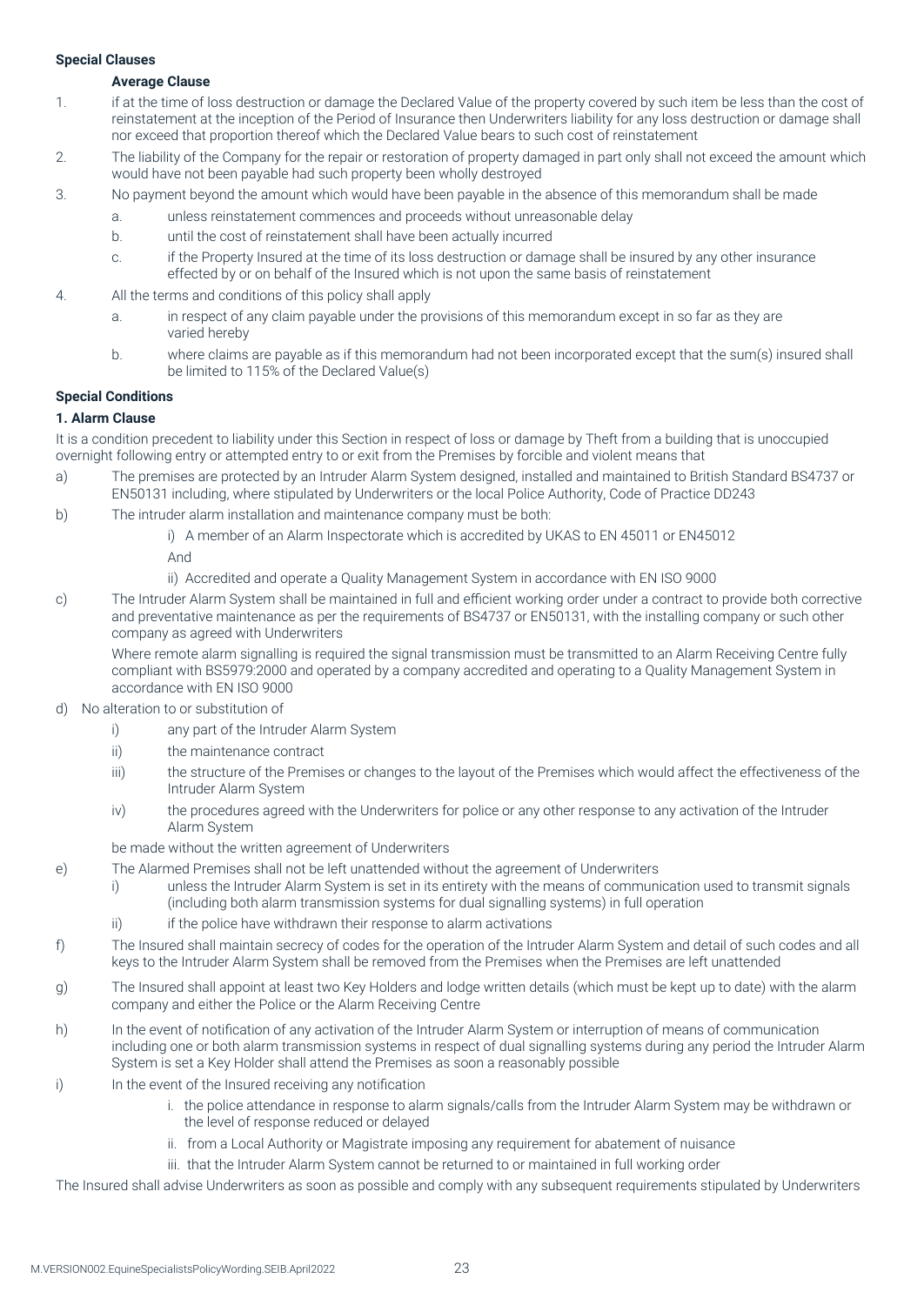# **Definitions**

# **Intruder Alarm System**

The component parts including the means of communication used to transmit signals to the alarm- receiving centre

# **Alarmed Premises**

The Premises or those portions of the Premises protected by the Intruder Alarm System

#### **Key Holder**

The Insured or any person or key holding company authorised by the Insured who is available at all times to accept notification of faults or alarm signals to the Intruder Alarm System attend and allow access to the Premises

#### **Premises**

The buildings occupied by or under the control of the Insured (unless otherwise stated in the Schedule)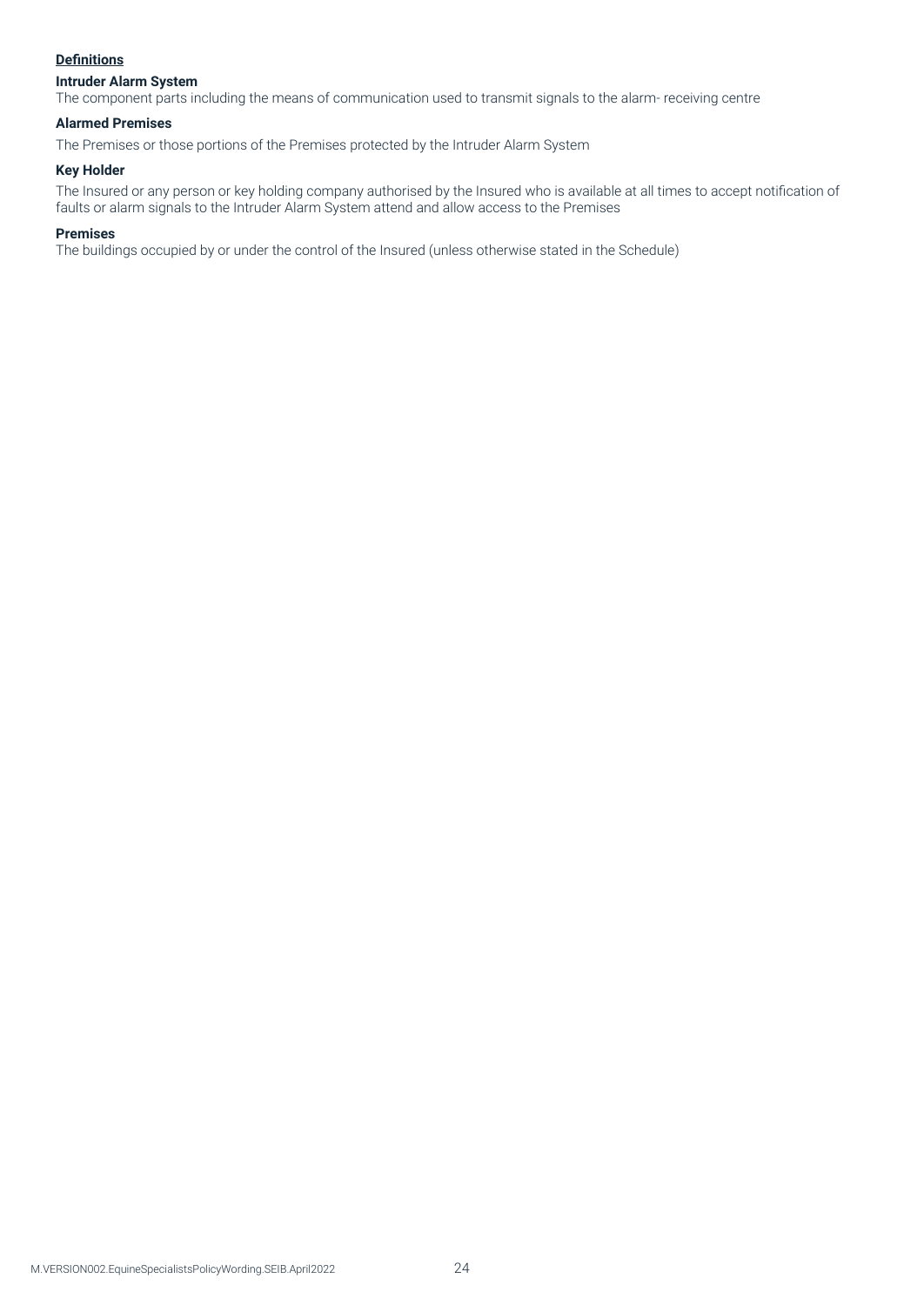# EMPLOYERS LIABILITY

# **1. Definitions**

Wherever the following words and phrases appear in this Section they will always have these meanings

#### **Injury**

Bodily harm death disease illness or nervous shock

# **Business**

The business stated in the Schedule conducted by the Insured at or from premises in Great Britain, Northern Ireland the Channel Islands or the Isle of Man including

- a. The provision and management of canteen sports social or welfare organisations for the benefit of Employees and fire security first aid medical and ambulance services
- b. Private work undertaken with the prior consent of the Insured by Employee's for any director or senior official of the Insured
- c. The ownership maintenance and repair of the Insureds own property within such territories

#### **Employees**

- a. Any person under a contract of service or apprenticeship with the Insured
- b. Any person who is hired to or borrowed by the Insured
- c. Any person engaged in connection with a work experience or training scheme
- d. Any labour master or person supplied by him
- e. Any person engaged by labour only sub-contractors
- f. Any self-employed person working on a labour only basis under the control or supervision of the Insured
- g. Any voluntary helper

While working for the Insured in connection with the Business

#### **Territorial Limits**

- a. Anywhere within Great Britain Northern Ireland the Channel Islands or the Isle of Man other than offshore
- b. Elsewhere in the world other than offshore in connection with temporary visits undertaken in the course of the Business by any person normally resident in the territories described in (a) above

#### **Offshore**

From the time of embarkation onto a conveyance at the point of final departure from land to any offshore rig or any offshore platform and until such time of disembarkation from a conveyance onto land upon return from any offshore rig or any offshore platform

#### **2. Interpretation**

### **Additional Persons Insured**

- b. In the event of the death of any person entitled to indemnity under this Section Underwriters will indemnify in the terms of this Section the deceaseds legal person representatives but only in respect of liability incurred by such deceased person
- c. At the request of the Insured Underwriters will indemnify in the terms of this Section
	- a) i) any principle in respect of liability arising out of the performance by the Insured of any agreement entered into any the Insured with the principle to the extent required by such agreement
		- iii) any director of the Insured or Employee in respect of liability arising in connection with the Business provided that the Insured would have been entitled to indemnity under this Section if the claim had been made against the Insured
	- b) i) any officer committee or member of the Insured's canteen sports social or welfare
		- organisations fire security first aid medical or ambulance services in their respective capacities as such
		- ii) any director or senior official of the Insured in respect of private work undertaken by an Employee for such director or senior official

provided that

- i) each such person shall as though he were the Insured observe fulfil and be subject to the terms of this Section insofar as they can apply
- ii) Underwriters shall retain the sole conduct and control of all claims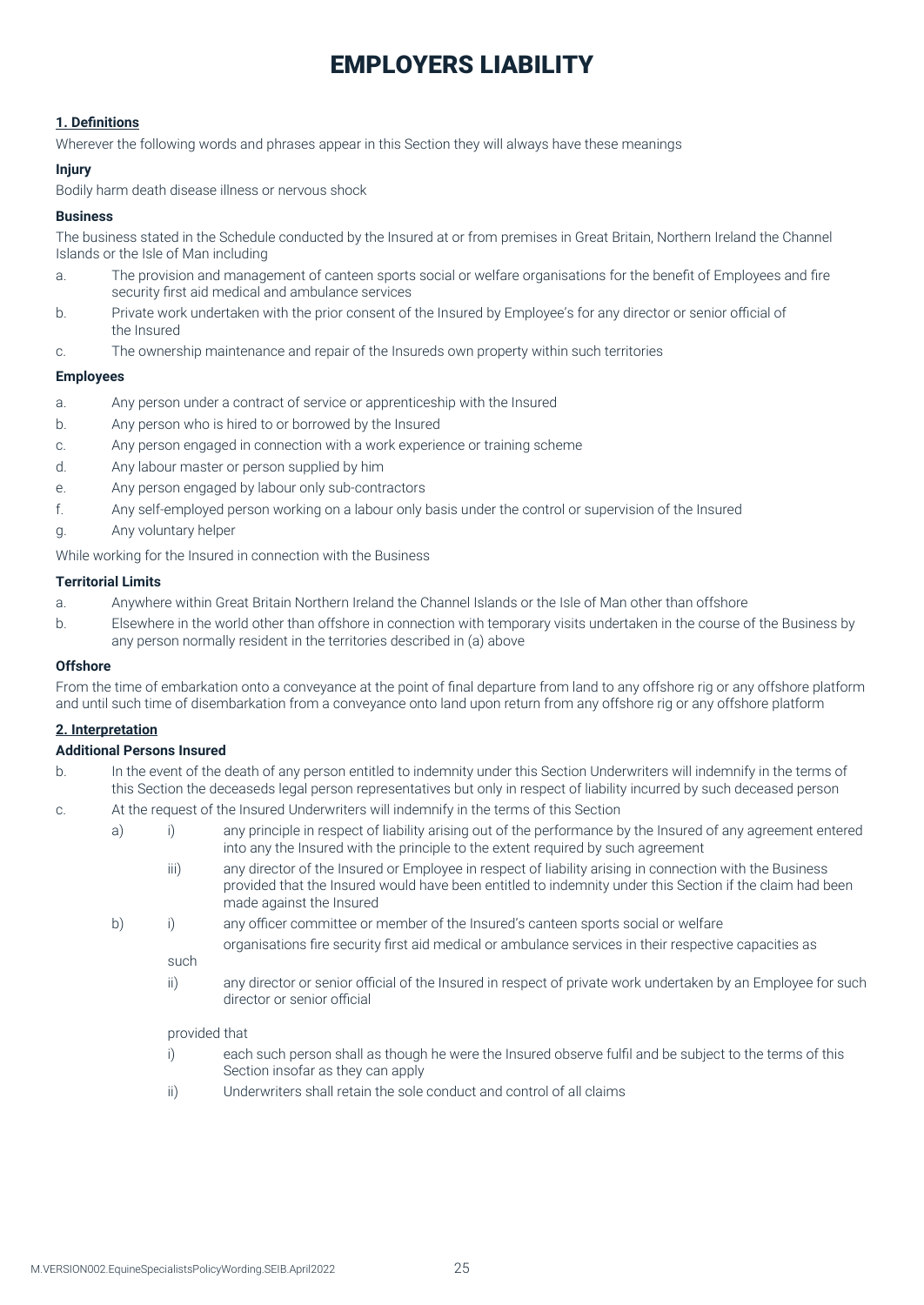# **3. Indemnity**

Underwriters will indemnify the Insured against all sums that the Insured shall become legally liable to pay as damages together with costs and expenses shown below in respect of injury sustained within the Territorial Limits during the Period of Insurance by an Employee arising out of his employment by the Insured in the course of the Business

# **Limit of Indemnity**

The liability of Underwriters under this Section for damages, costs and expenses payable in respect of any one claim against the Insured or series of claims against the Insured arising out of one event shall not exceed the amount stated in the Schedule to this Section as the Limit of Indemnity

Costs and expenses shall be deemed to mean-

- 1. costs and expenses of claimants for which the Insured is legally liable
- 2. other costs and expenses incurred with the Underwriters written consent in respect of any claim which may be the subject of indemnity under this Section
- 3. Solicitors fees incurred with the Underwriters written consent for
	- d. defence in any Court of Summary Jurisdiction of any proceedings brought against the Insured in respect of breach or alleged breach of any statutory duty resulting in injury
	- e. representation at a Coroners Court or Fatal Accident Inquiry in respect of any death which may be the subject of indemnity under this Section
- 4. Legal costs and expenses incurred by the Insured and at the request of the Insured many director or Employee with Underwriters written consent and costs awarded against the Insured or director or Employee arising in connection with a prosecution (including an appeal against any conviction resulting from a prosecution)as a result of an alleged offence occurring during the period of Insurance under the Health and Safety at Work etc Act 1974 or similar safety legislation of Great Britain Northern Ireland the channel Islands or the Isle of Man provided that
	- a. The procedures relate to the health safety or welfare of Employees
	- b. Underwriters will not indemnify the Insured in respect of
		- i) fines or penalties
		- ii) costs and expenses insured by any other policy

# **4. Exclusions**

#### **Radioactive Contamination**

So far as concerns the liability of any principal or liability assumed by the Insured under agreement and which would not have attached in the absence of such agreement this Section will not apply to any liability whatsoever nature directly or indirectly caused by or contributed to by or arising from

- a. Ionising radiation or contamination by radioactivity from any nuclear fuel or from any nuclear waste from the combustion of nuclear fuel
- b. The radioactive toxic explosive or other hazardous properties of any explosive nuclear assembly or nuclear component thereof

# **Vehicles**

This Section does not provide an indemnity in respect of any liability for which compulsory motor insurance or security is required under the Road Traffic Act 1988 as amended by the Motor Vehicles (Compulsory Insurance) Regulations 1992 and the Road Traffic (Northern Ireland) Order 1981 as amended by the Motor Vehicles (Compulsory Insurance) Regulations (Northern Ireland) 1993 or any other compulsory Road Traffic Act legislation

# **5. Extensions**

#### **Compensation for Court Attendance**

In the event of the undermentioned persons attending court as a witness at the request of Underwriters in connection with a claim in respect of which the Insured is entitled to indemnity under this Section Underwriters will provide compensation to the Insured at the following rates per day for each day on which attendance is required

- a. any director or partner of the Insured£100
- b. any Employee £50

#### **Unsatisfied Court Judgements**

In the event of injury to an Employee sustained during the Period of Insurance and arising out of his employment by the Insured in the course of the Business which results in a judgement for damages being obtained by such Employee or his personal representatives and which remains unsatisfied in whole or in part six months after the date of such judgement the Company will at the request of the Insured pay to the Employee or his personal representatives the amount of any such damages and awarded costs to the extent that they remain unsatisfied provided that

- a. the judgement for damages is obtained
	- i) in a court of law within Great Britain, Northern Ireland the Channel Islands or the Isle of Man
	- ii) against a company, partnership or individual other than the Insured conducting a business at or from premises within the territories described in a. i ) above
- b. there is no appeal outstanding
- c. if any payment is made under the terms of this extension the Employee or the personal representative of the Employee shall assign the judgement to the Company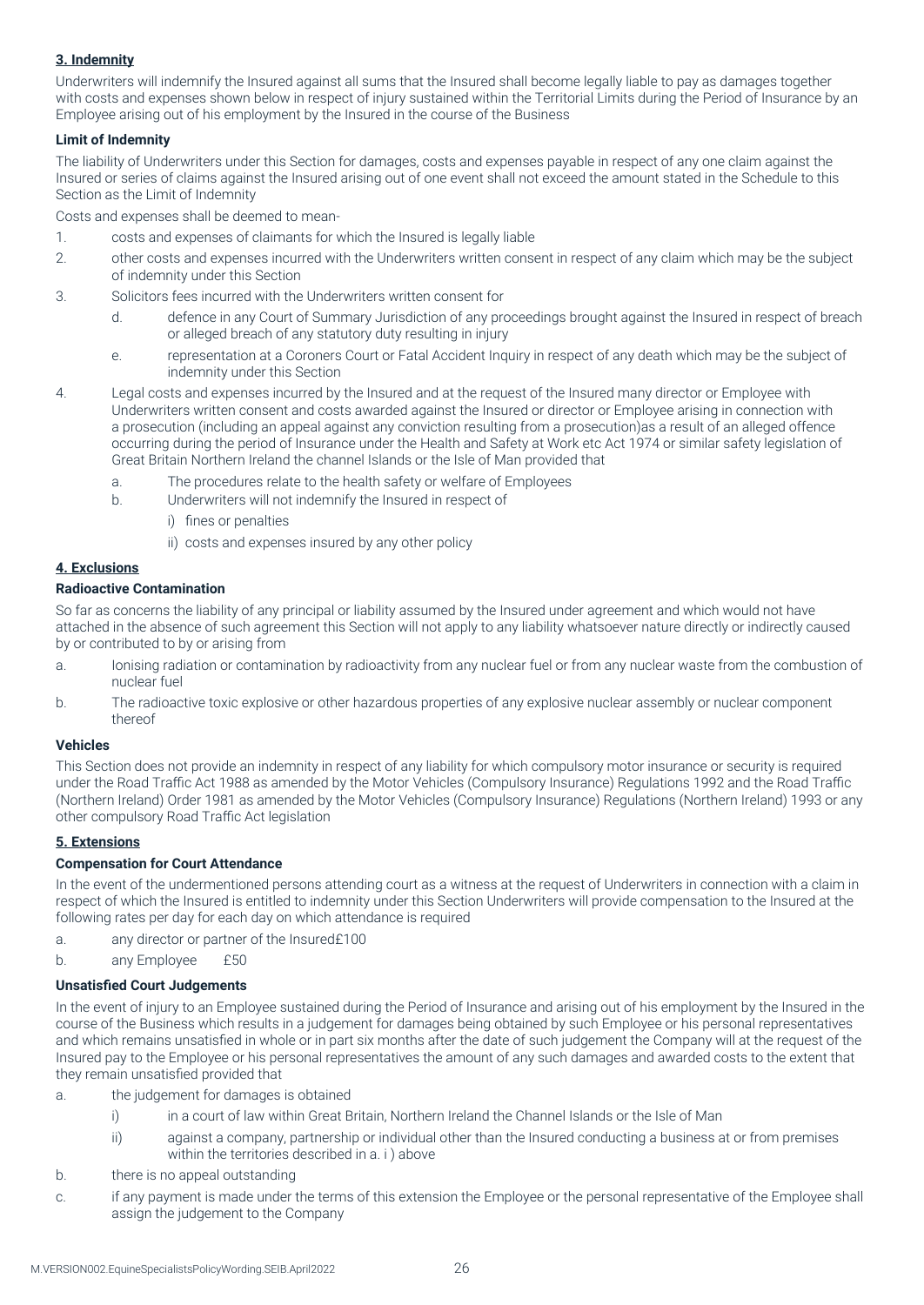# PUBLIC AND PRODUCTS LIABILITY SECTION

# **1. Definitions**

Wherever the following words and phrases appear in this Section they will always have these meanings

# **Injury**

Bodily harm, death disease, illness or nervous shock

# **Business**

The business stated in the Schedule conducted by the Insured at or from premises in Great Britain, Northern Ireland the Channel Islands or the Isle of Man including

- a. The provision and management of canteen sports social or welfare organisations for the benefit of Employees and fire security first aid medical and ambulance services
- b. Private work undertaken with the prior consent of the Insured by Employee's for any director or senior official of the Insured
- c. The ownership maintenance and repair of premises within such territories

# **Employees**

- d. Any person under a contract of service or apprenticeship with the Insured
- e. Any person who is hired to or borrowed by the Insured
- f. Any person engaged in connection with a work experience or training scheme
- g. Any labour master or person supplied by him
- h. Any person engaged by labour only sub-contractors
- i. Any self-employed person working on a labour only basis under the control or supervision of the Insured
- j. Any voluntary helper
- While working for the Insured in connection with the Business

# **Territorial Limits**

- a. Anywhere within Great Britain Northern Ireland the Channel Islands or the Isle of Man other than offshore
- b. Elsewhere in the world other than offshore in connection with temporary visits undertaken in the course of the Business by any person normally resident in the territories described in (a) above

# **Offshore**

From the time of embarkation onto a conveyance at the point of final departure from land to any offshore rig or any offshore platform and until such time of disembarkation from a conveyance onto land upon return from any offshore rig or any offshore platform

#### **Products Supplied**

- a. Products including containers packaging or instructions sold or supplied
- b. Work services undertaken including goods or materials used
- By or on behalf of the Insured in the course of the Business

# **2. Interpretation**

#### **Additional Persons Insured**

- a. In the event of the death of any person entitled to indemnity under this Section Underwriters will indemnify in the terms of this Section the deceaseds legal person representatives but only in respect of liability incurred by such deceased person
- b. At the request of the Insured Underwriters will indemnify in the terms of this Section
	- a) i) any principle in respect of liability arising out of the performance by the Insured of any agreement entered into any the Insured with the principle to the extent required by such agreement
		- iv) any director of the Insured or Employee in respect of liability arising in connection with the Business

provided that the Insured would have been entitled to indemnity under this Section if the claim had been made against the Insured

- b) i) any officer committee or member of the Insured's canteen sports social or welfare organisations fire security first aid medical or ambulance services in their respective capacities as such
	- ii) any director or senior official of the Insured in respect of private work undertaken by an Employee for such director or senior official

provided that

- i) each such person shall as though he were the Insured observe fulfil and be subject to the terms of this Section insofar as they can apply
- i) underwriters shall retain the sole conduct and control of all claims
- ii) where Underwriters are required to indemnify more than one party the total amount of indemnity payable to all parties in respect of damages shall not exceed the Limit of Indemnity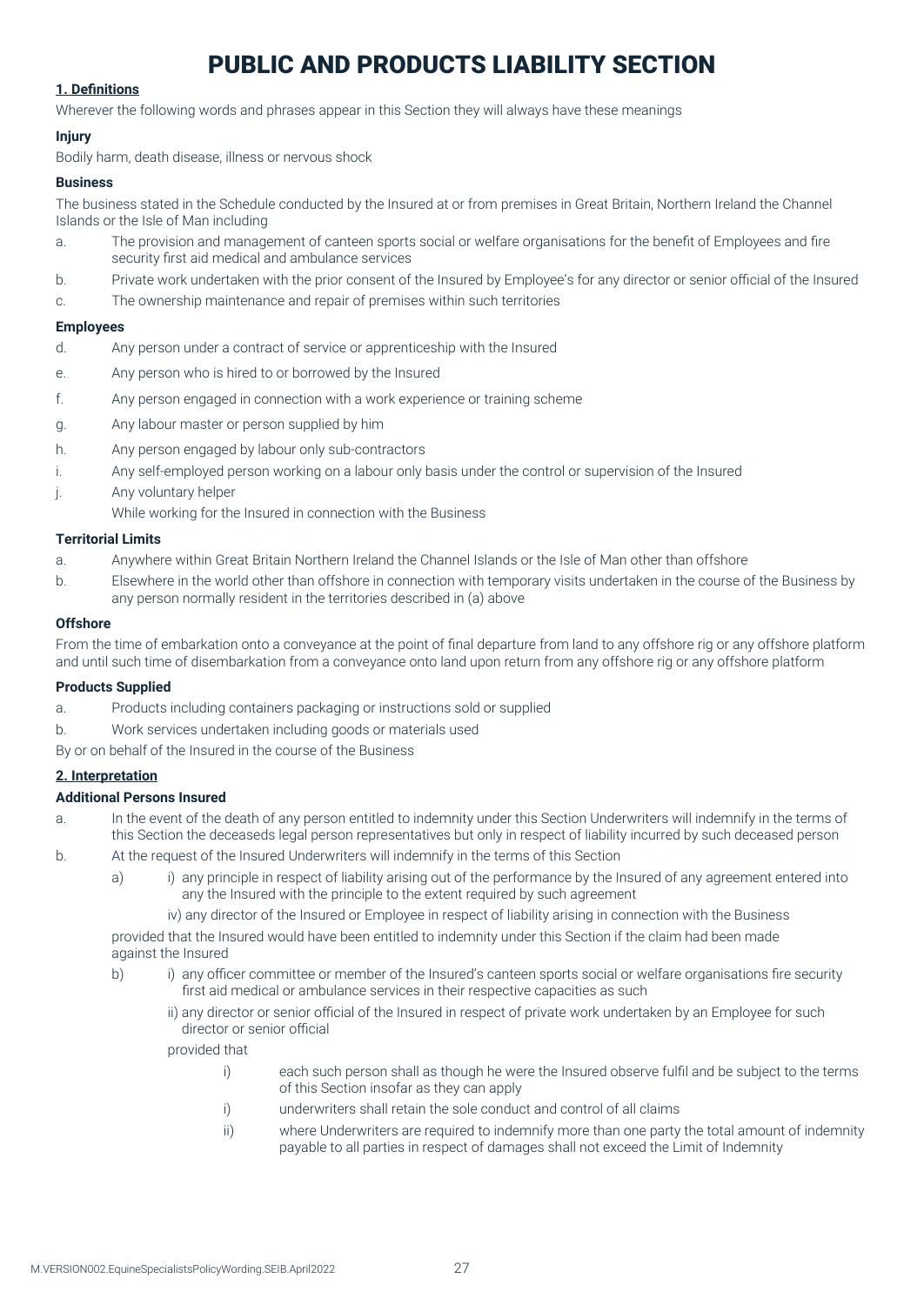# **Cross Liabilities**

If more than one Insured is referred to in the Schedule this Section shall apply to each one as if a separate policy had been issued to each (provided that the total amount of indemnity payable to all parties in respect of damages shall not exceed the Limit of Indemnity)

# **Public Liability**

#### **Indemnity**

Underwriters will indemnify the Insured against all sums that the Insured shall become legally liable to pay as damages and costs and expenses of claimants in respect of accidental

- a. Injury to any person
- b. Loss of or damage to material property
- c. Nuisance or trespass, obstruction loss of amenities or interference with any right of way light air or water

d. Wrongful arrest, detention, imprisonment or eviction of any person or invasion of the right of privacy

Occurring within the Territorial Limits during the Period of Insurance and happening in connection with the Business

#### **Limit of Indemnity**

The liability of Underwriters for all damages payable to any claimant or number of claimants as a result of any one occurrence or all occurrences of a series consequent upon or attributable to one source or original cause shall not exceed the amount stated in the Schedule to this Section as the Limit of Indemnity for Part 1

#### **Costs**

#### Underwriters will in addition

Pay all other costs and expenses incurred with its written consent in respect of any claim which may be the subject of indemnity under this part

Pay Solicitors fees incurred with its written consent for

- a. Defence in any Court of Summary Jurisdiction of any proceedings brought against the Insured in respect of breach or alleged breach of any statutory duty resulting in Injury
- b. Representation at a Coroners Court or Fatal Accident Inquiry in respect of any death

#### Which may be the subject of indemnity under this part

Indemnify the Insured and at the request of the Insured any director or Employee in respect of legal costs and expenses incurred with Underwriters written consent and costs awarded against the Insured or director or Employee arising in connection with a prosecution(including an appeal against any conviction resulting from a prosecution)as a result of an alleged offence occurring during the period of Insurance under the Health and at Work etc Act1974 or similar safety legislation of Great Britain Northern Ireland the channel Islands or the Isle of Man provided that

- a. The procedures relate to the health safety or welfare of persons other than Employees
- b. Underwriters will not indemnify the Insured in respect of
	- i) fines or penalties
	- ii) costs and expenses insured by any other policy

#### **Exclusions**

The indemnity will not apply to legal liability

#### **1. Aviation and Craft**

Arising out of

- a. Work in or on aircraft
- b. Work in or on airport or aerodrome, runways, manoeuvring areas or aprons or those parts of airports or aerodromes to which aircraft have access
- c. The ownership possession or use by or on behalf of the Insured of any
	- i. Aircraft
	- ii. Watercraft (other than watercraft not exceeding 8 metres in length or any hand- propelled boat or pontoon)

#### **2. Vehicles**

Arising out of the ownership, possession or use by or on behalf of the Insured of any mechanically propelled vehicle or trailer attached thereto in circumstances where compulsory insurance or security is required or where insurance is provided by another policy

#### **3. Products Supplied**

In respect of injury or loss of or damage to property caused by or in connection with any Products Supplied which have ceased to be in the custody or control of the Insured other than food or drink provided as a service at the insured's premises to Employees or visitors

#### **4. Excess**

This policy shall not apply to the first £500 of each and every occurrence in respect of loss or damage to property

# **5. Height Limit – 5 Metres**

The indemnity will not apply to liability arising out of or in connection with any work undertaken by any person at a height of more than 5 metres For the purpose of this endorsement such height shall be measured from the external ground level or in the case of work within a buildings or structure from the surface level on which the plant equipment or implement providing the means of access to the work is placed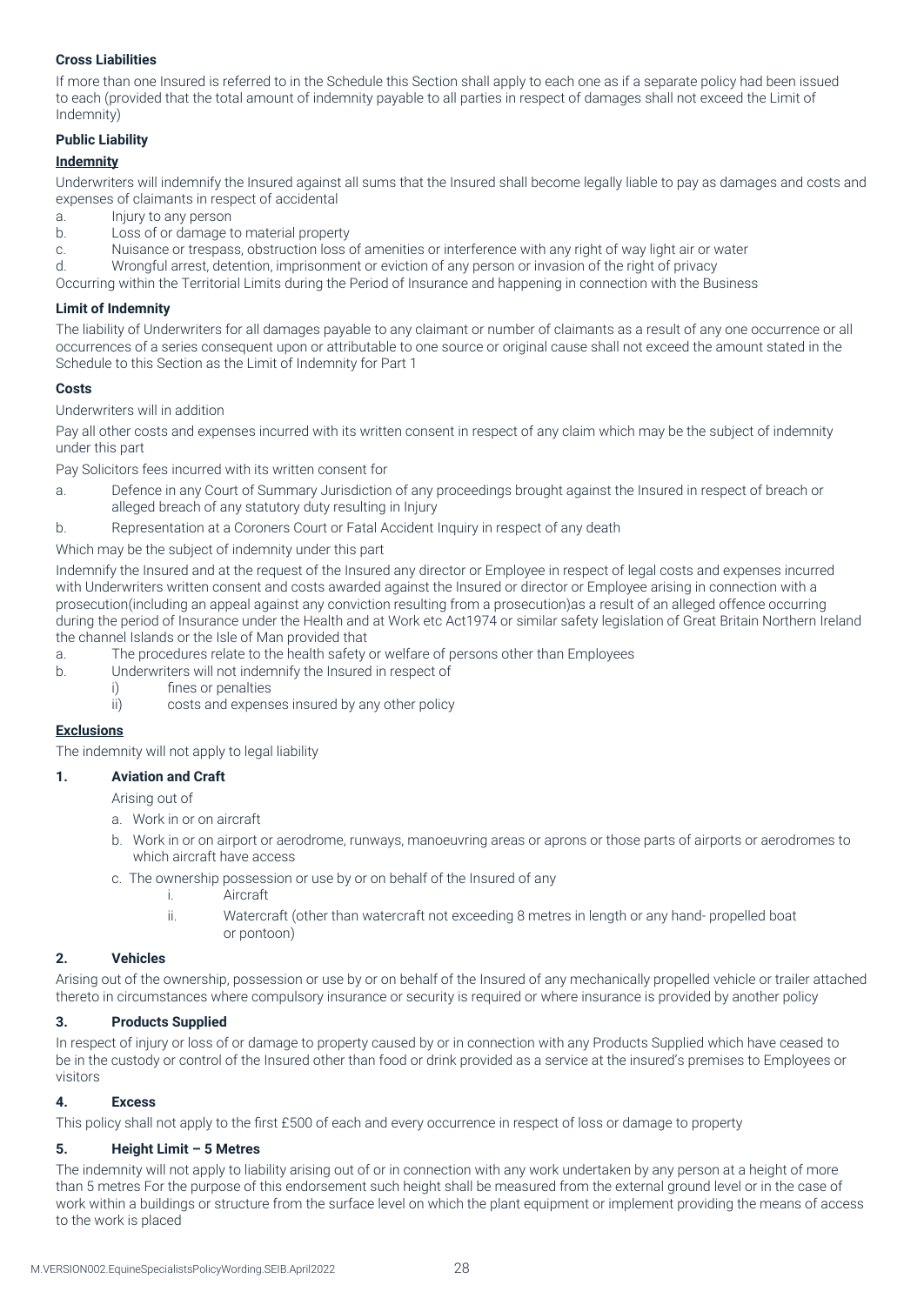# **Extensions To Public Liability**

#### Compensation for Court Attendance

In the event of any of the undermentioned persons attending court as a witness at the request of Underwriter in connection with a claim in respect of which the Insured in entitled to indemnity under this Section Underwriters will provide compensation to the Insured at the following rates per day for each day on which attendance is required

a) any director or partner of the Insured E100 b) any Employee **E50** 

#### **Rented Premises**

General Exclusion 2b) shall not apply to premises leased let rented hired or lent to the Insured provided that the indemnity will not apply to legal liability in respect of

- a. Loss or damage under agreement unless liability would have attached to the Insured in the absence of such agreement
- b. Loss of or damage to premises caused by fire or any other peril against which a tenancy or other agreement stipulates that insurance shall be effected by or on behalf of the Insured
- c. The first £250 of each and every occurrence of loss or damage caused otherwise than by fire or explosion

#### **Defective Premises Act**

Legal liability in respect of Injury loss or damage arising solely by reason of Section 3 of the Defective Premises Act 1972 or Article 5 of the Defective Premises (Northern Ireland) Order 1975 in respect of any premises previously owned for purposes pertaining to the Business and since disposed of by the Insured is included within the terms of the indemnity provided in Part 1 of this Section but indemnity will not apply if the Insured is entitled to indemnity under any other Insurance

# **Contingent Motor Liability**

Not withstanding Exclusion 2 of Part 1 underwriters will indemnify the Insured in the terms of Part 1 against legal liability in respect of Injury loss or damage arising out of the use in connection with the Business of any motor vehicle not owned or provided by the Insured

The indemnity will not apply to legal liability

- a. In respect of loss of or damage to any such vehicle or to goods conveyed therein or thereon
- b. In respect of Injury loss or damage arising whilst such vehicle is being
	- i. Driven by the Insured
	- ii. Driven with the general consent of the Insured or of his representative by any person who to the knowledge of the Insured or his representative does not hold a licence to drive a vehicle unless such person has held and is not disqualified from holding such a licence
	- iii. Used elsewhere than in Great Britain Northern Ireland the Channel Islands or the Isel of Man
- c. in respect of which the Insured is entitled to indemnity under any other insurance

#### **Overseas Personal Liability**

Underwriters will indemnify the Insured and if the Insured so requests any director or partner of the Insured or any Employee or spouse of such person against legal liability incurred in a personal capacity whilst temporarily outside Great Britain Northern Ireland the Channel Islands or the Isle of Man

The indemnity will not apply to legal liability

- a. arising out of the ownership or occupation of land or buildings
- b. in respect of which any person referred to above is entitled to indemnity under any other insurance

Subject otherwise to the terms Exclusions & Conditions of this Section

#### **Injury to Horses (Care Custody and Control)**

This Section shall apply to horses provided that

- The horses are or have been worked upon by the Insured or any authorised Employee
- The liability of the Underwriter shall not exceed the limit of indemnity stated in the Schedule for injury to horses
- The Care, Custody & Control excess shall apply to this Extension as stated in the Schedule

Subject otherwise to the terms Exclusions & Conditions of this Section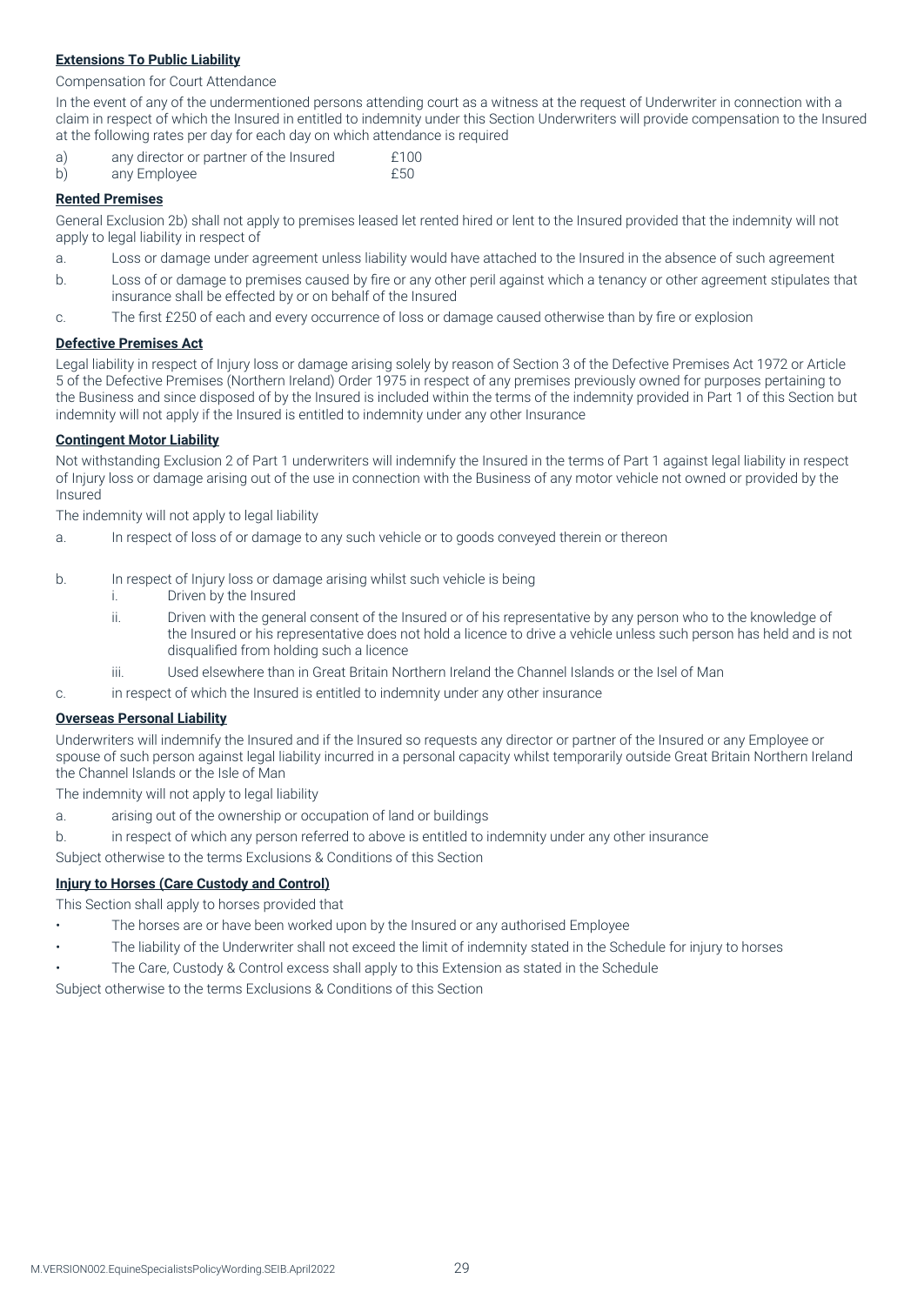# **Products Liability**

#### **Indemnity**

The insured is indemnified by this section in accordance with the operative clause for and/or arising out of accidental injury and/or damage occurring during the period of insurance and arising out of or in connection with any products.

#### **Limit of Indemnity**

The liability of the Underwriters for all damages payable as a result of all occurrences during any one Period of Insurance shall not exceed the amount stated in the Schedule to this Section as the Limit of Indemnity.

# **Costs**

Underwriters will in addition

Pay all other costs and expenses incurred with its written consent in respect of any claim which may be the subject of indemnity under this Part

Pay Solicitors fees insured with its written consent for

- a. defence in any Court of Summary Jurisdiction of any proceedings brought against the Insured in respect of breach or alleged breach of any statutory duty resulting in injury
- b. representation at a Coroners Court or Fatal Accident Inquiry in respect of any death which may be the subject of indemnity under this part

Indemnify the Insured in respect of legal costs and expenses incurred with Underwriters written consent in the defence of any criminal proceedings brought or in an appeal against conviction arising from such proceedings in respect of a breach of Part II of the Consumer Protection Act 1987 provided that

- a. the proceedings relate to an offence alleged to have been committed in the course of the Business during the Period of Insurance
- b. Underwriters will not indemnify the insured in respect of
	- i) fines or penalties
	- ii) costs and expenses insured by any other policy

#### **Exclusions**

The indemnity will not apply to legal liability

# **1. Products under Insureds Control**

In respect of injury or loss of or damage to property caused by or in connection with a Products Supplied which are in the custody or control of the Insured

#### **2. Aviation Products**

In respect of Injury or loss of or damage to property caused by or in connection with any Products Supplied which to the knowledge of the Insured are for the use in or on any aircraft and which are critical to the safety or airworthiness of the aircraft

#### **3. Export to USA or Canada**

In respect of Injury or loss of or damage to property caused by or in connection with any products Supplied which to the knowledge of the Insured are directly or indirectly exported to the United States of America or Canada

#### **General Exclusions & Limitations To Public/Products Liability**

#### **1. Injury to Employees**

In respect of Injury to any employee

# **2. Property under Insureds Control**

In respect of loss or damage to

- a. Property belonging to the Insured
- b. Property which is leased let rented hired or lent to or which is the subject of a bailment to the Insured

#### **3. Rectification Costs**

- a. In respect of the cost or value of any Products Supplied or replacement repair removal rectification or reinstatement thereof where legal liability arises from a defect in or unsuitability of such Products Supplied
- b. For any costs incurred in recalling or modifying and Products Supplied
- c. For the costs of remedying any defect or alleged defect in land or premises sold or disposed of by the Insured or for any reduction in the value thereof
- d. Arising out of any product which with the insured's knowledge which is intended for incorporation in the structure, machinery or controls of any aircraft, other aerial device, hovercraft or waterborne craft
- e. Arising from the failure of any Product to perform its intended function.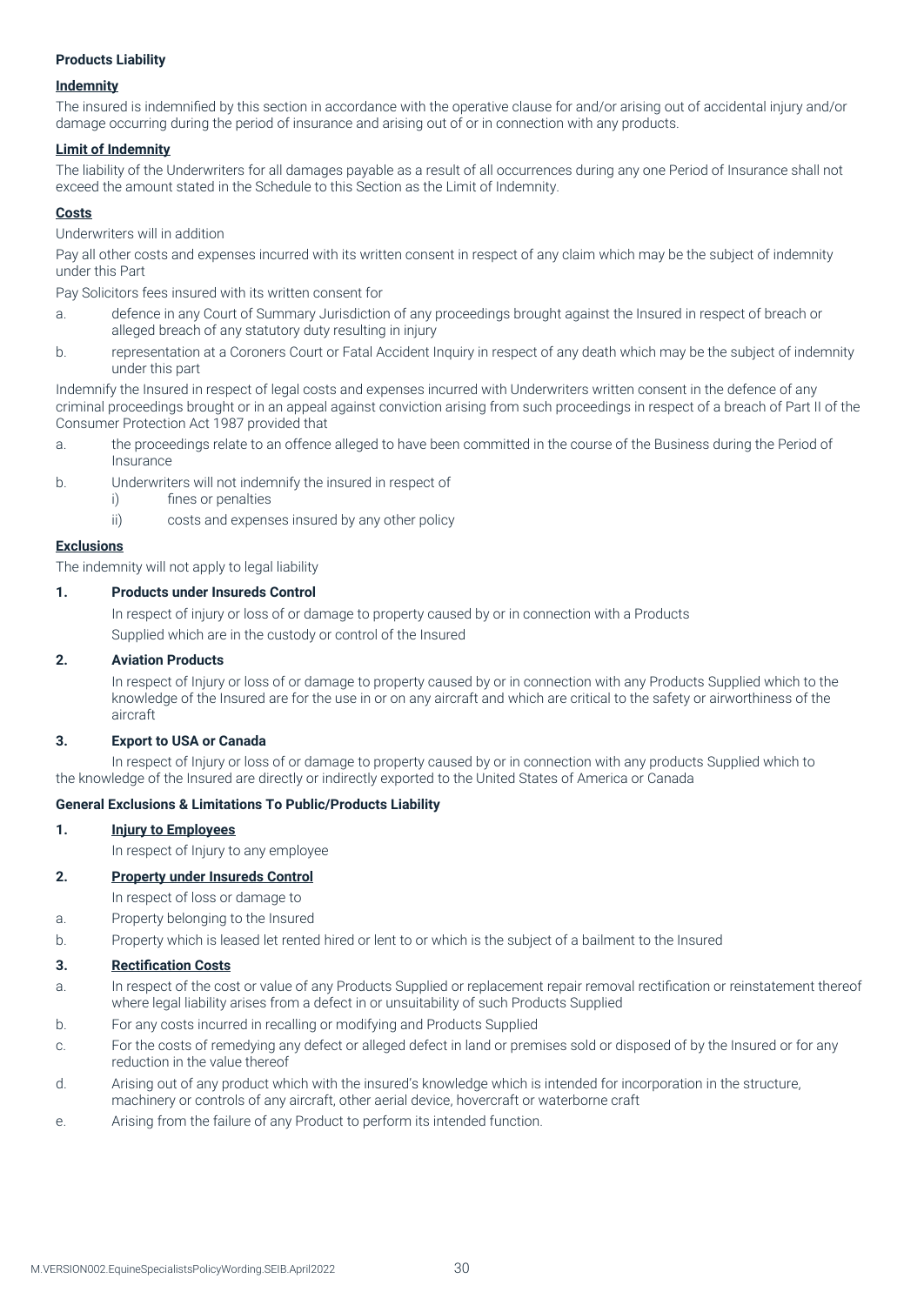# **4. Liability under Agreement**

assumed by the Insured under agreement unless the conduct and control of claims is vested in Underwriters but indemnity shall not in any event apply to

- a. liquidated damages fines or penalties
- b. legal liability which attaches by virtue of an express warranty indemnity or guarantee given or entered into by the Insured in connection with any Products Supplied and which would not have attached in the absence of such warranty indemnity or guarantee

#### **5. War Risks**

arising from any consequence of war, invasion, act of foreign enemy hostilities (whether war be declared or not), civil war, rebellion, revolution, insurrection or military or usurped power

#### **6. Radioactive Contamination**

of whatsoever nature directly or indirectly caused by or contributed to by or arising from

- a. ionising radiation or contamination by radioactivity from any nuclear fuel or from any nuclear waste from the combustion of nuclear fuel
- b. the radioactive toxic explosive or other hazardous properties of any explosive nuclear assembly or nuclear component thereof

#### **7. Professional Negligence**

Underwriters will not indemnify the Insured (including a partner or assistant of the Insured)against liability arising directly or indirectly in connection with

- a. The sale supply use or prescription of any anaesthetic
- b. Any treatment above the fetlock
- c. any professional advice given for a fee

#### **8. Pollution or Contamination**

- a) this Section excludes all liability in respect of Pollution or Contamination other than caused by a sudden identifiable unintended and unexpected incident which takes place in its entirety at a specific time and place during the Period of **Insurance**
- b) The liability of the Underwriter for all compensation payable under Parts 1 and 2 of this Section in respect of all Pollution and Contamination which is deemed to have occurred during the Period of Insurance shall nor exceed in the aggregate the amount shown in the Schedule to this Section as the Limit of Indemnity for part 1
- c) For the purpose of this Exclusion and Limitation Pollution or Contamination shall be deemed to mean
	- i) All pollution or Contamination of buildings or other such structures or of water or land or the atmosphere and
	- ii) All loss or damage or injury directly or indirectly caused by such Pollution or Contamination

#### **9. USA and Canada**

In so far as this Section applies to legal liability arising in the United States of America or Canada of if an action for damages is commenced therein or in any subsequent action in connection therewith is brought elsewhere in the world

- a. The liability of Underwriters in respect of all damages payable together with the costs and expenses of claimants and any other costs and expenses incurred with Underwriters written consent shall not exceed the Limit of Indemnity
- b. The indemnity will not apply in respect of punitive damages and/or exemplary damages and/or aggravated damages and/or any additional damages resulting from the multiplication of compensatory damages or by way of fines or penalties

#### **10. Fire Precautions Condition**

It is a condition precedent to liability under this Section that in respect of use a way from the Insureds premises of blow lamps blow torches flame guns hot air guns electric oxy-acetylene or other welding or cutting equipment and angle grinders (in circumstances where sparks are emitted) the undernoted precautions will be complied with on each occasion

#### **Blow lamps blow torches flame guns and hot air guns**

- i. The area in which work is to be carried out to be examined and combustible property within the vicinity of the work either removed or as far as practicable covered by non-combustible materials
- ii. Suitable fire extinguishing appliances to be kept available for immediate use at the point of work or as near as is practicable
- iii. Blow-lamps blow torches and flame guns not to be lighted until required for use and extinguished immediately after use
- iv. Lighted blow lamps torches and flame guns not to be left unattended v.Hot air guns to be switched off when unattended
- vi. Upon completion of each period of work a thorough fire safety check to be made of the vicinity of the work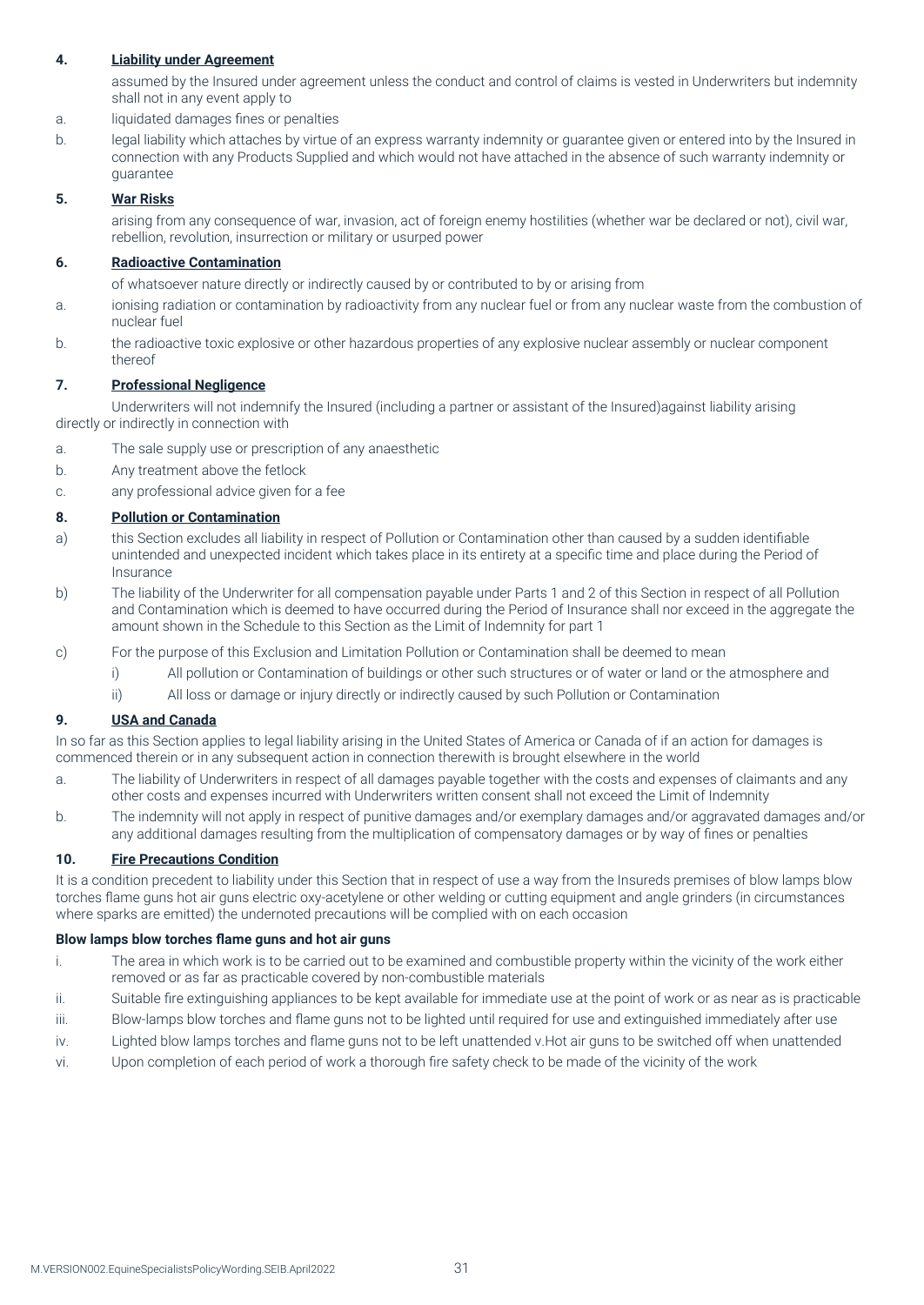# **Electric oxy-acetylene or other welding or cutting equipment and angle grinders**

- i. The area in which the work is to be carried out including adjoining shafts or openings and the area on the other side of any wall or partition to be inspected to see whether any combustible property other than the property to be worked upon is in danger of ignition either directly of by conduction of heat
- ii. All combustible property to be removed to a distance of not less than 6 metres from the point of work and property which cannot be moved to be covered and fully protected by overlapping sheets of non-combustible material or equivalent protection
- iii. The Insured shall arrange for a Person who is competent in the use of fire extinguishing appliances to work in conjunction with the operative using the equipment to act as a fire watcher and to remain in attendance at all times until lighted flame equipment is extinguished
- iv. Suitable fire extinguishing appliances to be kept available for immediate use at the point of work
- v. Gas cylinders not in use to be kept outside the building in which the work is taking place where practicable but in any event at least 15 metres from the point of application of the heat
- vi. Upon completion of each period of work a thorough fire safety check to be made of all areas referred to in paragraph I) above

The fire safety check to be undertaken at regular intervals for a period of at least one hour after completion

# **11. Prior Knowledge**

Arising from circumstances known to the insured prior to the inception date of this insurance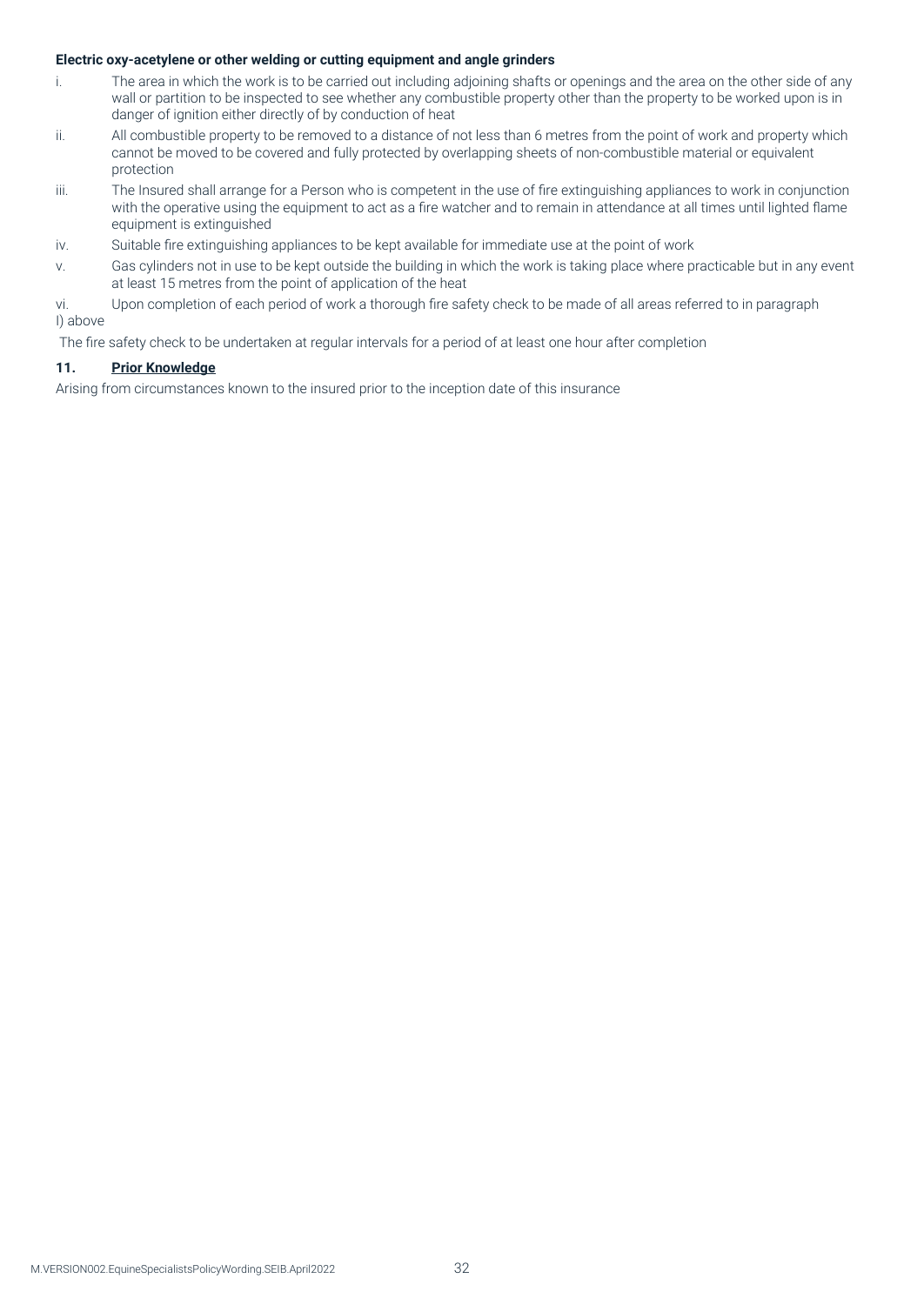# GOODS IN TRANSIT

#### **1.Definitions**

Wherever the following words and phrases appear in this section they will always have these meanings

#### **Any One Event**

Any one occurrence or series of occurrences attributable to one original cause

#### **Enclosed Premises**

A locked building or a compound bounded on each side by a substantial wall fence or similar structure and having a locked gate

#### **Excess**

The amount for which the insured is responsible as the first part of each claim

#### **Property**

Goods and tools belonging to the insured or for which the insured is responsible relating to the business shown in the schedule to this section except for any goods specifically excluded by this section

#### **Territorial Limits**

Anywhere including the sea crossings in or between England, Wales, Scotland, Northern Ireland the Channel Islands the Isle Of Man and Eire

#### **Vehicle**

Motor vehicle, articulated vehicle, trailer, semi-trailer

#### **Vehicle Sum Insured**

The maximum the Underwriters will pay in respect of property on any one vehicle

#### **2.Indemnity**

Underwriters agree subject to the terms contained herein or endorsed hereon to indemnify the insured against

Loss or damage to property in transit within the territorial limits whilst carried by the means of conveyance shown in the schedule to this section

Cover commences when the property is lifted by the insured or the insureds employees immediately prior to loading and continues until the property is placed in position (excluding erection dismantling or installation) by the insured or the insureds employees at destination including loading and unloading

#### **Expenses**

Underwriters will pay expenses reasonably incurred by the insured in

- a) the removal of debris and site clearance of property damaged whilst in transit from the immediate area of the site where the damage occurred
- b) transferring property to any other vehicle following fire, collision, overturning or impact of the conveying vehicle including carrying the property to original destination or to place of collection
- c) reloading onto the vehicle any property which has fallen from the vehicle
- d) resecuring the property where there is dangerous movement of the load in transit

#### **Ropes and Sheets**

Underwriters will pay for loss or damage (excluding wear and tear) to tarpaulins sheets trailer curtains ropes chains webbing straps and packaging materials which belong to the insured of for which the insured is responsible whilst carried on any vehicle described in the schedule to this section

#### **Reinstatement of Sum Insured**

Underwriters will automatically reinstate the vehicle Sum Insured shown in the schedule to this section from the date of any loss unless written notice to the contrary is given by the company the insured may be required to pay an extra premium and if the loss has resulted from theft the company may require the insured to fit additional protective devices to the vehicle

#### **Temporary Vehicle Substitution**

If the insureds vehicles are individually specified in the schedule to this section Underwriters will insure property carried in any similar road vehicle subject to the section terms and security requirements when the insureds own vehicle is out of use undergoing repair maintenance

#### **Temporary Cover for Fleet Additions**

If the insureds Vehicles are individually specified in the schedule to this section subject to the section terms Underwriters will insure property carried in any road vehicle the insured operates which is to be added on a permanent basis to the fleet but is not included in the schedule to this section provided that

- a) after fourteen days from the date the insured takes custody or control of the vehicle cover shall cease unless during this period terms have been mutually agreed between the company and the insured
- b) a vehicle sum insured of £2,000 will apply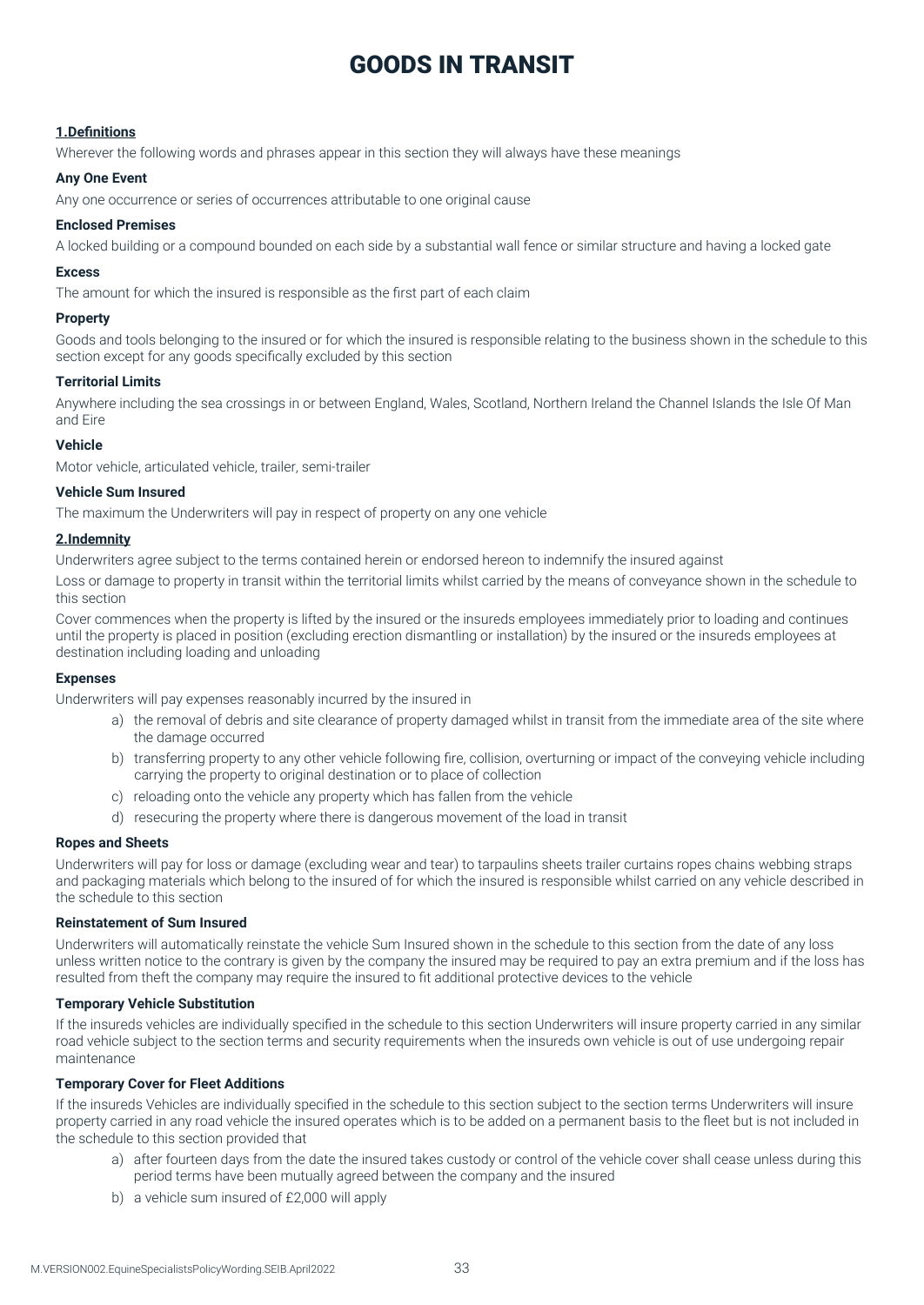# **Personal Effects**

In the event of the payment of a claim under this section for property will pay up to £100 for loss or damage to drivers personal effects (excluding wear and tear) whilst they are in vehicles operated by the insured but Underwriters will not pay for audio/visual/ telecommunications equipment or clothing watches and jewellery whilst being worn

### **The maximum Underwriters will pay under this section including any extensions for any one event shall be the amount shown in the schedule as the limit one event**

# **3. Extensions**

These only apply if shown in the schedule to this section Reference number

#### **Travellers samples**

Underwriters agree to indemnify the insured against loss of or damage to travellers samples relating to the business shown in the schedule to this section

#### **Stock Room and Hotel**

Underwriters agree to indemnify the insured against loss of or damage to property or travellers samples whilst temporarily removed from the vehicle and kept in a store room hotel or private dwelling house provided that they remain in the custody and control of the insured or the insures employees

#### **Livestock**

Underwriters will indemnify the insured against death loss of or injury to livestock whilst being loaded on to carried by or unloaded from any vehicle described in the schedule to this section anywhere in Great Britain by either

a) fire or

b) accidental means or

c) theft

Loading starts as the animal mounts the ramp and unloading finishes as the animal leaves the ramp

#### **Additional conditions**

i) any vehicle must be constructed specifically for the carriage of livestock

ii) the loading and unloading operations must be done under adequate supervision and by means of a special constructed ramp

Underwriters will pay up to £500 for any one animal

The exclusion of living creatures in exception

2a) does not apply to livestock

#### **Property On Approval with Customers**

Underwriters agree to indemnify the insured against loss of or damage to property whilst on customers premises on approval excluding loss or damage whilst in use the company will pay up to

£20,000 under this extension for any one event

#### **Property on Demonstration**

Underwriters agree to indemnify the insured against loss of or damage to property whilst on any premises for demonstration including loss or damage during the demonstration its self

Underwriters will pay up to £20,000 under this extension for any one event

#### **Exhibitions**

Underwriters agree to indemnify the insure against loss of or damage to property and stands belonging to the insured for which the insured is responsible whilst at the exhibition

But excluding

- i) loss or damage due to atmospheric climatic or weather conditions of any kind or due to flood
- ii) loss or damage to machinery due to its own running or operation
- iii) breakage of china glass or scientific instruments or any other property of a brittle or fragile nature unless resulting from fire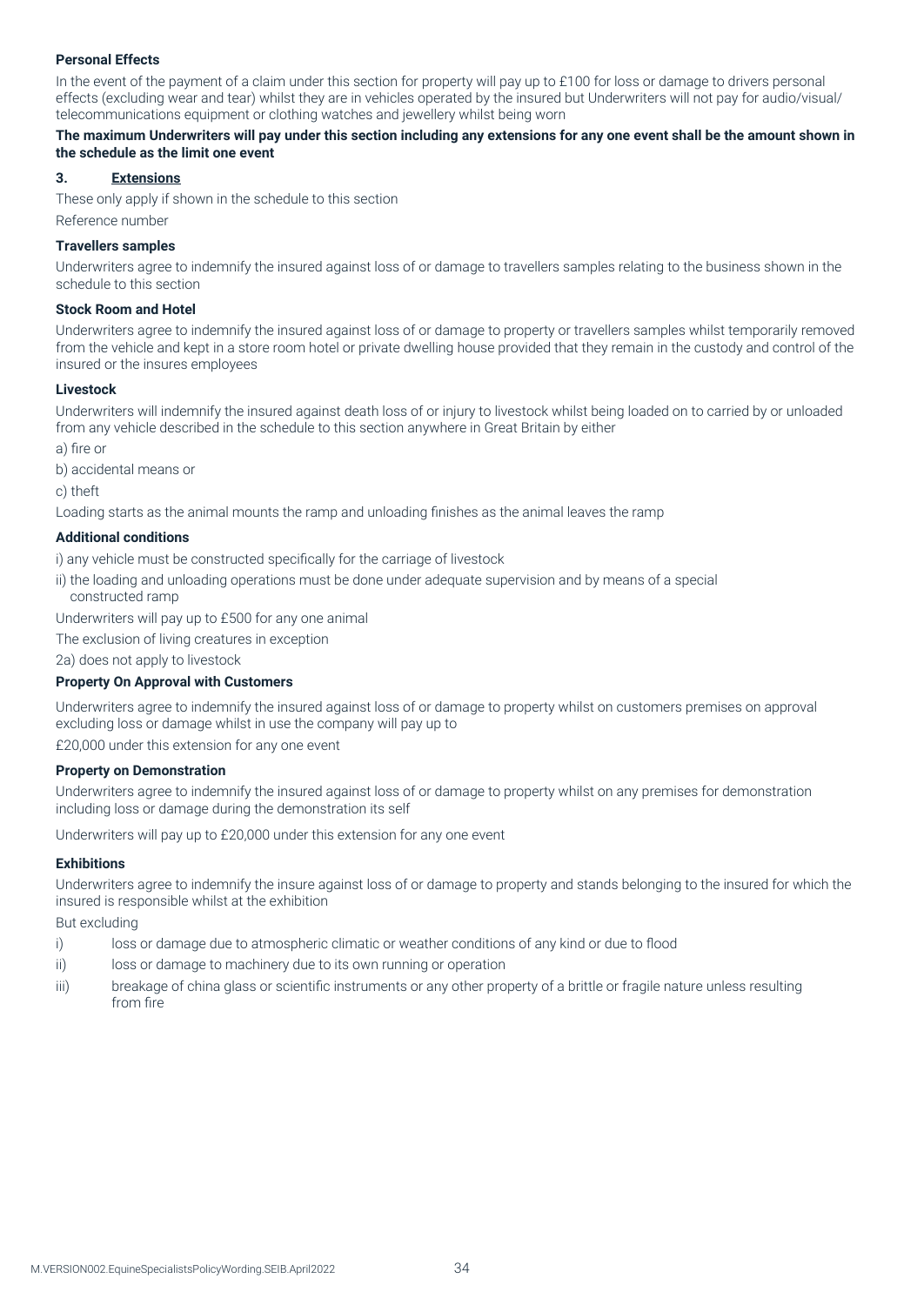# **4. General Exclusions**

#### **These exclusions apply to the whole section**

- 1. this section does not cover any loss or damage to property directly or indirectly caused by or arising from
	- a) pressure waves caused by aircraft or other aerial devices
		- b) delay
- 2. this section does not cover

a) loss of or damage to money securities for money (which includes certificates of bond stock certificates bills of exchange or promissory notes) stamps watches precious stones jewellery bullion or loss of or injury to living creatures

- b) any indirect of consequential loss
- c) natural deterioration
- d) the deterioration of property covered in frozen chilled or insulated conditions due to
- i) faulty stowage
- ii) incorrect setting or operation of the equipment
- iii) variations in temperature unless directly caused by fire accident (but not breakdown) to the conveying vehicle theft or attempted theft
- 3. Loss destruction or damage occasioned by war or invasion act of foreign enemy hostilities (whether war be declared or not) civil war rebellion insurrection or military or usurped power
- 4. Loss or destruction or damage to any property whatsoever resulting or arising therefrom or any consequential loss or any legal liability of whatsoever nature directly or indirectly or contributed to by or arising from
	- a) ionising radiations or contamination by radioactivity from any nuclear fuel
	- b) the radioactive toxic explosive or other hazardous properties of any explosive nuclear assembly or nuclear component thereof
- 5. Loss destruction or damage in Northern Ireland occasioned by or happening though in consequence directly or indirectly of
	- a) civil commotion
	- b) TERRORISM

For the purpose of this section TERRORISM shall mean that any act of any person acting on behalf of or in connection with any organisation with activities directed towards the overthrowing or influencing of any government de jure or de facto by force or violence

In any action suit or other proceedings where the Company alleges that by reason of this definition any loss destruction or damage is not covered by this section the burden of proving that such loss destruction or damage is covered shall be upon the insured

6. The maximum liability the company in respect of goods left in an unattended vehicle out of working hours shall not exceed £2,500 unless the vehicle is in a locked garage or has an alarm and an immobiliser in operation

#### **Special Conditions**

### **1. The Insureds Duty Of Care**

The insured must take all reasonable care to prevent/minimise loss or damage to property if the vehicle(s) is/are left unattended the insured must ensure that all doors and the boot are securely locked and windows and other openings are securely closed

The insured must also take reasonable care when selecting employees

# **2. Average**

If at the time of any loss or damage the total value of the property on the conveying vehicle to which the insurance relates shall exceed the sum insured in respect of such property of such vehicle then the insured shall be deemed his/her own insurer for the difference and shall bear a proportional share of the loss or damage accordingly this will be the amount that the vehicle sum insured bears as a proportion of the value of the property

#### **3. Notification of Claims**

In the event of any occurrence which may give reason to claim under this section the insured shall immediately

- a) give written notice with full particulars to the company
- b) forward to the company upon receipt every letter claim written or processed
- c) tell the police if there has been a theft attempted theft or criminal damage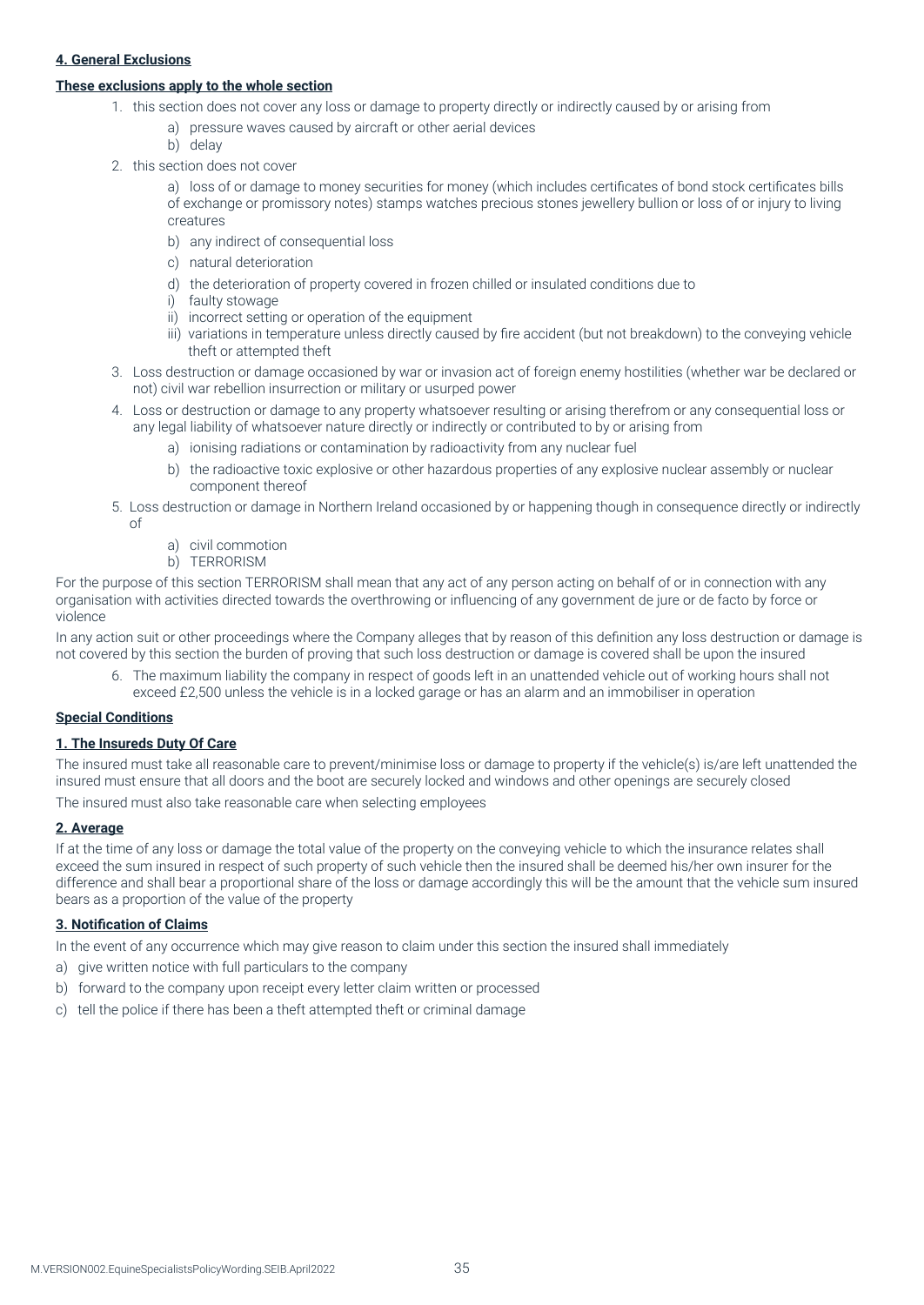# **4. Special Clauses**

Only inforce if shown in the schedule to this section

Reference Letter

# **A. Overnight Theft Restriction**

This section does not cover theft or attempted theft from any unattended vehicle between 9 pm and 6am unless it is secured at all points of access and is garaged within enclosed premises which are securely locked or have a watch man in consistent attendance it will be up to the insured to prove that any theft or attempted theft occurred before 9pm or after 6am

# **B. Forceable Entry To Vehicle Restriction**

This section does not cover theft or attempted theft from any unattended vehicle unless there are outward signs of forced entry to the vehicle

#### **C. Immobiliser Requirement**

The insured must ensure that all vehicles are fitted with a key operated immobiliser approved by Underwriters and that whenever that vehicle is left unattended the immobiliser is put in to operation

#### **D. Alarm Requirement**

The insured must have all vehicles fitted with a n alarm system approved by the company the alarm system must always be switched on and operational when the vehicles are left unattended the insured must have the alarm system regularly serviced and maintained by a qualified person approved by Underwriters the insured must not make any alternatives without the company agreements

# **E. Exclusion Of Overnight Theft Cover**

This section does not cover theft or attempted theft from any unattended vehicle between 9pm and 6am it will be up to the insured that any theft or attempted theft occurred before 9pm and after 6am